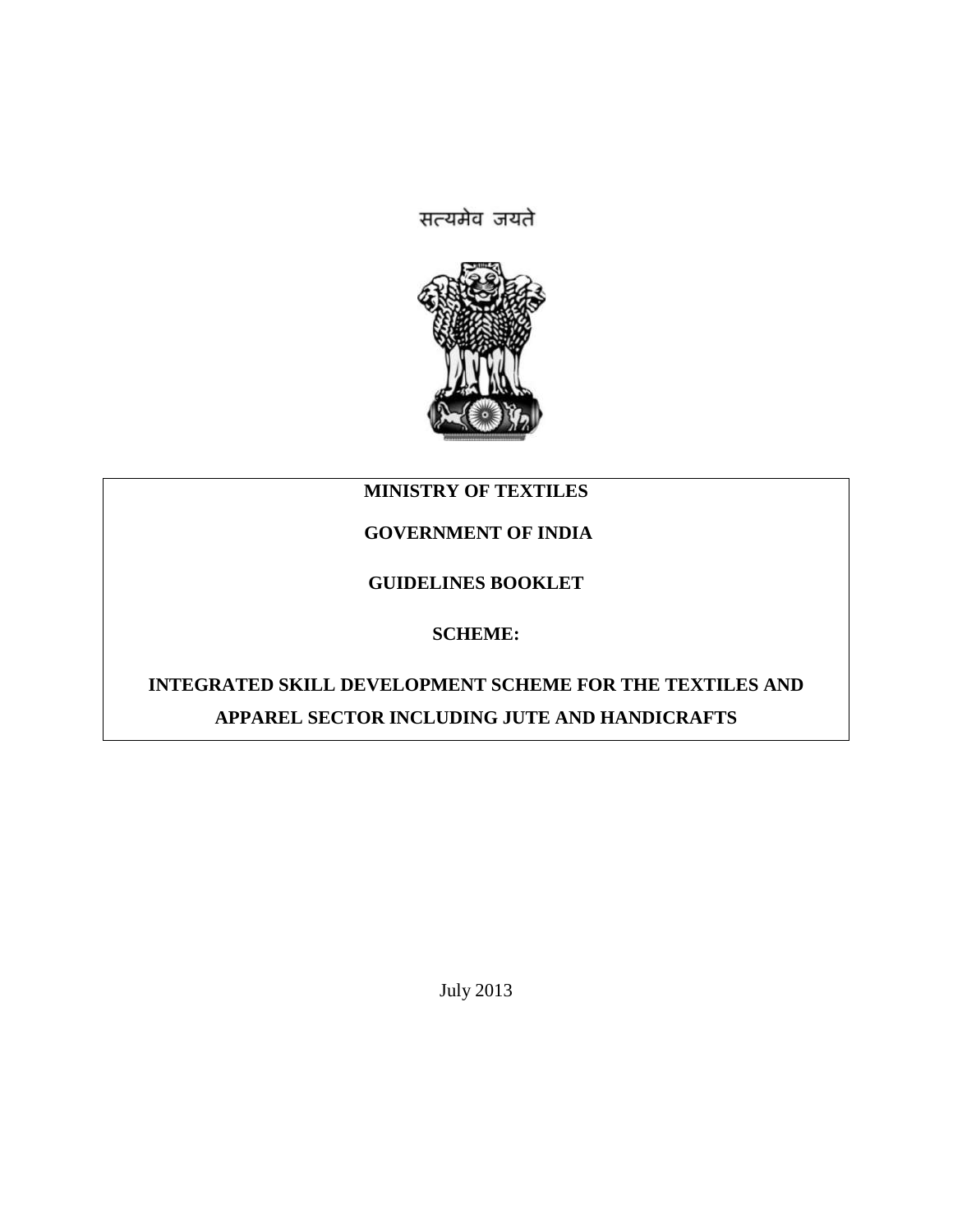## **Introduction**

- 1. The Textiles Sector has the second largest share of employment after agriculture. With technological modernization being the key to high industrial growth, labour intensive industries like textiles require not only skilled workforce, but also massive vocational training for skill upgradation of the existing workers engaged in the organized as well as unorganized sectors, (including handlooms, powerlooms, sericulture, wool, khadi, etc.).
- 2. As per the NSDC report, the overall employment in the T&C sector would increase from about 33 to 35 million in 2008 to about 60 to 62 million by 2022. This would translate to an incremental human resource requirement of about 25 million persons. Of this the Mainstream T&C sector has the potential to employ about 17 million persons incrementally till 2022. It implies that by the end of the XII Plan (2016-17), which is roughly close to 2018, the textile sector's incremental human resource requirement would be about 17.8 million, of which 11.00 million human resources would be required in the Mainstream T&C sector.
- 3. The approach paper of the XII Plan of the Planning Commission has laid emphasis on faster, more inclusive and sustainable growth. A target range of GDP growth of 9 to 9.5% has been envisaged. The key instruments for making growth more inclusive, inter alia includes:
- (i) Faster creation of jobs in manufacturing
- (ii) Stronger effort at health, education and skill development.
- 4. XII Plan Approach towards Skill Development focuses on enhancing skills and faster generation of employment, in order to reap the demographic dividend. Skill building can be viewed as an instrument to improve the effectiveness and contribution of labor to the overall production. It is an important ingredient to push the production possibility frontier outward and to take growth rate of the economy to a higher trajectory. Skill building could also be seen as an instrument to empower the individual and improve his/her social acceptance or value.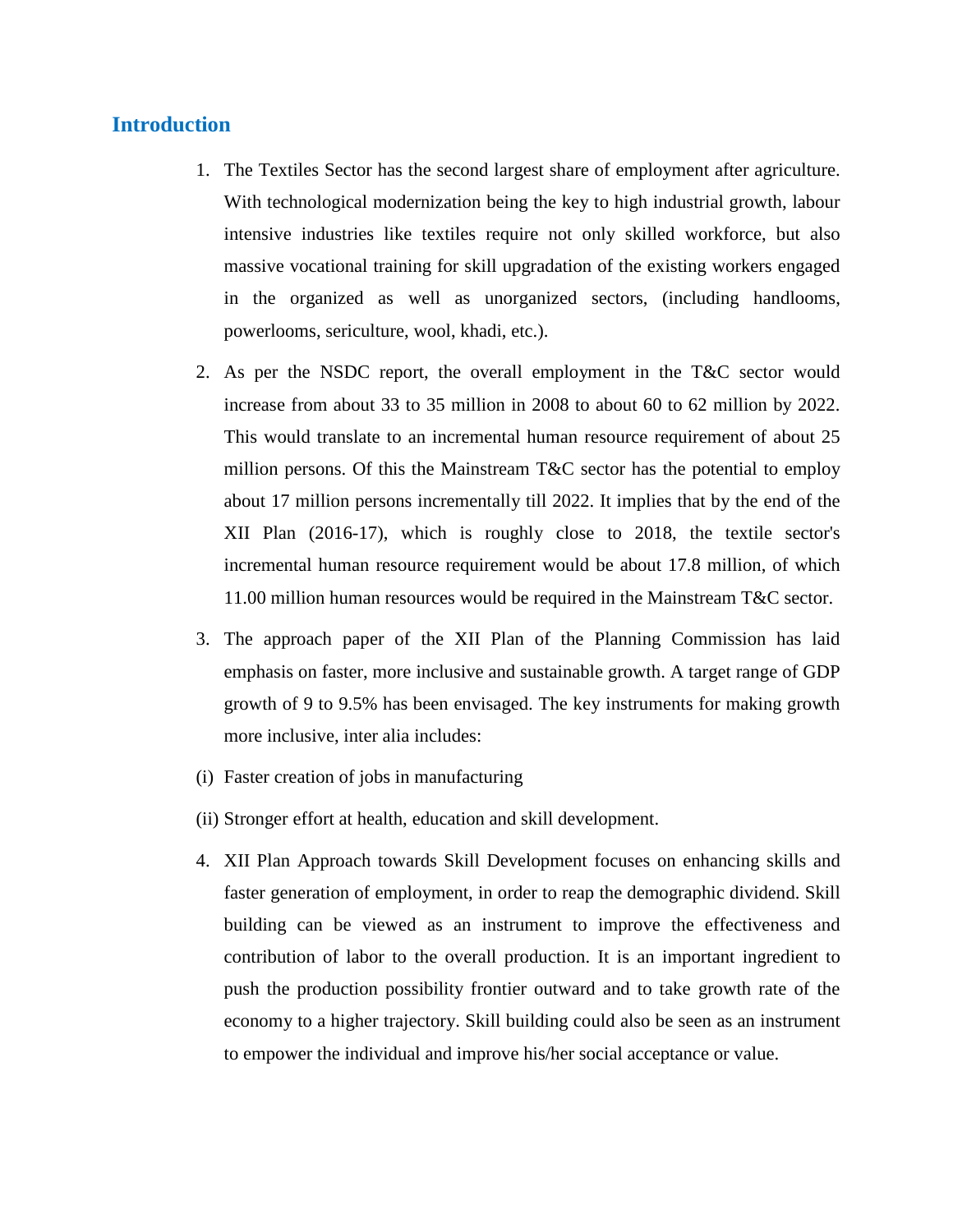- 5. To reap the benefits of "demographic dividend", the XI Five Year Plan had favored the creation of a comprehensive National Skill Development Mission. As a result, a "Coordinated Action on Skill Development" with three-tier institutional structure consisting of:
- (i) PM's National Council on Skill Development
- (ii) National Skill Development Coordination Board (NSDCB)
- (iii) National Skill Development Corporation (NSDC) was created in early 2008, Prime Minister's National Council on Skill Development has spelt out policy advice and direction in the form of "Core Principles" and has given a Vision to create 500 million skilled people by 2022 through skill systems (which must have high degree of inclusivity).
- 6. There is a serious gap between the training needs of the different segments of the textile industry and the training provided by the existing training institutes both in terms of volume and course contents. To fill up the demand supply gap, a focused and financially sustainable strategy needs to be put in place during the XII Five Year Plan.
- 7. This Scheme seeks to make intervention to assist the textiles economy to meet the said gap in manpower requirement.

# **Objectives of the Scheme**

- 1. To address the trained manpower needs of textiles and related segments including Handicrafts, Handlooms, Sericulture, Jute, Technical Textiles etc, by developing a cohesive and integrated framework of training based on the industry needs. Addressing this need is critical for enhancing the competitiveness of the industry in the globalized economy.
- 2. To increase the employability of residents of the target areas through imparting of skills in the above segments.
- 3. To ensure that the scheme is so designed as to cater to the wide range of skill sets required in various segments as listed above, while simultaneously ensuring sufficient flexibility to meet the dynamic needs of these segments over a period of the next five years.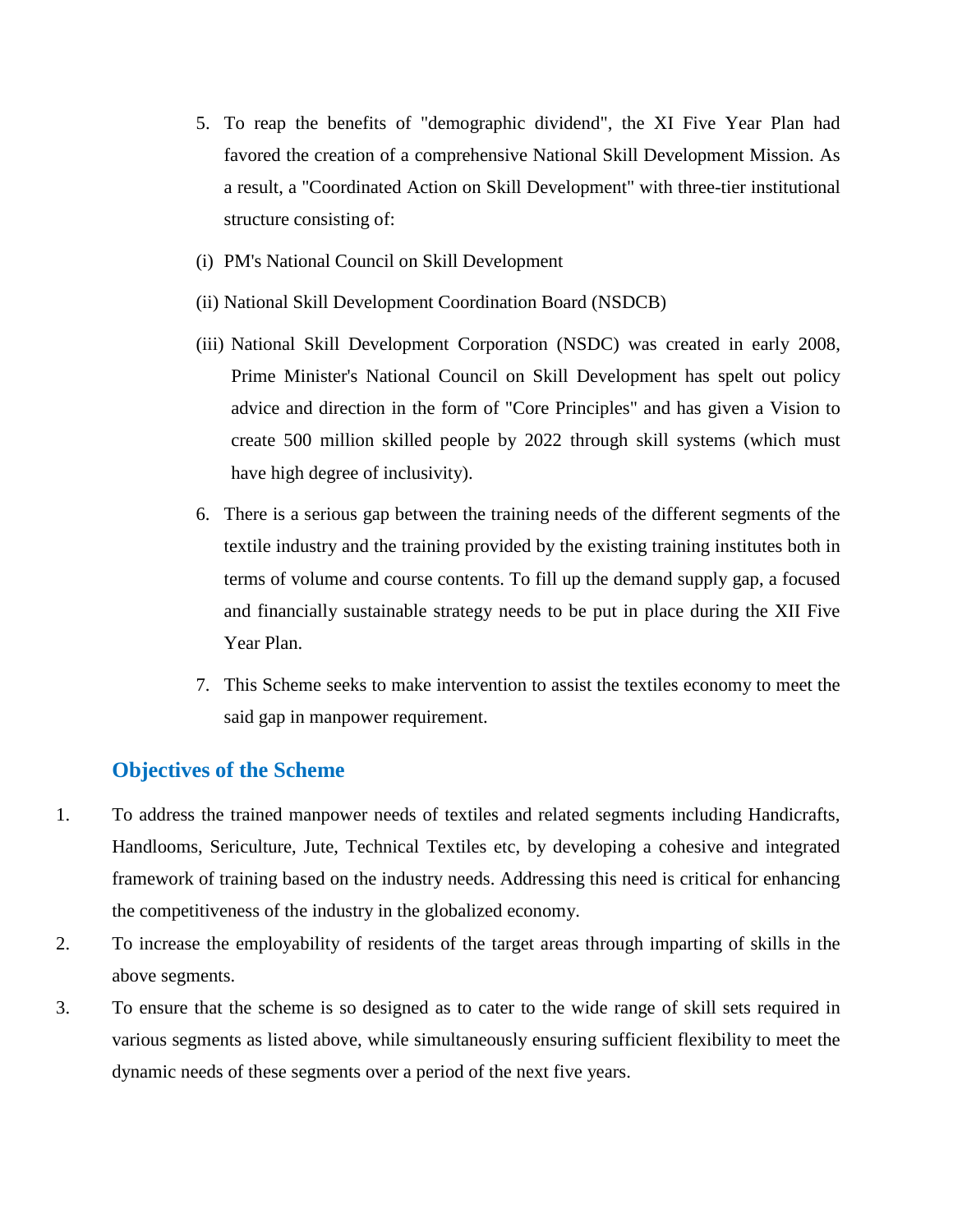## **Strategy:**

- 1. It is proposed to achieve these objectives by:
	- (i) Leveraging on the existing strong institutions and training experience within the Ministry
	- (ii) Private sector participation through a PPP Model
	- (iii) Participation of State Government agencies
- 2. The expansion of training centers would be demand driven, based upon the requirements of the Industry
- 3. A trainers' pool is proposed to be created by conducting the advance training programmes at a cluster level.
- 4. The training shall also be given in design development programmes, which is critical for handloom weavers/handicraft artisans/jute artisans and to help them produce diversified products with innovative uses and improved quality to meet changing market trends.
- 5. The scheme envisages three Components:
	- (i) Component I for Institutions /TRAs under MoT
	- (ii) Component II for private bodies in PPP mode
	- (iii) Component III for State Government Agencies.
- 6. It is proposed to operate Projects within the XII Plan Outlay of Rs. 1900 crores with a physical target of 15 lakh persons during the Plan period 2012-2017. The physical & financial targets also include the targets committed in the pilot phase.
- 7. The Scheme envisages concurrent evaluation of performance. A Project Management Unit will be set up under the scheme for scheme implementation and monitoring.
- 8. It is proposed to set up Sector Skill Councils for Apparel, Textiles (including handlooms) and Handicrafts (including Carpets) under the aegis of the National Skills Development Corporation (NSDC). The responsibilities of SSCs would be:
	- o Signing of MoUs with Industry to ensure commitment and support;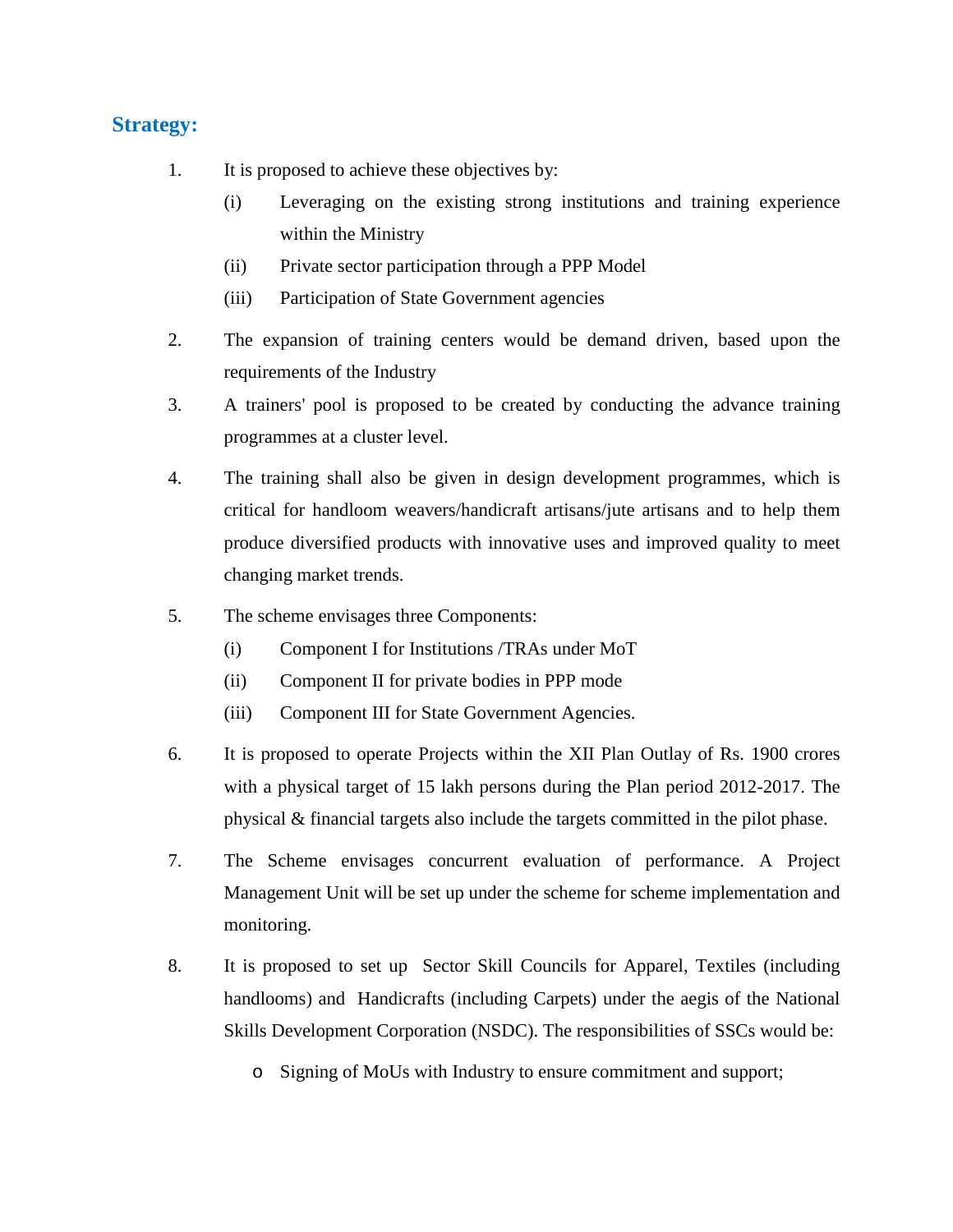- o To review international trends in skill development and identify skill gaps and technology to be taken up for training;
- o ratify curricula, methodology and assessment standards developed by RSA;
- o oversee the functioning of RSA.
- 9. The Resource Support Agencies (RSA) will be established as an independent body and formation of regional branches/ sub-committees will be deliberated for effective functioning of these academies/ RSA. The Academies/ RSA will report to Sector Skills Council on a regular basis and perform the following functions:
	- 1. Smooth functioning and implementation of the ISDS
	- 2. Identification and finalization of skill development needs in consultation with SSCs and RRSAs
	- 3. Building up skill inventory database for the industry sector, skillwise, region-wise
	- 4. Standardization of course content and content development
	- 5. Standardization of admission, assessment, certification and accreditation processes in consultation with SSCs and RRSAs to ensure consistency and acceptability by various stakeholders
	- 6. Accreditation of IAs
	- 7. Coordination with RRSAs and SSCs
- 10. Since dedicated resource will be required for functioning of Academies/ RSA, Implementation agencies will not be designated as Academies/ RSA. The Resource Support Agencies (RSA) (now called the Academies of Excellence) will be based on specific sub-sectors of Textiles such as Spinning, Weaving and Knitting, Chemical Processing, Technical Textiles, Handicrafts and Apparels. They would provide the pedagogic inputs on quality control to the Skill programme and work under the overall guidance of the Industry led SSCs. The financing model for the RSAs would include financing under:
	- (i) Capital for creation and maintenance of physical infrastructure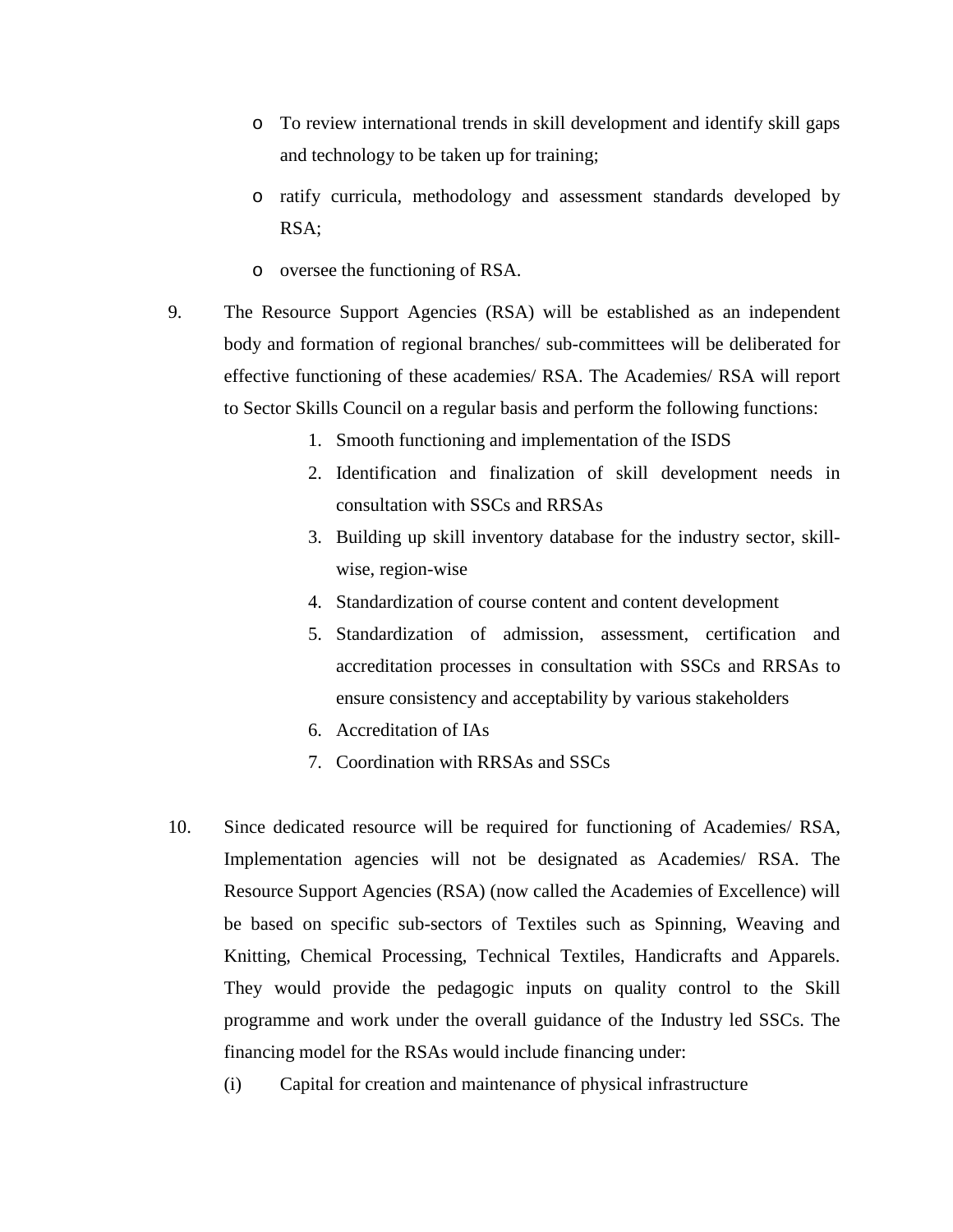- (ii) Administrative costs for manpower, office equipment, training of trainers and costs related to their activities including promotion of the scheme
- (iii) Research grants for creating expertise in the area allocated to them
- (iv) Costs for administering Government grants to implementing agencies under the overall control of the Ministry of Textiles. No funds would be given however for civil works and civil infrastructure.
- 11. It is proposed to set up a Project Management Unit (PMU). The PMU will be the overall monitoring body for the ISDS under the direct administrative control of MoT. PMU will manage skills and labour Market Information System (LMIS) Portal which would be created and maintained by a specialized IT consultant.
- 12. The maximum govt. assistance available shall be restricted to Rs. 10,000/- per trainee. The payment would be linked to both data uploaded on the MIS portal and achievement of the prescribed percentage of employment in the Labour MIS.
- 13. Placement and tracking (atleast for 6 months) shall be mandatory under the scheme with provisions for placement in the organized sector and the informal sector or self-employment. The implementing agencies should track the trainees for a minimum period to assess the impact of training:
	- (i) Textiles & apparel (75% placements):
	- (ii) Handlooms, Handicrafts and Silk: 75% in organised sector/unorganised/ informal or self-employment
- 14. Any gaps or discretionary elements in the scheme would be decided by the Ministry after obtaining the written views of SSCs and RSAs.

## **Salient Features of the proposed Scheme**

- 1. The Scheme will work on the principle of leveraging on existing resources and infrastructure and participation of State Government agencies and private sector. The scheme would have three broad components:
	- (i) **Component I** Skill development by augmenting and strengthening the capacity of institutions and schemes under Ministry of Textiles. Through this component, the target would be to train an estimated additional 5 lakh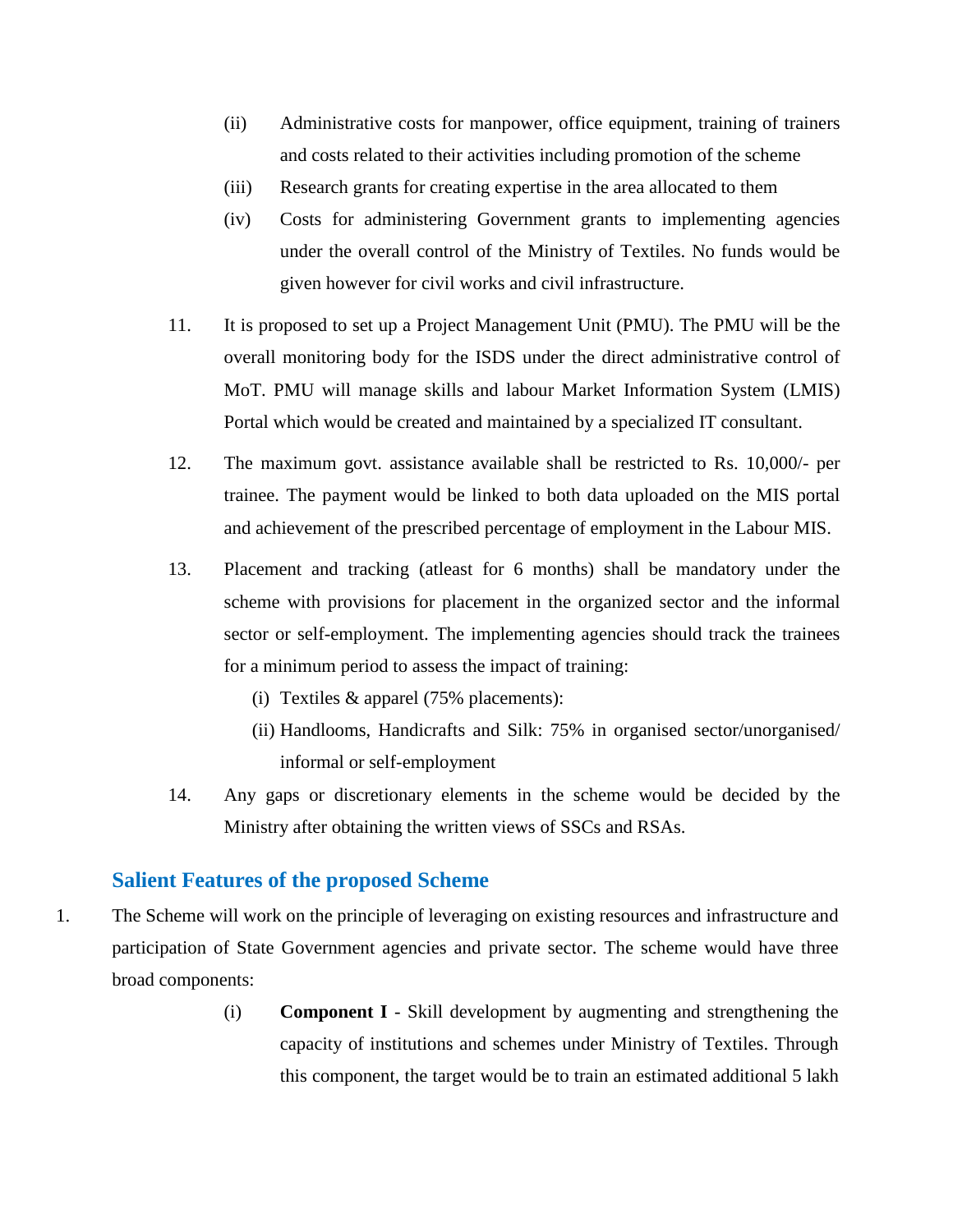persons in various skill sets covering all segments under the ambit of the Ministry of Textiles over a period of 5 years

- (ii) **Component II** Skill development in partnership with the private sector viz industry, NGOs, institutions, Government and potential employers etc. The target would be to train an estimated 5 lakh persons in all segments through a PPP model over a period of 5 years
- (iii) **Component III** Skill development in partnership with State Government Agencies for training 5 Lakh persons over a period of 5 years
- 2. It would cover all segments under the ambit of the Ministry, viz.
	- (i) Textiles and Apparel
	- (ii) Handicrafts
	- (iii) Handlooms
	- (iv) Jute
	- (v) Sericulture
	- (vi) Technical Textiles

*Special focus is being given to skill development in knitting and knitwear technology by making a special provision of Rs. 55.00 crore during 12th Plan.* 

- 3. **Target:**The Scheme would target to train 15 lakh persons over a period of 5 years
- 4. All facets of skill development will be covered viz. Basic Training, Skill upgradation, Advanced Training in emerging technologies, Training of Trainers, orientation towards modern technology, retraining, skill upgradation, managerial skill, entrepreneurship development etc
- 5. The training programme will be designed based on industry demand in different segments. The emphasis will be on measurable outcomes, wherein it will be ensured that all successful trainees are certified by empanelled certification agency.
- 6. Private sector participation will be ensured, and outcomes will be strengthened by incentivizing training where the trainees get employed/self-employed after training is imparted.
- 7. The max cost per trainee (for the government) to be borne through the scheme would be Rs. 10,000/-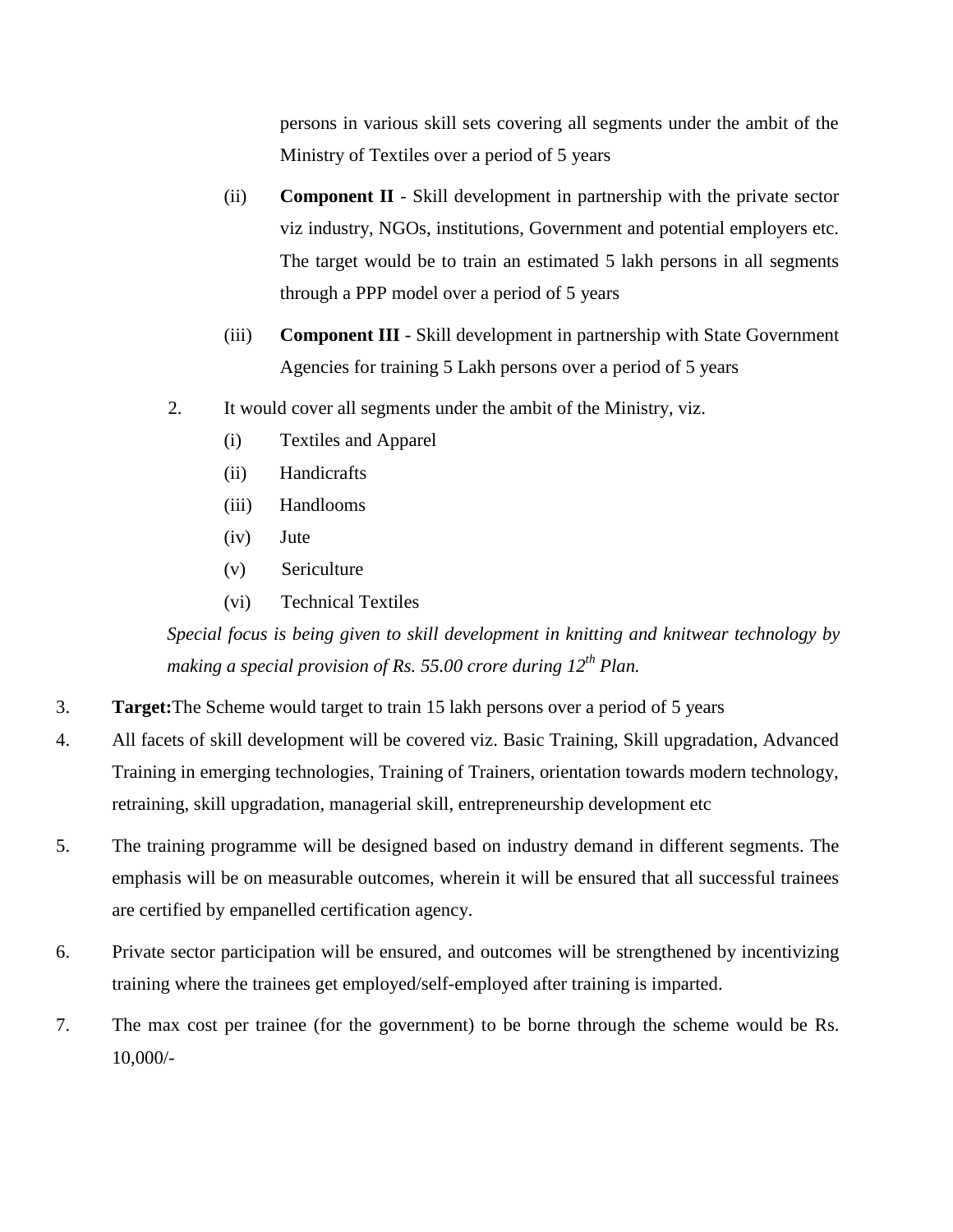- 8. The Govt will meet 75% of the total cost of the project, and balance 25% would be met from Fee/ Industry Contribution. However, in courses/ programmes (of Component – I & Component III) where it is not feasible to organise the beneficiary contribution, the Empowered Committee shall be authorised to approve a higher level of government assistance
- 9. A budget line for a new HRD Scheme under new initiatives of the Ministry of Textiles already exists, which will be operated for this scheme. The Scheme has been formulated within the approved outlay of Rs. 1900 Crore for the  $12<sup>th</sup>$  Plan
- 10. The evaluation would be carried out through a reputed independent agency. The Scheme also provides for an MIS system to ensure transparency, a Skills exchange
- 11. Placement and tracking will be mandatory under the scheme with provisions for placement in the organized sector and the informal sector or self-employment
- 12. There will be institutional bodies namely Sector Skill Councils and Resource Support Agencies for developing curricula, methodology and assessment standards; provide certification and formulate standard systems & procedures for scheme implementation
- 13. An Empowered Committee under Chairpersonship of Secretary (Textiles) would be constituted. The Empowered Committee shall have members from Planning Commission, Finance Ministry & Ministry of Labour (DGET). The following shall be the TOR of the EC:
	- (a) To monitor implementation of the projects and advise the Ministry as well as the implementing agencies
	- (b) To advise the Ministry on the Structure of the Scheme
	- (c) Design Norms/ Template for funding of projects
	- (d) To approve the pattern of Funding of Projects

## **Physical &Financial Outlay**

1. The total cost of the scheme for the XII Plan shall be Rs. 1900 Crore. The details of the physical and financial outlay of the scheme are given in the table below:

### **Financial Details**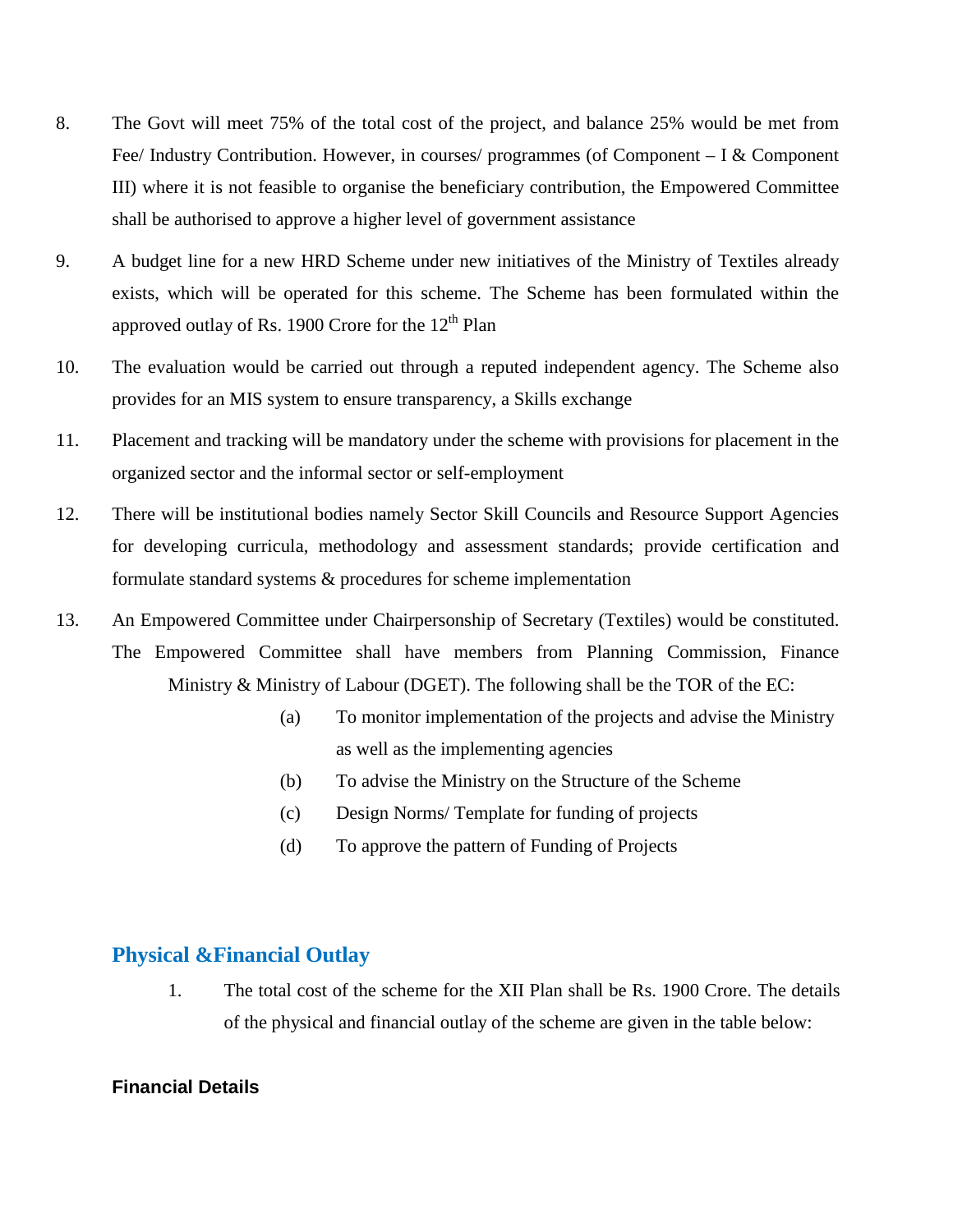|                                                  |         |         | <b>Physical targets (trainees in Lakh)</b> |         |         |                    |
|--------------------------------------------------|---------|---------|--------------------------------------------|---------|---------|--------------------|
|                                                  | 2012-13 | 2013-14 | 2014-15                                    | 2015-16 | 2016-17 | <b>Total</b>       |
|                                                  |         |         |                                            |         |         |                    |
| Component I - TRAs and other                     |         |         |                                            |         |         |                    |
| organization under MoT                           | 0.76    | 0.80    | 1.00                                       | 1.28    | 1.16    | 5.00               |
| Component II - PPP                               | 0.04    | 0.30    | 1.50                                       | 1.66    | 1.50    | 5.00               |
| Component III - State Government                 |         |         |                                            |         |         |                    |
| Agencies                                         |         | 0.20    | 1.50                                       | 1.80    | 1.50    | 5.00               |
| <b>Total</b>                                     | 0.80    | 1.30    | 4.00                                       | 4.74    | 4.16    | 15.00              |
|                                                  |         |         |                                            |         |         |                    |
|                                                  |         |         | <b>Financial Targets</b>                   |         |         | (Rs. in<br>$Cr.$ ) |
| <b>Sector</b>                                    | 2012-13 | 2013-14 | 2014-15                                    | 2015-16 | 2016-17 | <b>Total</b>       |
| GoI Share (75%) including committed<br>liability | 80.00   | 130.00  | 400.00                                     | 474.00  | 416.00  | 1500.00            |
| Other expenses to be met by GoI                  |         | 133.82  | 108.60                                     | 79.50   | 78.08   | 400.00             |
| <b>Total GoI share</b>                           | 80.00   | 263.82  | 508.60                                     | 553.50  | 494.08  | 1900.00            |
| Industry/Beneficiary Contribution (25%)          | 25.00   | 45.00   | 133.00                                     | 158.00  | 139.00  | 500.00             |
| Total                                            | 105.00  | 308.82  | 641.60                                     | 711.50  | 633.08  | 2400.00            |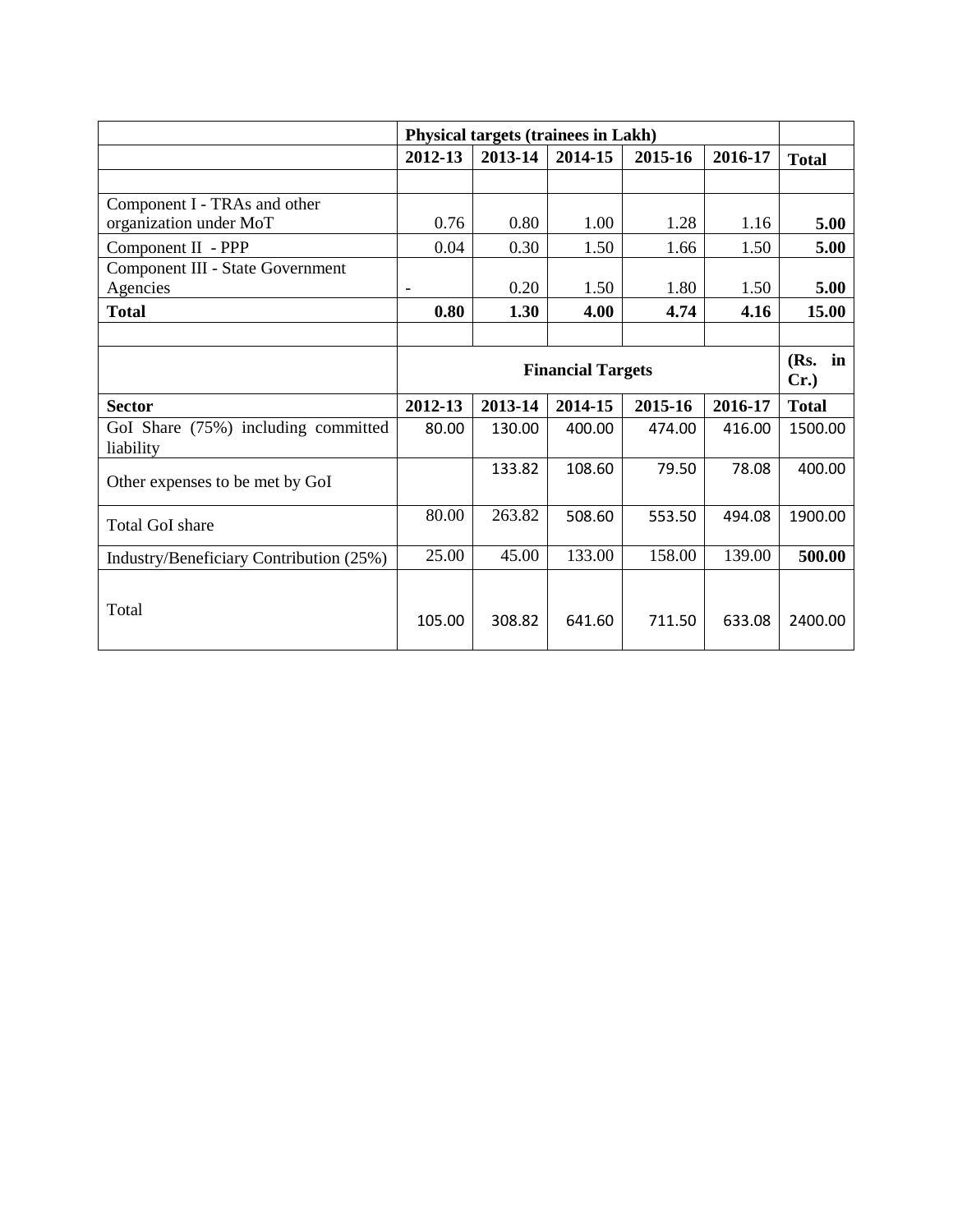| Details of the share of Government of India |  |  |
|---------------------------------------------|--|--|
|---------------------------------------------|--|--|

| $\mathbf{1}$   | <b>Funds requirement</b>                                                                      |       | Year 1 | Year 2 | Year 3        | Year 4                   | Year 5                   | <b>Amount</b>      |
|----------------|-----------------------------------------------------------------------------------------------|-------|--------|--------|---------------|--------------------------|--------------------------|--------------------|
|                |                                                                                               |       |        |        |               |                          |                          | (Rs.<br>in         |
|                |                                                                                               |       |        |        |               |                          |                          | crore)             |
| $\overline{2}$ | Estimate of MOT grant<br>for training under ISDS                                              |       |        |        |               |                          |                          |                    |
|                | Average rate per trainee (in                                                                  | 10000 |        |        |               |                          |                          |                    |
|                | Rupees)                                                                                       |       |        |        |               |                          |                          |                    |
|                | trainee<br>Proposed<br>targets<br>under 12th Plan<br>(Lakh<br>trainees)                       | 15    |        |        |               |                          |                          |                    |
|                | Proposed trainee targets under XII<br>Plan (in Lakh Trainees)                                 |       | 0.80   | 1.30   | 4.00          | 4.74                     | 4.16                     | 15.00              |
|                | Average cost of training<br>with<br>increase<br>(MOT<br>share)                                |       | 80.00  | 130.00 | 400.00        | 474.00                   | 416.00                   | 1500.00            |
| 3              | Establishment of PMU at<br><b>MOT</b>                                                         |       |        | 4.00   | 2.00          | 2.00                     | 2.00                     | 10.00              |
| $\overline{4}$ | Establishment of<br><b>RSA</b><br>and RRSAs                                                   |       |        |        |               |                          |                          |                    |
|                | (i)<br>Capital<br>Expenditure                                                                 |       |        | 32.68  | $\frac{1}{2}$ | $\overline{\phantom{0}}$ | $\blacksquare$           | 32.68              |
|                | Content/Materi<br>(ii)<br>al Development                                                      |       |        | 20.00  | 30.00         | $\overline{\phantom{0}}$ | $\overline{\phantom{a}}$ | 50.00              |
|                | (iii)<br><b>Manpower Cost</b>                                                                 |       |        | 12.95  | 20.95         | 20.95                    | 20.95                    | 75.80              |
|                | Training<br>of<br>(iv)<br>Trainers/Conferences/Semin<br>ars/Trg of Staff Members<br>(Abroad)  |       |        | 1.50   | 2.50          | 2.50                     | 2.50                     | 9.00               |
| $\mathcal{L}$  | <b>MIS / Skill Exchange</b>                                                                   |       |        | 7.50   | 7.50          | 7.50                     | 7.50                     | $\overline{30.00}$ |
|                | <b>IEC</b>                                                                                    |       |        | 6.25   | 6.25          | 6.25                     | 6.25                     | 25.00              |
|                | <b>Technology</b><br><b>Knitwear</b><br><b>Mission (KTM) *</b>                                |       |        | 25.00  | 10.00         | 10.00                    | 10.00                    | 55.00              |
| 6              | <b>Studies</b> (Monitoring<br>and<br><b>Evaluation,</b><br><b>Skill</b><br>gap<br>assessment) |       |        | 2.00   | 6.00          | 6.00                     | 6.00                     | 20.00              |
| 7              | <b>Other Administrative and</b><br>Consulting payouts (5% of<br>total cost)                   |       |        | 21.94  | 23.40         | 24.30                    | 22.88                    | 92.52              |
|                | <b>Total</b>                                                                                  |       | 80.00  | 263.82 | 508.60        | 553.50                   | 494.08                   | 1900.00            |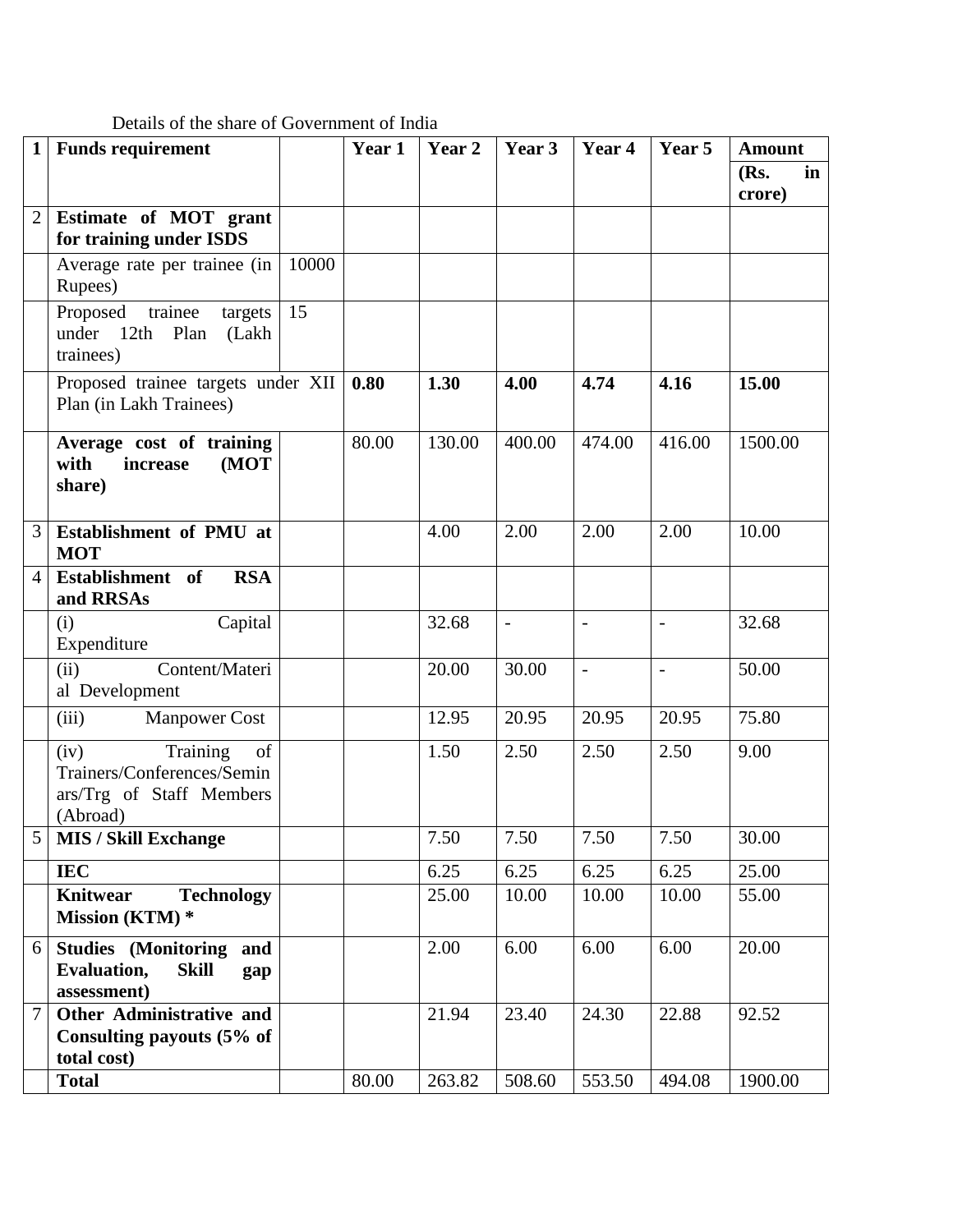\* Various projects for skill development in knitting, knitwear technology and knitwear manufacturing to be taken up by LIAs under Component I,II and III.

- 2. The above year-wise cost estimation for each project component is indicative and can be re-appropriated during scheme implementation within the overall approved budget based on approval from the Empowered Committee. The actual allocation of funds will be based on demand and availability of viable projects.
- 3. There is no land required under this project. The land for road construction will be acquired by the concerned bodies, and the same is outside the purview of this project.

# **COMPONENT-I & III:**

# **Skill development by augmenting and strengthening the capacity of institutions and Schemes under the Ministry of Textiles, Government of India and State Government Agencies**

- 1. There is a strong institutional structure and several instruments and valuable training experience available within the ambit of the Ministry of Textiles, Government of India & State Government Agencies towards skill development, and it is estimated that with these existing resources, 10Lakh persons can be trained in different segments over the next 5 years. The Scheme proposes to leverage on these existing resources and maximize their potential through upgradation/ enhancement/ deepening of these capacities.
- 2. The components proposes to upgrade the training facilities in the Powerloom and Weaver's Service Centres, Textile Research Associations (TRAs); Apparel Training and Design Centres (ATDCs); Indian Institutes of Handloom Technology(IIHTs); Research and Training institutes under the Central Silk Board for Sericulture; Institute for Jute Technology (IJT); Centres of Excellence for Technical Textiles, institutes that have institutional tie-ups under the schemes set up for training in Handicrafts etc and State Government Agencies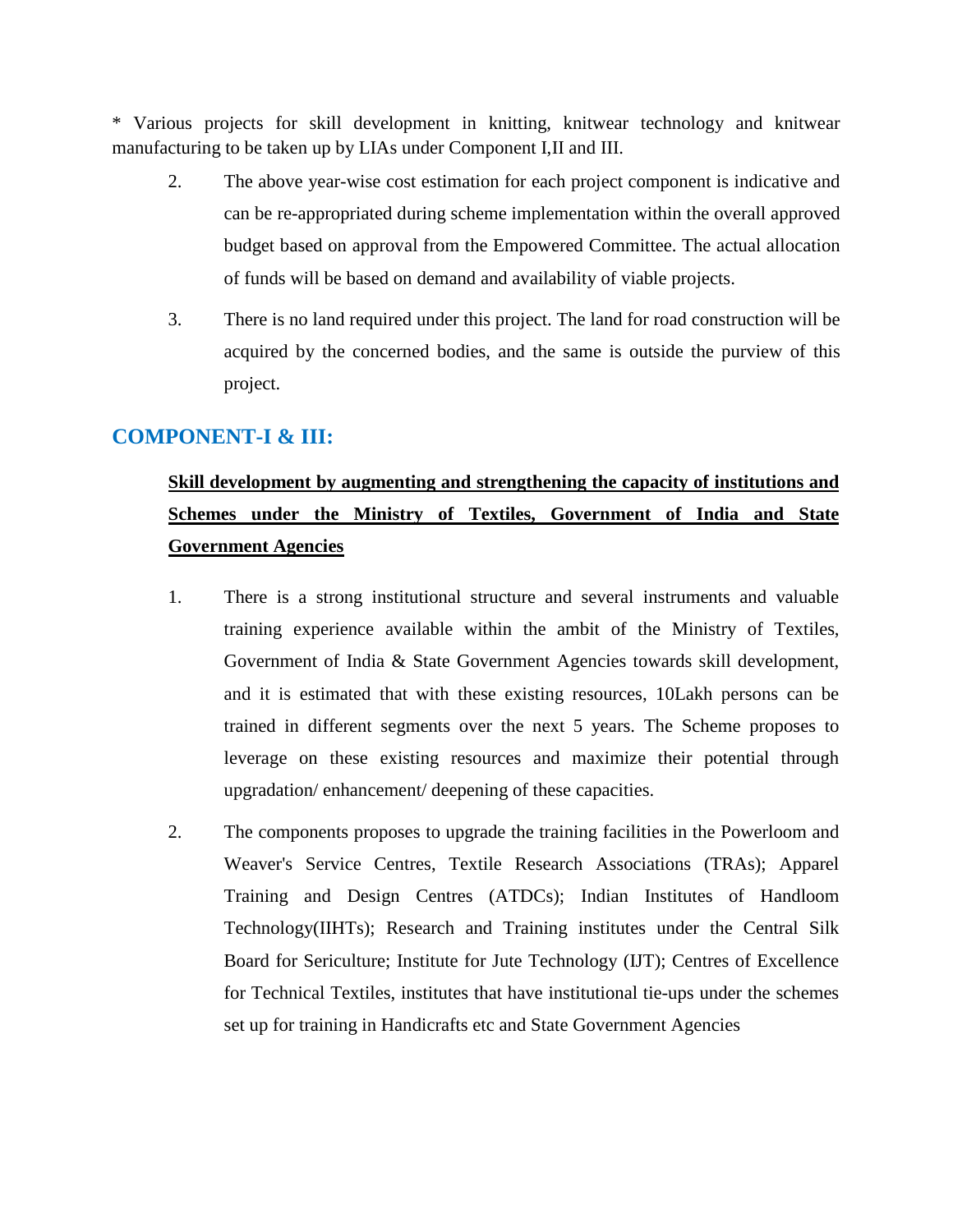- 3. The programme aims to address the shortage of trained manpower and to tap the huge employment potential of the sector to achieve the aim of inclusive growth through economic empowerment.
- 4. As far as may be feasible, for each of the sector (in the Textiles value added chain) projects would be sanctioned in proportion to the identified skill gap in the sector.

## **Implementation Mechanism for various segments under Component I & III:**

The most important feature of the component funding is that the expansion of the training institutions is demand driven. Thus the strategy for implementation of this component shall be as follows:

- **1.** Proposals shall be invited from the institutions for funding under the scheme [Format is in the **Annexure**].
- **2.** The training courses/ curriculum, methodology etc. shall be designed by RSA. The Cost of content development shall be borne by the Government.
- **3.** The proposals submitted for the Capacity & Infrastructure building should be planned preferably for 5 years and the financial commitments/ Outcome targets should be clearly laid out for the 5 year period.
- **4.** The Cost of Land would NOT form part of the Project Cost. Further not more than 25% of the project cost would be spent on construction of building.
- **5.** Releases to the IAs would be securitized through mortgaging of capital assets created under the scheme in favour of government. The mortgages to be released on successful completion of targets.
- **6.** For training of persons in unorganized sector, (such as Handicraft, Jute Diversified Products etc.) the tie-up with private partner would be preferable, but not be mandatory.
- **7.** The Nodal Agencies for execution and operation would be RSA and RRSAs.
- **8. Trainers:** Each of the training centres will be run by qualified trainers and support staff. The capacity of the trainers shall be strengthened through a comprehensive Training of Trainers (TOT) Programme.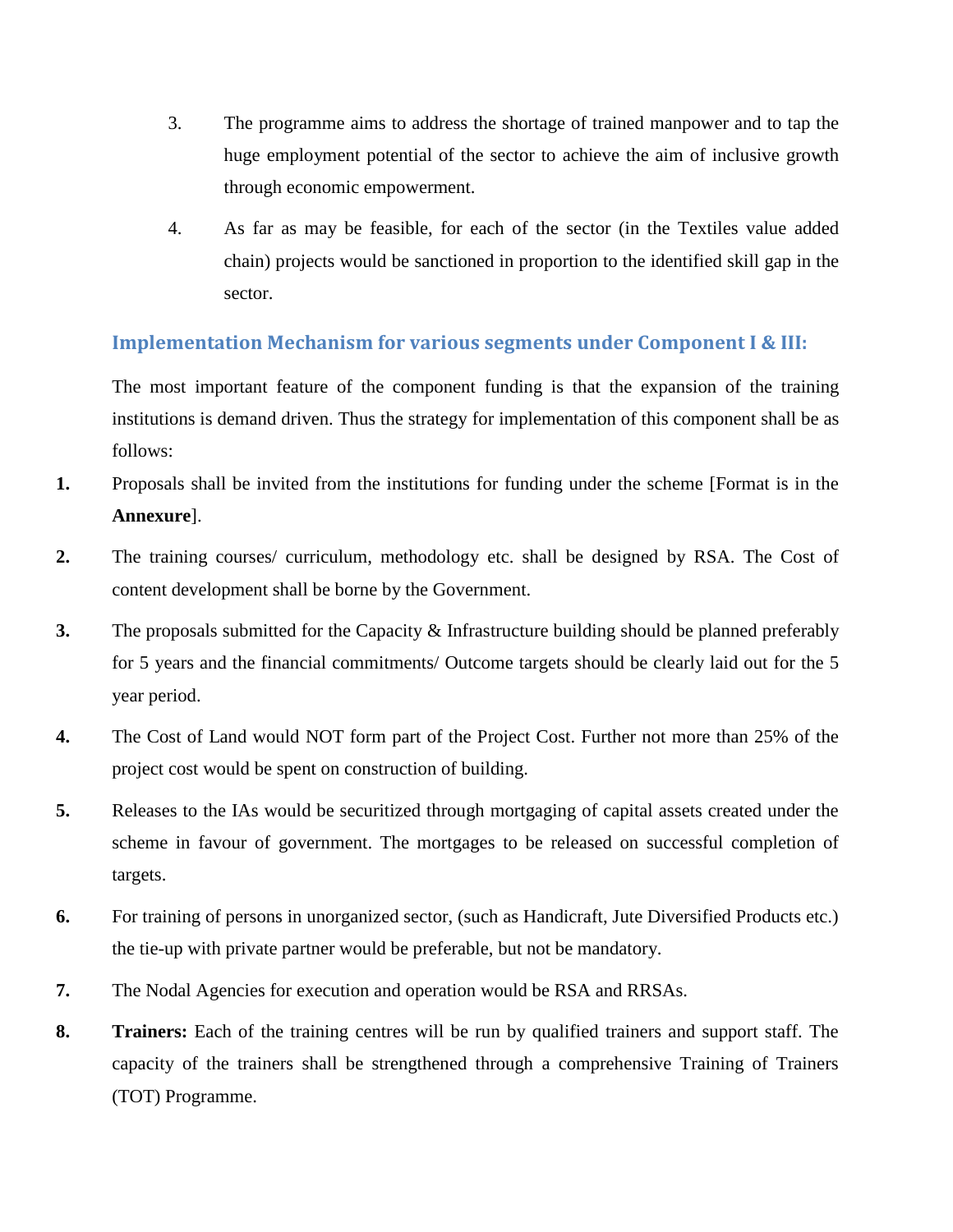- **9. Mobilisation and Selection of Trainees:** One of the key challenges of the programme is to identify the youth who are willing to undergo training and work in the industry. The trainees will be identified and selected to meet the requirements of the industry, in consultation and support of local self-Government bodies and other stakeholders. The IA shall adopt a comprehensive strategy for such mobilization of the trainees. Preference will be given to marginalised social groups like women, SC/ST and Handicapped persons, minorities and persons from the BPL category.
- **10. Content:** The content for each of the skill sets shall be need-based to meet the highest standards and requirements of the related industry segment and will be designed and developed by RSA. Use of multimedia content and other applications of Information Technology (IT) would be encouraged.
- **11. Soft Skills:** In addition to the targeted domain specific hard skills, the programme shall also aim at imparting life management skills (Soft Skills) to the trainees.
- **12. Assessment and Certification:** Scientific criterion would be evolved by empanelled assessment agencies in consultation with RSA for assessing the proficiency of skills of the trainees based on the standards used by the related industry segment.
- **13. Employment Linkages:** One of the key outcomes of the programme is the number of trainees who are successfully engaged in the related occupations after the training. The IA would take all steps to partner with industry and obtain the commitment of Industrial units for employment of the successfully trained candidates
- **14.** There should be a concurrent evaluation of the projects sanctioned under the component.
- 15. Project Implementation Committee will be constituted by the designated Nodal Agencies to oversee the implementation of the projects and periodically monitor performance outcomes.

### **16. Procedure for Approvals:**

(i) The procedure for appraisal and approvals has been designed, keeping in mind the twin requirements of ensuring that there is sufficient flexibility for covering a wide spectrum and range of activities, coupled with the need for proper accountability. Hence, while the umbrella scheme provides for scope to support various segments and various expenditure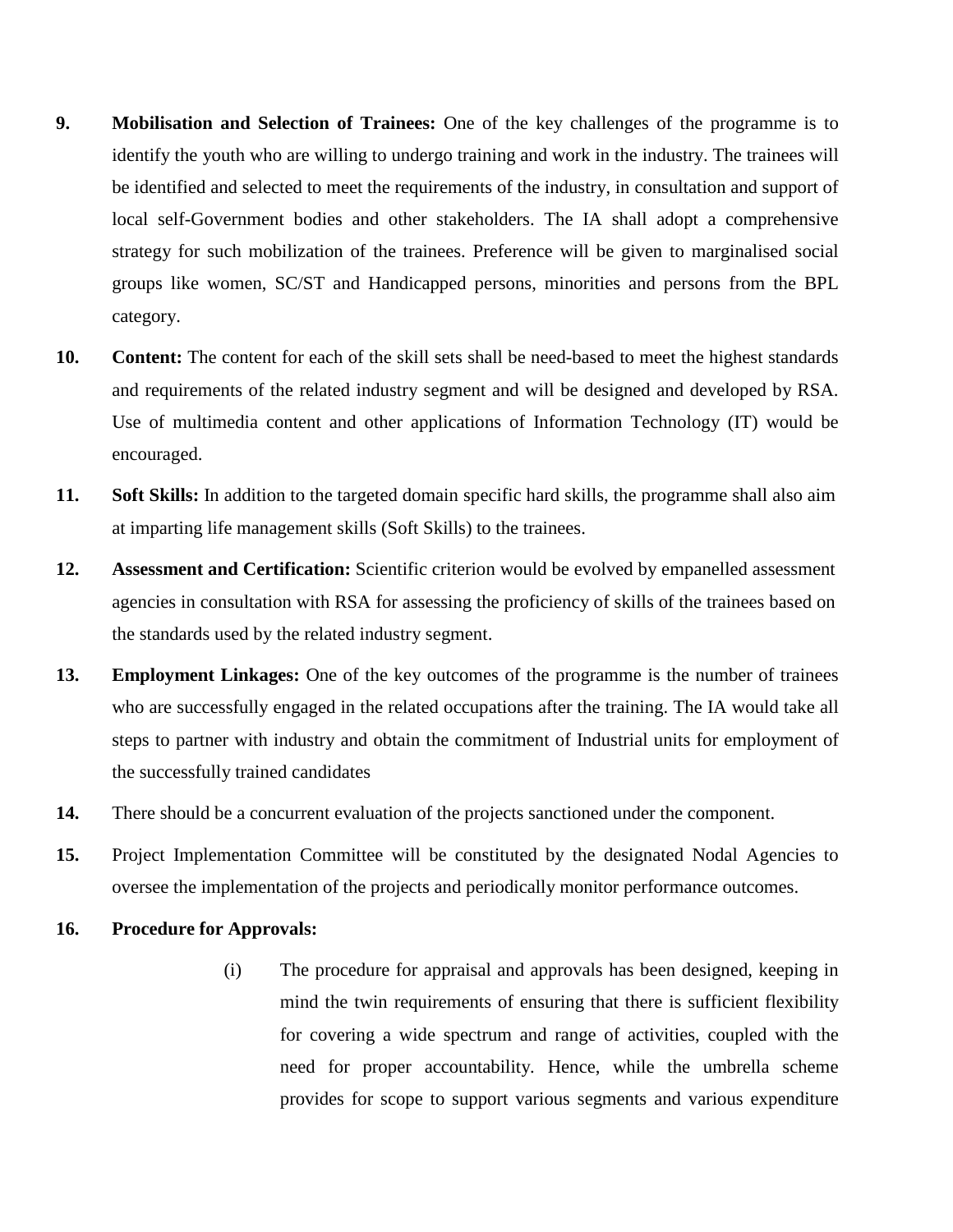heads, the Project Appraisal committee has experts from the concerned field to ensure that there is a detailed appraisal of physical and financial targets of each project individually.

- (ii) All projects received will be considered and approved by the Empowered Committee. For Each Project, DPRs would be invited from selected implementing agencies. These DPRs would be considered and sanctioned by the Empowered Committee.
- (iii) The Projects would normally be sanctioned on 75% (Government)-25% (Beneficiary/Industry contribution) pattern. [90% - 10% in case of Institutions in the North Eastern States]. In special projects, where it is not feasible to attract the Beneficiary/ Industry contribution, a higher funding could be approved by the Empowered Committee (even upto 100%). Further it would be permissible for EC to allocate funding in Capital/ Recurring to each skill institution/project in the manner feasible so that the overall Government funding percentage remains 75% (Or such percentage approved by the EC).
- **17.** The Agency should be willing to declare the accounts & Bank statements to the Government as well as get the accounts audited by the C&AG/ Auditors appointed by the government.
- **18. Broad features of MOU:** Following shall be broad features of MOU that would be designed for executing the projects -
	- (i) Obligations of the Government timeliness for release of funds on achievement of milestones;
	- (ii) Rights of Government
		- (a) To Close or suspend the project & stop funding at any point of time
		- (b) The inspect Records, Accounts, Premises etc.
		- (c) Issue Directions for proper implementation of the project
		- (d) Intervene if any malpractice is detected.
	- (iii) Obligations of Implementing Agency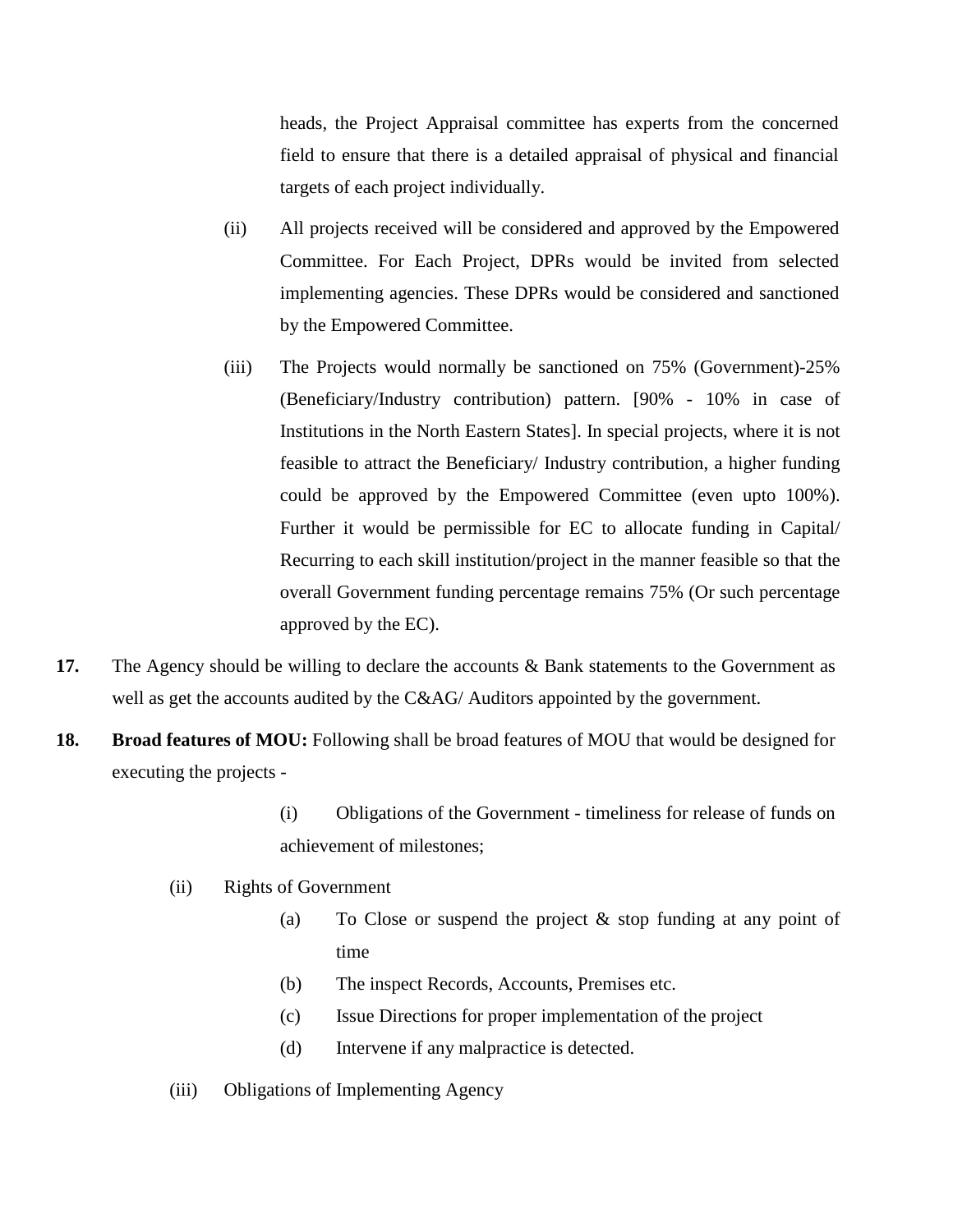- (a) To run the programme with zero profit objective.
- (b) Separate Account maintenance
- (c) Follow transparency in purchases/ procurements
- (d) Execute the project as per the timelines
- (e) Meet the Physical targets (Milestones, No of trainees, Quality etc)
- (f) Assets not to be diverted for any other programme/ activity at least for 5 years.
- (iv) Rights of Implementing Agency

(a) To fix & charge fee from participants - in order to meet the gap in cost & revenues

(b) Seek Industry / Non-Government contribution for the project - in order to meet the gap in cost & revenues.

- (c) Hold the IPR of all the material developed
- (v) Warranties & Penalties
- (a) Service provider to indemnify the government against any liabilities that may accrue in the project
- (b) Mortgaging of the Capital assets created in the scheme in favour of Government.
- (c) Penalty for non-achievement of milestones / targets / qualities
- (d) Recovery of government grant in case of failure of projects

### **19. Financing/ Funding Methodology**

The Implementing Agencies seeking grants for Capital investment would be required to prepare a plan/Project for 5 years. The DPR would clearly indicate the periodic phasing with respect to proposed outcomes and requirements of funds.

### **20. Concurrent Evaluation and Monitoring**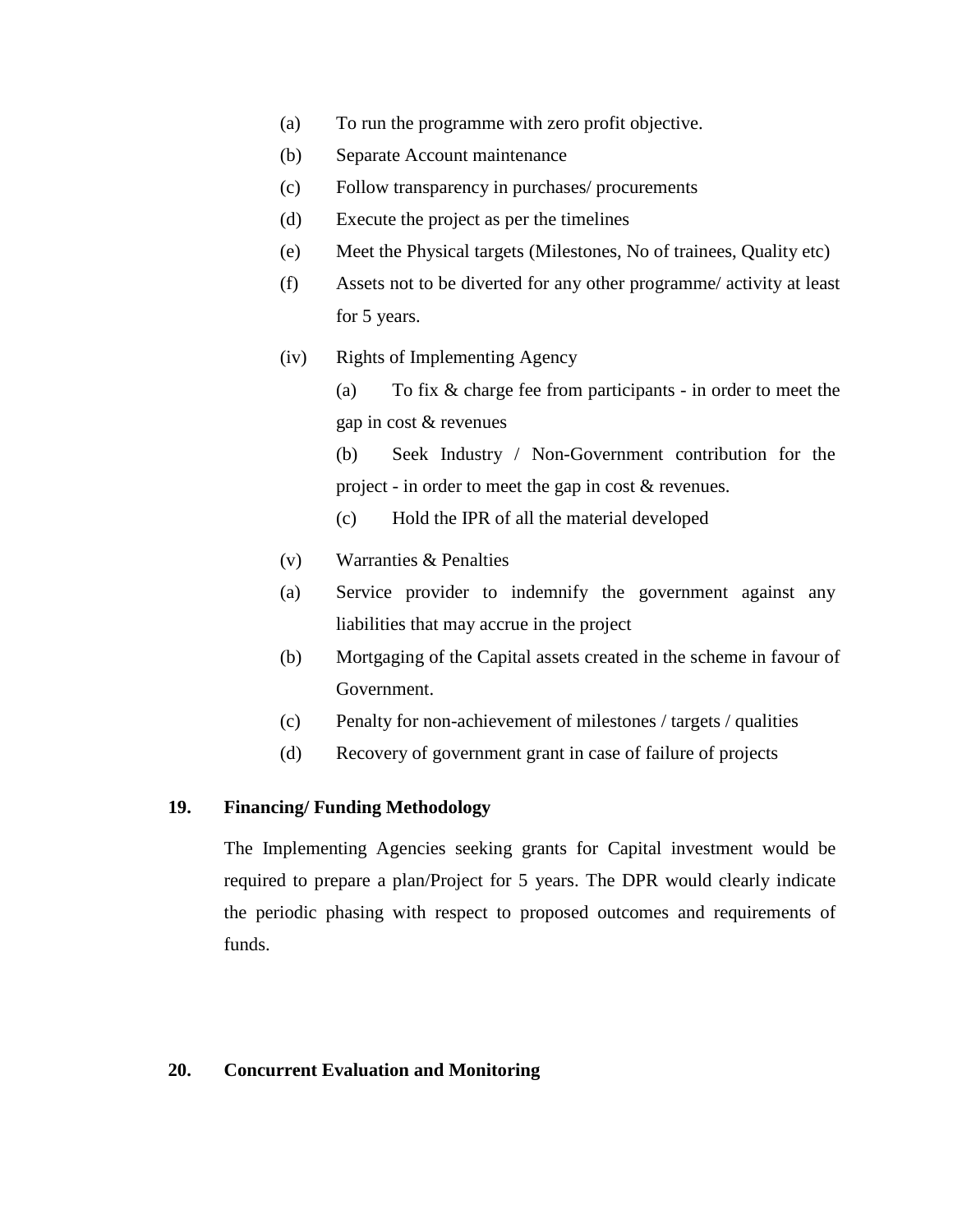The scheme envisages concurrent evaluation and monitoring by an independent third party (Project Management and Monitoring Consultant). PMMC will evaluate the projects and do the onsite monitoring and report to the Ministry. GFR procedures will be followed in engaging and hiring the agency/consultants. In order to ensure monitoring and utilization of funds towards the programme objectives, the EC either by itself or through a Nodal Agency will continuously monitor the programme outcomes. The Implementing Agency (IA) will be required to furnish progress report of the project by  $15<sup>th</sup>$  of the month succeeding every month in the format prescribed by MOT. Failure to furnish the progress report would make the implementing/coordinating agency liable to refund of the Central funds released for the Project along with interest. It shall be open to the Ministry of Textiles to prescribe such conditions, as it deems fit, from time to time to ensure proper execution of the project.

Ministry of Textiles will also ensure mid-term evaluation and also end of the Project Impact Assessment of the sanctioned projects with the help of Textiles Committee as well as other reputed and independent national level institutions. Detailed formats, processes and systems would be developed for such appraisal and monitoring.

The outcome measure of success shall be 75% placement in industry.

**21. MIS:** A dynamic web-based project Management Information System (MIS) will be developed and operated. The MIS would provide all necessary details, including the profiles of the trainees, training and placement details, apart from project level information. This MIS will also serve as 'Skills Exchange,' enabling effective linkages between the industry who are potential employers and the training providers/trainees.

> A provision has been made to meet the expenditure on the MIS and skills exchange, periodic evaluations, impact assessment and other contingencies.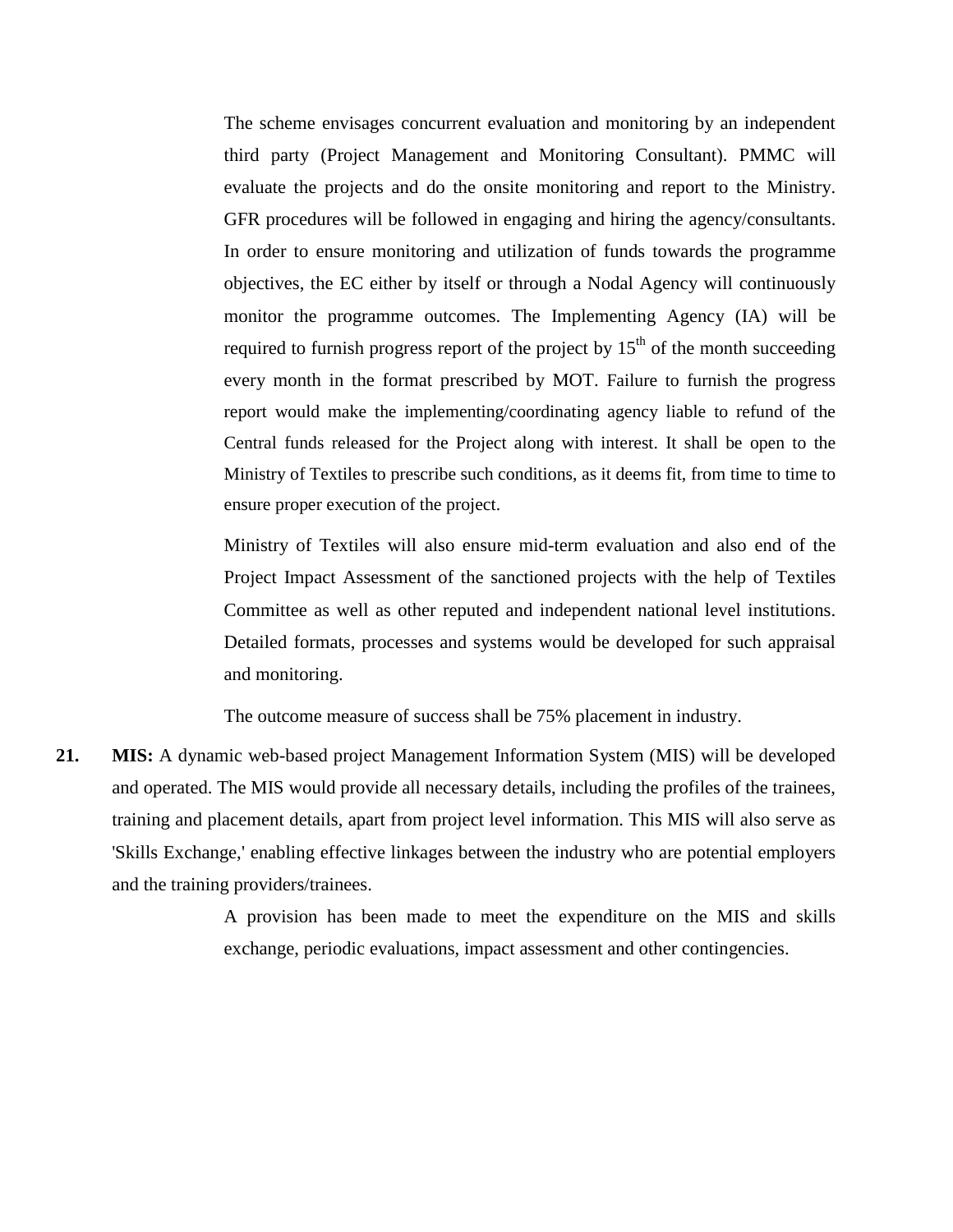# **COMPONENT II**

#### **Skill development through partnership with the private sector**

- **2. Objective:** To impart employable skills through a demand driven programme in partnership with the private sector to meet the skilled manpower requirements of the textiles and handicrafts sectors.
- **3. Strategy:** To leverage on the existing infrastructure and substantial experience of all stakeholders viz industry, NGOs, institutions, Government and potential employers etc by ensuring their active participation from the design to the implementation stages of the project.
- **4. Coverage:** Need based skill sets ranging from entry/basic to supervisory level in the segments of Handicrafts, Handlooms, Jute Industry, Sericulture, Spinning, Powerloom Weaving, Processing, Knitting, and Apparel manufacturing. Given the vide spectrum and range of activities proposed to be covered, the scheme provides for enough scope for flexibility to ensure that a gamut of need-based skill development options received coverage under the scheme. The resources of the private sector will be harnessed by incentivizing training through an outcome based approach.
- **5. Implementing Agencies (IA.):**The Ministry of Textiles would operate this component of the Scheme in a PPP mode with the Industry Associations, established NGOs and Agencies with the requisite expertise in conducting large scale training programmes. The following is the indicative list of Implementing Agencies:
	- (i) Training Institutions and Agencies with the requisite expertise in conducting large scale training programmes.
	- (ii) Established NGOs who have relevant experience and resources in implementing capacity building programmes and skill development initiatives.
	- (iii) Private corporate entities and Industry Associations representing the targeted segments of textile industry.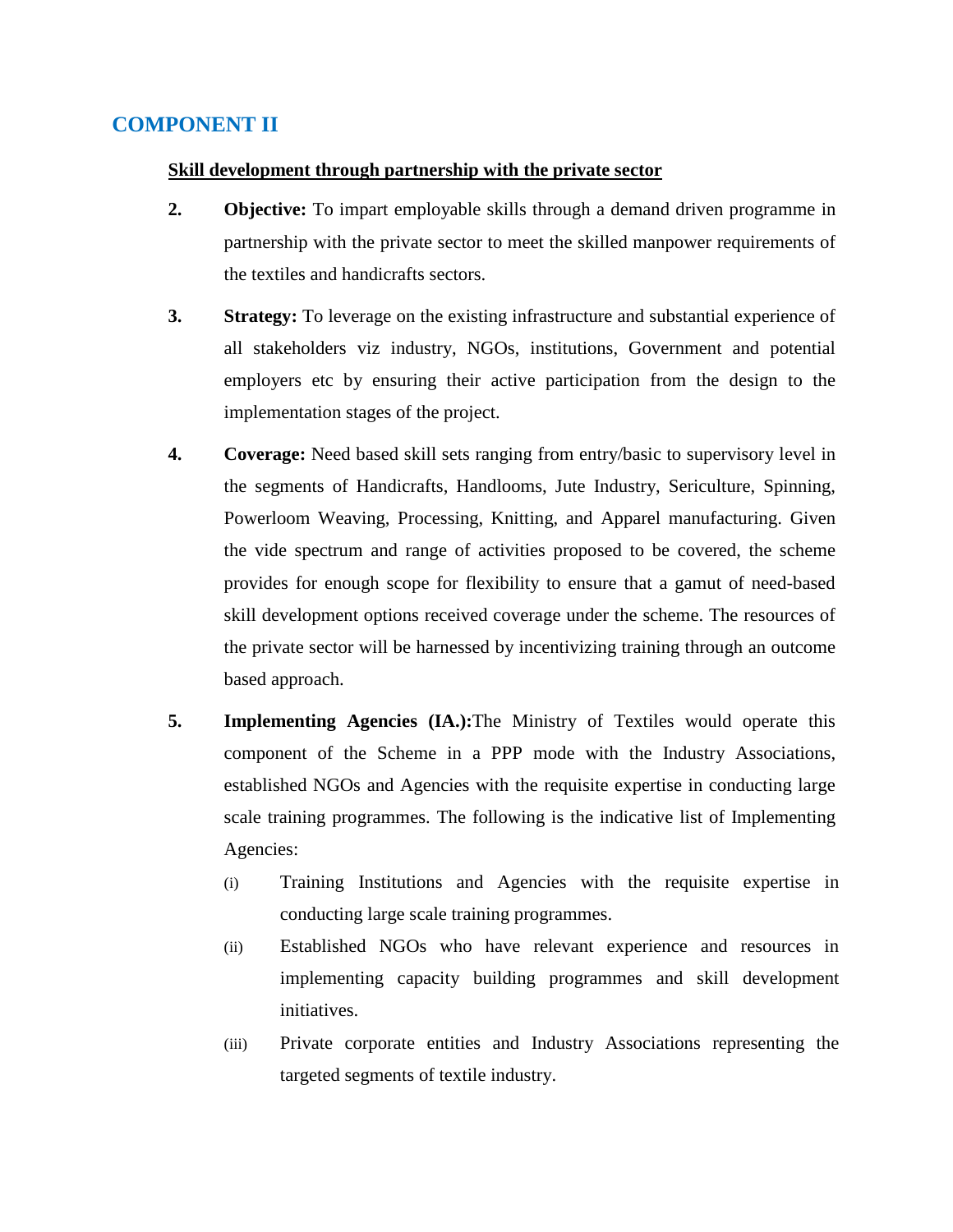The above list is illustrative and not exhaustive. The selection of the IAs will be done through a transparent procedure and subject to their meeting requisite technical and capacity criteria which will be laid down in advance by the Ministry of Textiles.

The IA may enter into partnership with service providers or agencies for delivery of the programme. However, the responsibility for design, execution and outcomes will rest solely with the IA.

### **Implementation Framework:**

- **1. Formulation of Projects:** The Implementing Agency is required to formulate a comprehensive project for the proposed skill development, clearly highlighting the targets, the strategy for mobilization of trainees, availability of sufficient trainers, industry linkages for the purpose of placement, training methodology, assessment and certification, training centres and other relevant details. The DPR would clearly indicate the periodic phasing with respect to interventions and requirement of funds. Since the assistance is intended to meet the cost of training including purchase of machinery, teaching aids and tools, development of course curriculum including AV modules, etc. to ensure full capacity utilization, each such project shall target to train at least 2500 persons over the project period, which could extend to a maximum period of 5 years. An MOU shall be entered into with the IA as a guarantee against the IA abandoning the project in between.
- **2. Training Centres and Infrastructure:** The scheme does not envisage construction of any new buildings for the purpose of implementation of this programme. The existing infrastructure available with the industry, Governments, Educational Institutions and others will be utilized to set up the training classrooms and workshops. Each training centre shall be equipped with necessary machinery, tools and teaching aids required to conduct the training effectively.
- **3. Trainers:** Each of the training centres will be run by a qualified trainer and support staff. The capacity of the trainers shall be strengthened through a comprehensive Training of Trainers (TOT) Programme.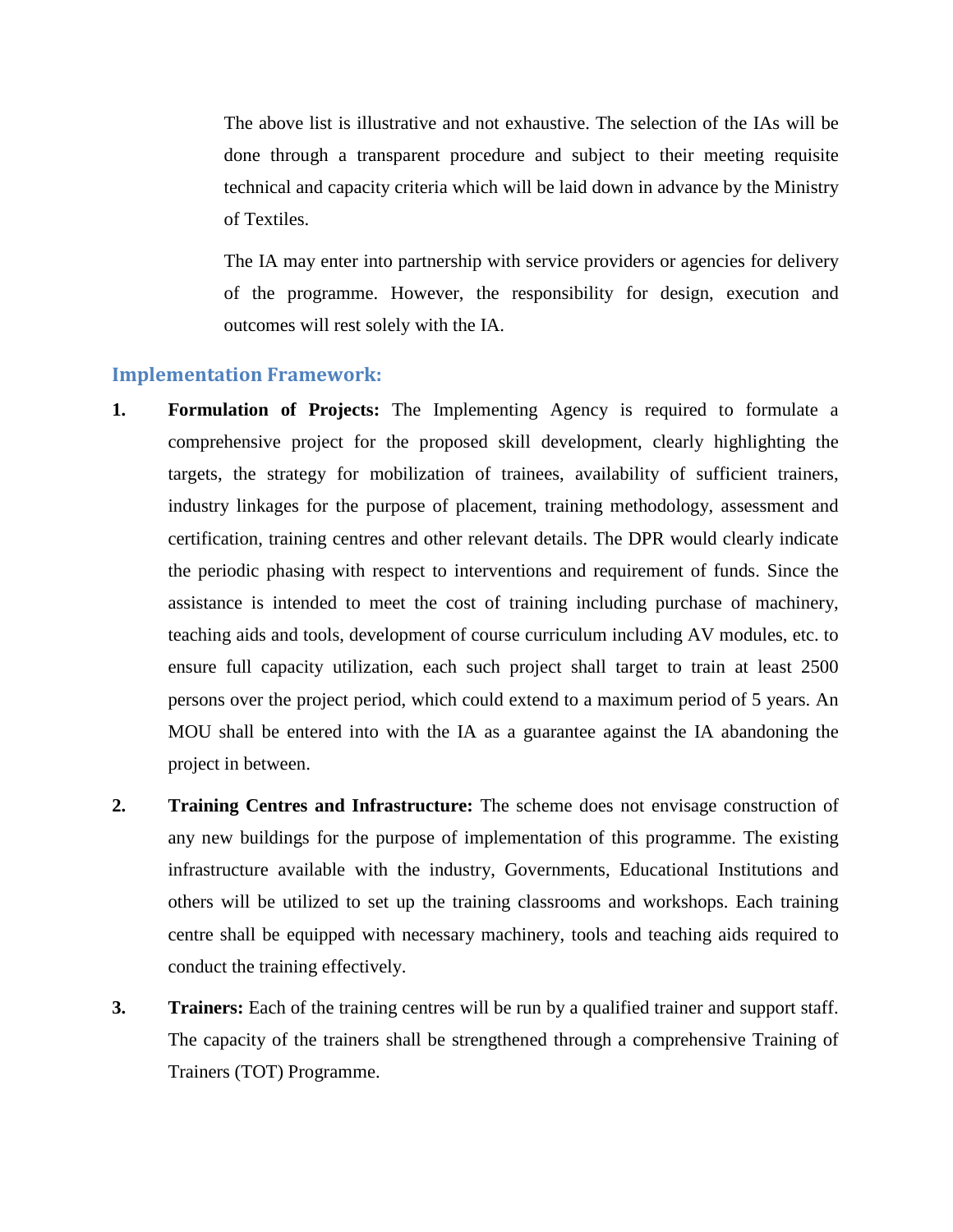- **4. Mobilisation and Selection of Trainees:** One of the key challenges of the programme is to identify the youth who are willing to undergo training and work in the industry. The trainees will be identified and selected to meet the requirements of the industry, in consultation and support of local self-Government bodies and other stakeholders. The IA shall adopt a comprehensive strategy for such mobilization of the trainees. Preference will be given to marginalised social groups like women, SC/ST and Handicapped persons, minorities and persons from the BPL category.
- **5. Content:** The content for each of the skill sets shall be need-based to meet the highest standards and requirements of the related industry segment and will be designed and developed by RSA. Use of multimedia content and other applications of Information Technology (IT) would be encouraged.

**6. Soft Skills:** In addition to the targeted domain specific hard skills, the programme shall also aim at imparting life management skills (Soft Skills) to the trainees.

**7 Assessment and Certification:** Scientific criterion would be evolved by empanelled assessment agencies in consultation with RSA for assessing the proficiency of skills of the trainees based on the standards used by the related industry segment.

**8 Employment Linkages:** One of the key outcomes of the programme is the number of trainees who are successfully engaged in the related occupations after the training. The IA would take all steps to partner with industry and obtain the commitment of Industrial units for employment of the successfully trained candidates. Further, a bonus equal to 5% of the financial support sanctioned through the Scheme will be given to the IA, if at least 75% of such trainees become employed/ self-employed within 3 months of receiving the training.

#### **Procedure for Approvals:**

(i) The procedure for appraisal and approvals has been designed, keeping in mind the twin requirements of ensuring that there is sufficient flexibility for covering a wide spectrum and range of activities, coupled with the need for proper accountability.

(ii) All projects received will be considered and approved by the Empowered Committee. For Each Project, DPRs would be invited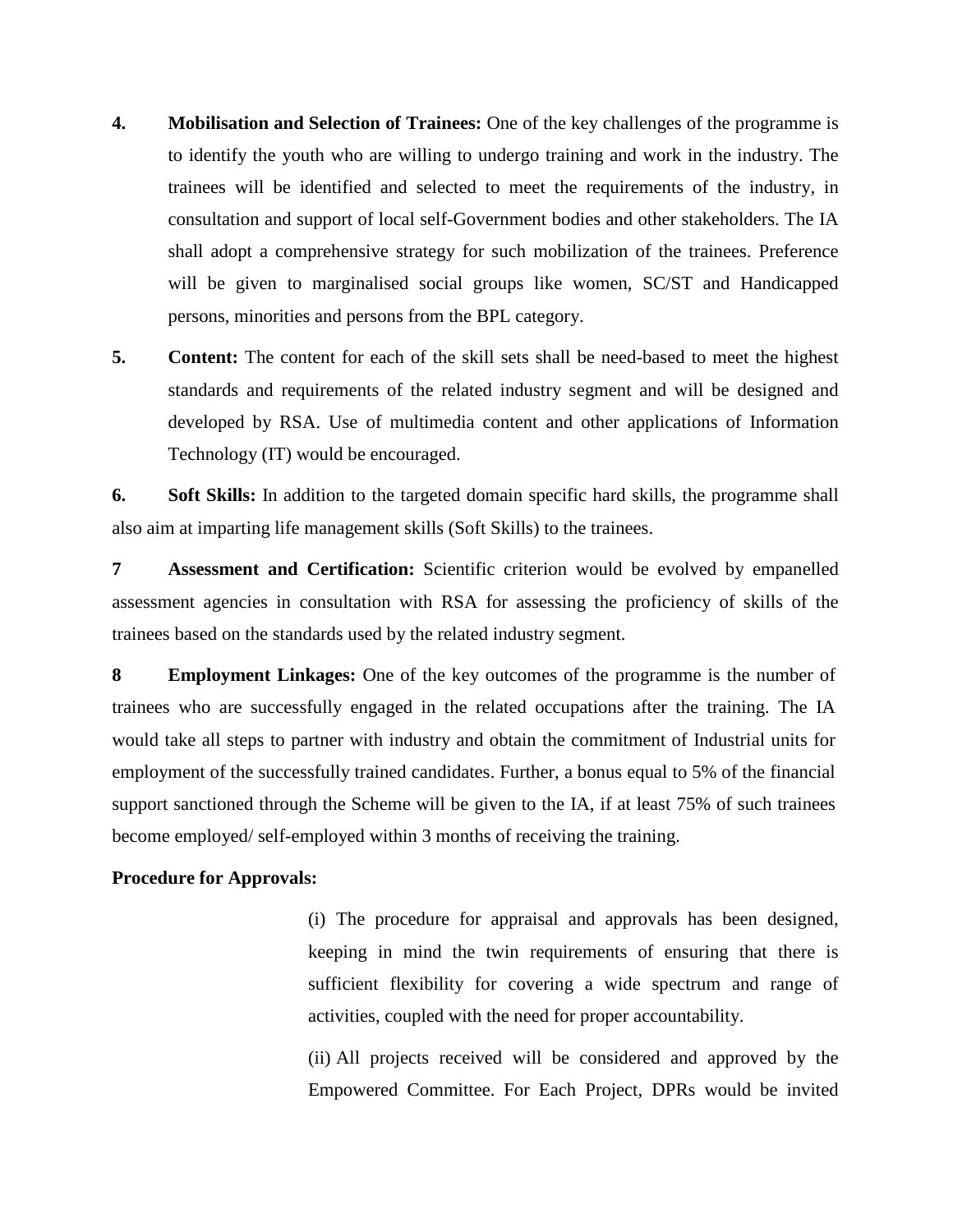from selected implementing agencies. These DPRs would be considered and sanctioned by the Empowered Committee.

### **9. Monitoring**

- (i) The scheme envisages concurrent evaluation and monitoring by an independent third party (Project Management and Monitoring Consultant). PMMC will evaluate the projects and do the onsite monitoring and report to the Ministry. GFR procedures will be followed in engaging and hiring the agency/consultants. In order to ensure monitoring and utilization of funds towards the programme objectives, the PMMC either by itself or through a Nodal Agency will continuously monitor the programme outcomes. The Implementing Agency (IA) will be required to furnish periodic progress reports in the format prescribed by MOT
- (ii) Ministry of Textiles will also ensure mid-term evaluation and also end of the Project Impact Assessment of the sanctioned projects with the help of Textiles Committee as well as other reputed and independent national level institutions. Detailed formats, processes and systems would be developed for such appraisal and monitoring
- (iii) The outcome measure of success shall be 75% placement in industry

**10. MIS:** A dynamic web-based project Management Information System (MIS) will be developed and operated. The MIS would provide all necessary details, including the profiles of the trainees, training and placement details, apart from project level information. This MIS will also serve as 'Skills Exchange,' enabling effective linkages between the industry who are potential employers and the training providers/trainees.

### **11. Funding:**

(i) The DPR would clearly indicate the periodic phasing with respect to proposed outcomes and requirements of funds. Each of the projects will be funded to the extent of 75% of the cost of the project, within an overall ceiling of Rs. 10,000/ per trainee, for each trainee who successfully completes training and receives certification.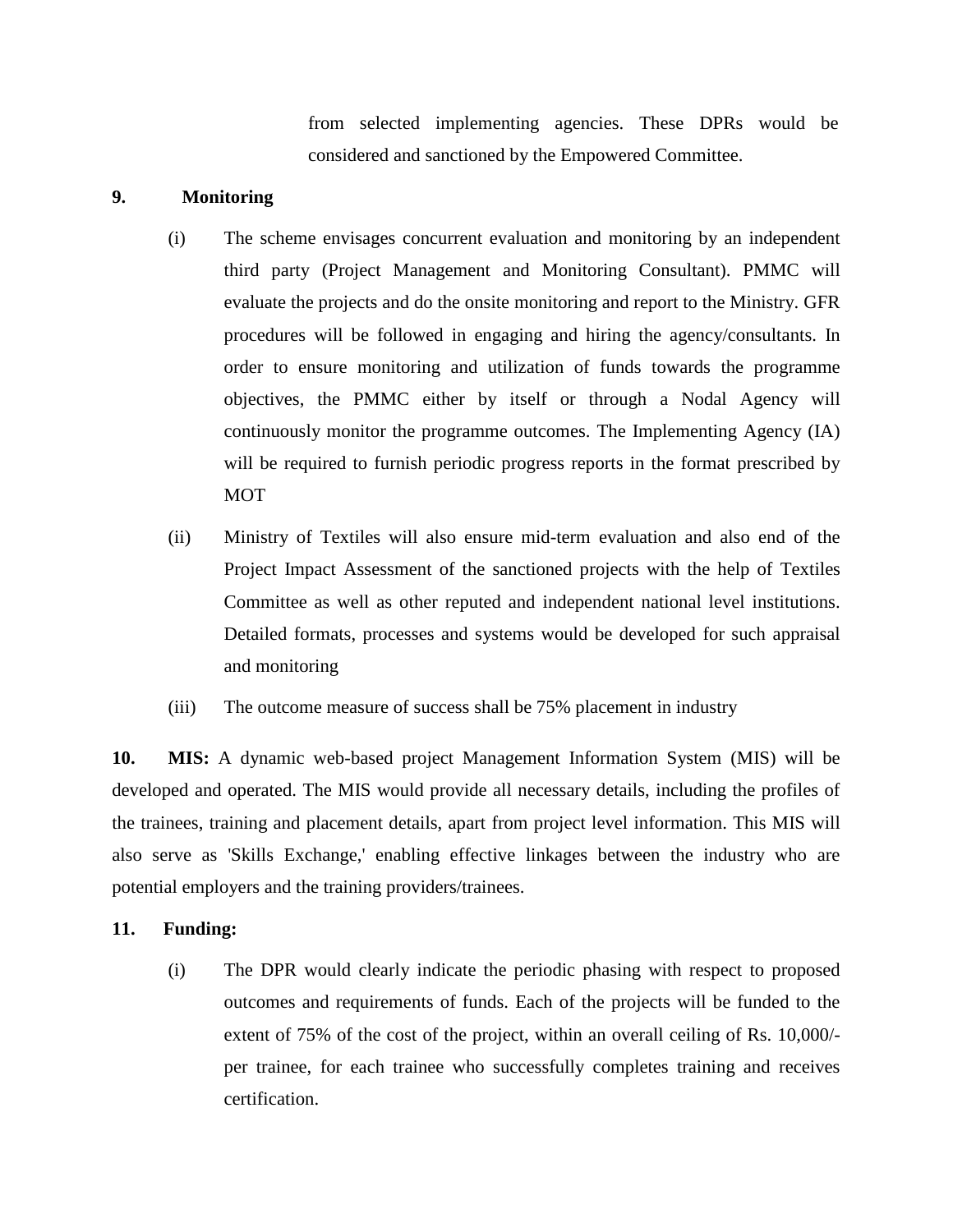- (ii) The funding would include project management fee of the IA, with a ceiling of 5% of the approved project cost. The assistance of the Central Government would be only towards O&M expenditure of the training, including training costs, certification charges, need based expenses towards travel, boarding & lodging, raw material etc. These heads are only indicative, and the final decision will be taken on a case to case basis by the EC. In no case however will construction of building or building infrastructure are supported through the Scheme.
- (iii) The Scheme does not envisage construction of any new buildings for the purpose of implementation of this programme. The existing infrastructure available with the industry, State Governments, Educational Institutions and others will be utilized to set up the training classrooms and workshops. In case, building is required, it would be funded through non-government resources
- (iv) In those cases, where 75% of the trainees are employed/ self-employed in industry within 3 months of receiving training, a bonus of 5% of the funds sanctioned under the scheme will be given as an incentive to the IA.
- (v) The remaining portion of the funds will be mobilized by the IA through various other sources, including the industry, State Governments and others. Such contribution can be in the form of kind like buildings, machinery etc or in cash.
- (vi) In those cases, where the project cost exceeds Rs.15,000/- per trainee, preferential channelization/ dovetailing of funds available under other Central Government Schemes will be permitted. For release of assistance under other Schemes of the GOI, the IA shall submit its claim for consideration of the EC, after scrutiny and approval of the EC, will recommend the claim to the concerned Ministries/Departments for release of assistance.
- (vii) The Ministry will release the funds to the IA through the nodal agency in 3 installments as under:

Release would normally be in 4 installments in the ratio of 50:30:10:10.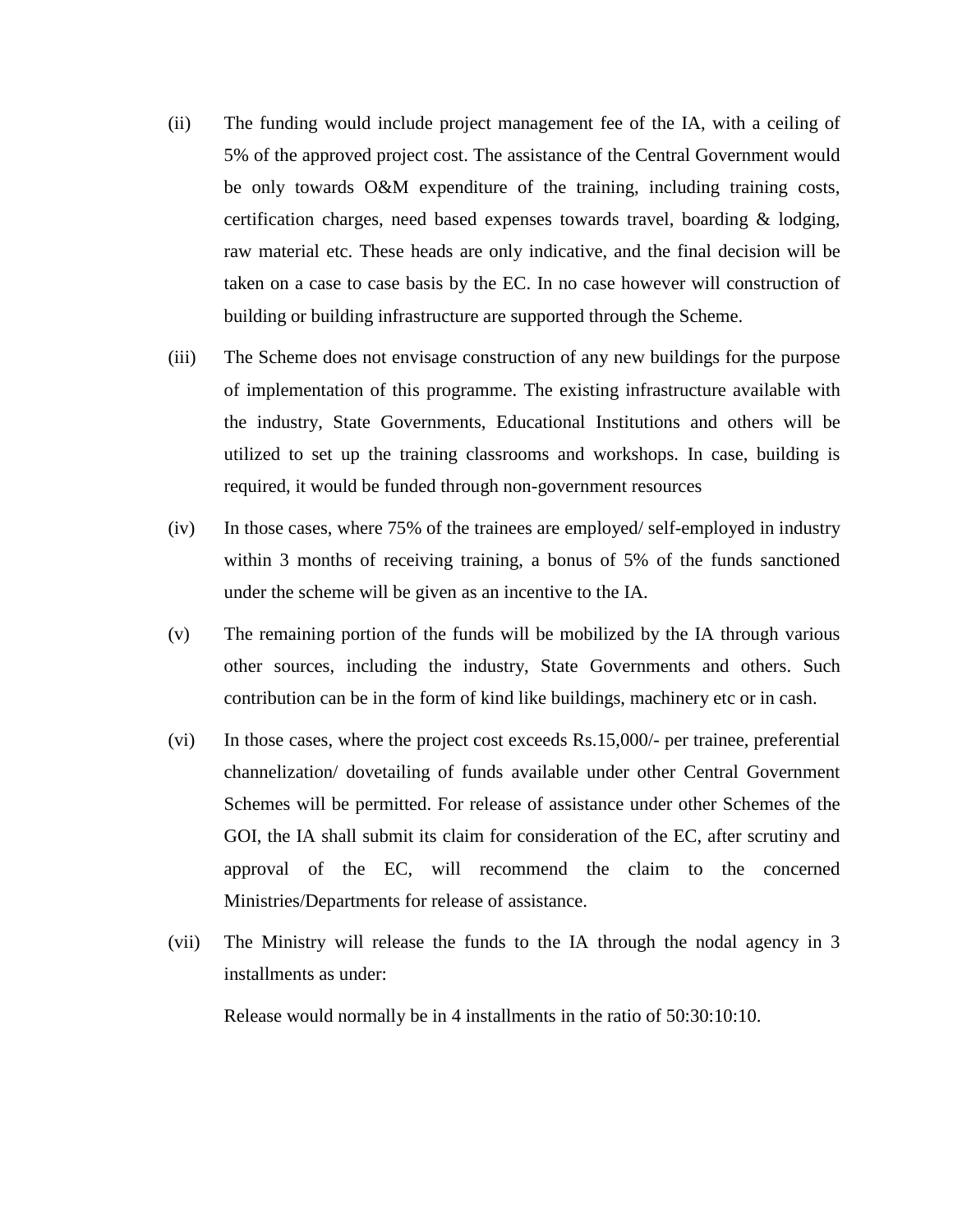- 1<sup>st</sup> **installment:** 30% of the funds to be released after approval of the project by the EC, and subject to the Implementing partners committing 50% of their share in cash or kind at this stage.
- **2nd installment:** 40% after utilization of 70% the first installment and subject to achievement of proportionate targets. Utilisation Certificate (UC) for first installment shall be submitted by the Implementing Agency while making the claim for the second installment.
- **Third installment:** 20% on entire utilization of previous installments and achievement of proportionate targets. UC for the second installment shall be submitted by the IA while claiming the third installment.
- **Final Installment:** 10% after completion of project & achievement of targets. UC for the third installment shall also be submitted by the IA at the time of making claim for the final installment. The final installment would be in form of reimbursement of expenses already incurred.

However, if the IA requires a different release schedule, it should be clearly indicated in the DPR, with full justification, and if approved by the EC, the funds can be released accordingly. The Claims of the IA will be supported by documents such as UC in the GFR 19A format, pre-receipted bill, surety bond etc as per extant rules on the subject.

(viii) IA would be required to furnish Security (by way of Bank Guarantee) equal to 25% of the release sought in form of advances. The BG would be released on submission of utilization of the installment & verification of progress by the Ministry (or its agent).

**12**. Under this component, the Scheme would aim to impart employable skills through a demand driven programme with measurable outcomes in partnership with the private sector. The outcomes would be two- fold viz. (a) Certification of all successful trainees by empanelled assessment bodies (b) Tracking the trainees and incentivizing the Implementing Agency for ensuring successful placement of trainees. The scheme would cover skill sets from entry/basic to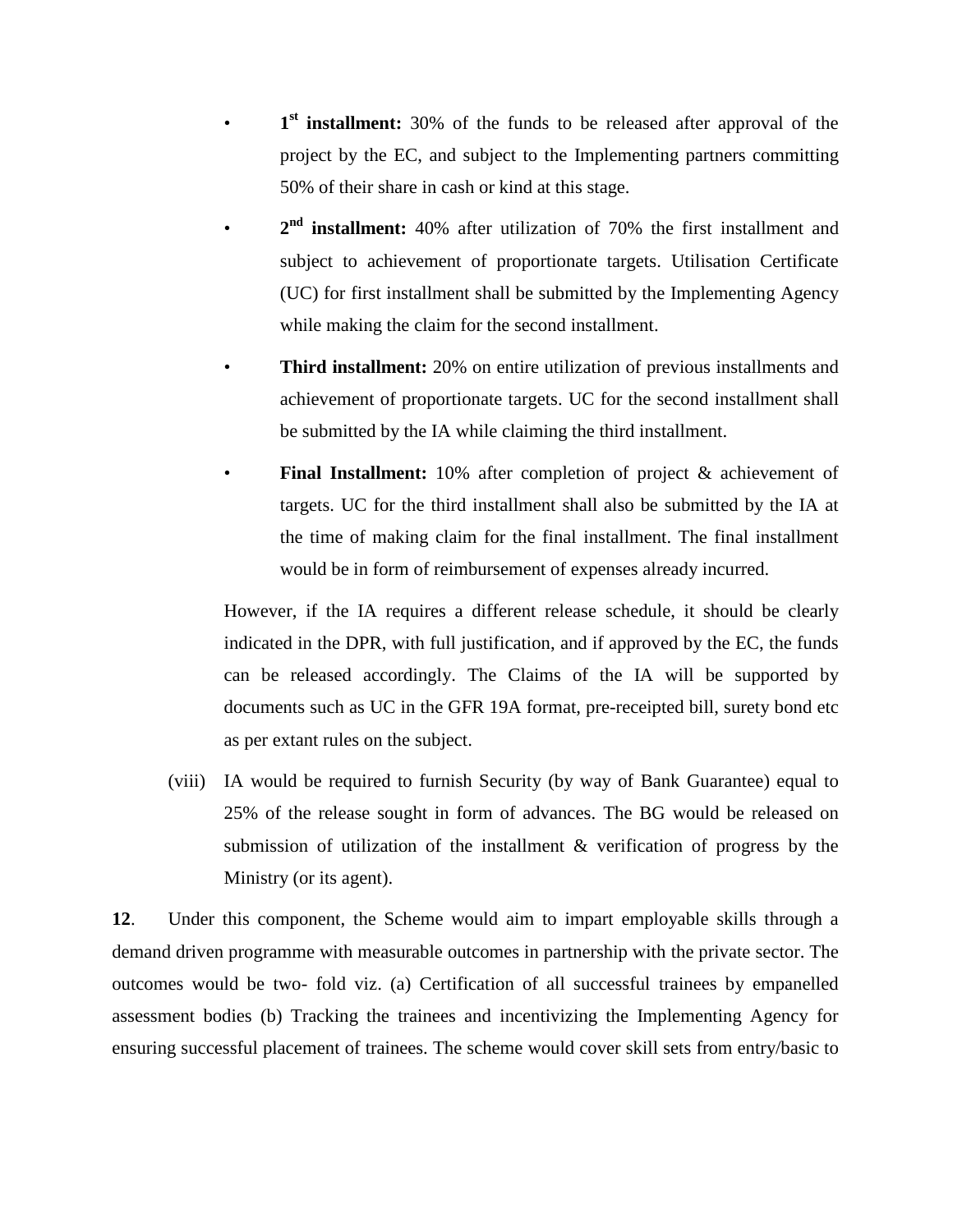supervisory level in the segments of Handicrafts, Handlooms, Jute, Sericulture, Spinning, Powerloom Weaving, Processing, Knitting and Apparel.

13. *Efforts should be made to pay stipend to trainees through Direct Cash Transfer System.*

14. *Knitwear Technology Mission (KTM) has a component of training and skill development. It is clarified that under ISDS, special attention will be given to training and skill development in the areas of knitting, knitwear technology, knitwear manufacturing etc across the country including Ludhiana, Tirupur and Kolkata. Various implementing agencies (Organizations/Councils/Associations etc) can submit proposals for the same under component I/II/III as per norms and guidelines of ISDS which will be considered and appraised by the Empowered Committee. Training will not be restricted to one agency or one region. It is further clarified that components of KTM other than skill development will not be considered for financing under ISDS.*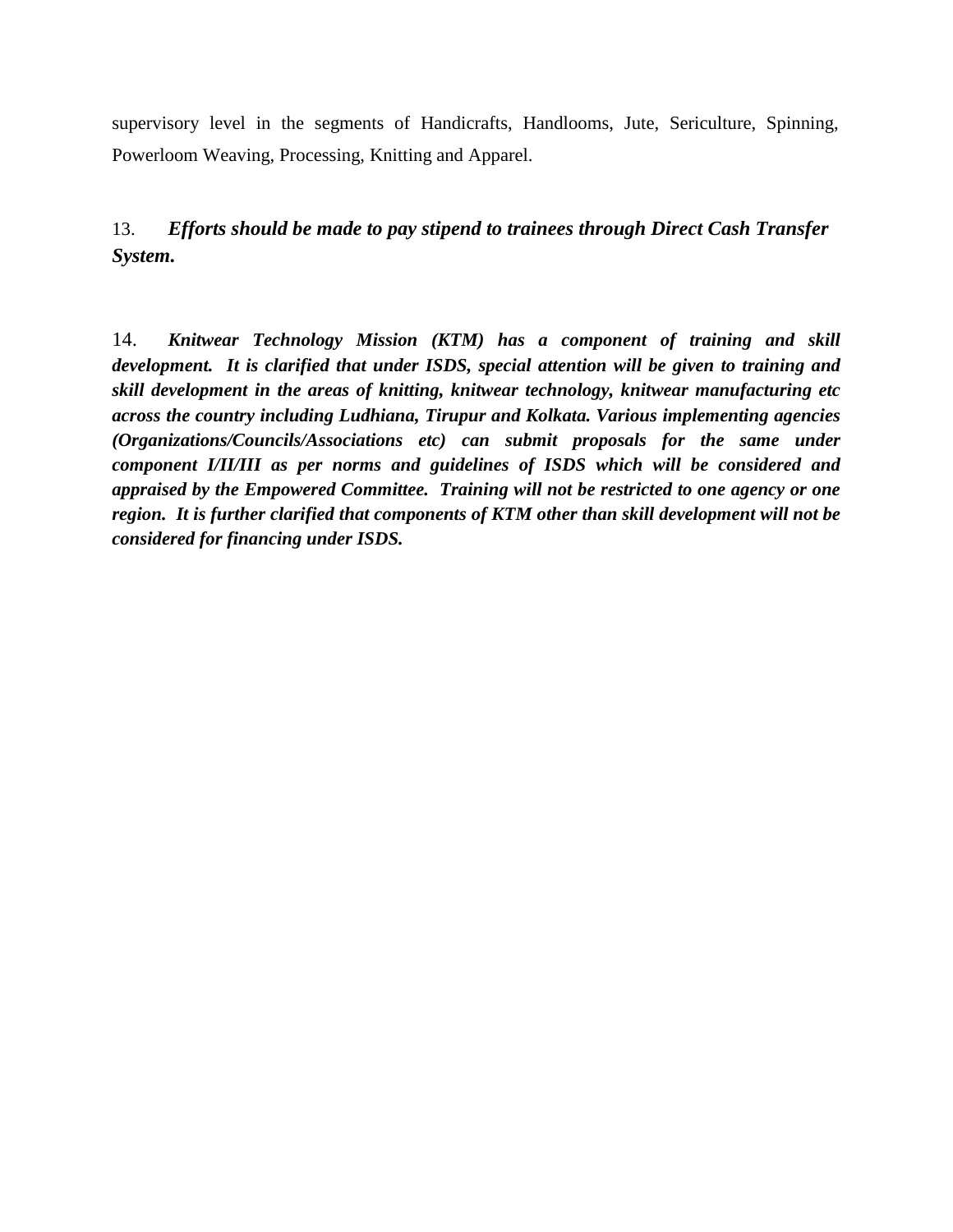# **PERFORMA FOR SUBMITTING PROPOSALS FOR FUNDING BY MINISTRY OF TEXTILES UNDER THE SCHEME**

# **INTEGRATED SKILL DEVELOPMENT SCHEME FOR THE TEXTILES AND APPAREL SECTOR INCLUDING JUTE AND HANDICRAFTS**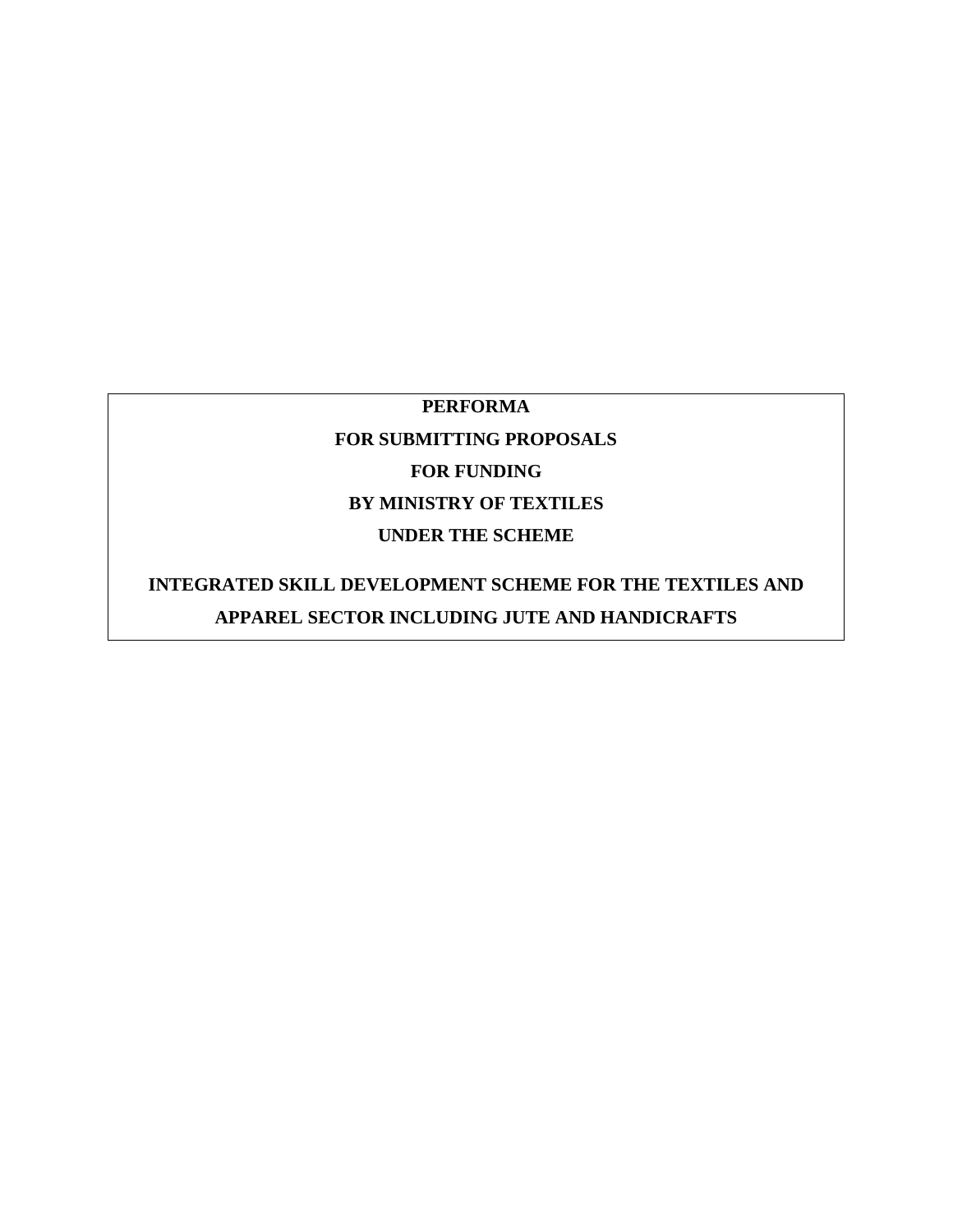# **MINISTRY OF TEXTILES GOVERNMENT OF INDIA UDYOG BHAVAN, RAFI MARG, NEW DELHI**

### **Sub: Proposal Submission, Guidelines and Template**

The Ministry of Textiles has launched a scheme "Integrated Skill Development Scheme" with the primary mandate of enhancing, supporting Institutions to build capacity for skill development.

To fulfill its objectives, Ministry is looking for proposals to create/ Develop training institutes that are innovative in operating model and can have a 'multiplier' effect for skill development ('Proposal(s)').

May we request you to carefully study the Proposal template (enclosed) to understand evaluating guidelines. The proposals, among other parameters, will be evaluated through the following guidelines:

- 1. Sustainability of Business models in the medium-long term
- 2. Partnerships with prospective employers, state governments and financial institutions
- 3. Proposals that target skill sets or student populations with huge unmet needs and focus on large scale, high quality training institutes.

The Ministry will adopt a phased and detailed due-diligence process to select proposals. The detailed evaluation will be done across six set of criteria as below:

- 1. Employer view of demand for the specific skills
- 2. Alignment with the Scheme's mission
- 3. Robustness of overall plan and operating model
- 4. Ability to leverage partnerships
- 5. Ability to leverage financial requirements
- 6. Ability to leverage management capability

You may submit your proposal to the undersigned.

Yours sincerely, Monika S Garg, Joint Secretary, Ministry of Textiles Government of India UdyogBhawan, Rafi Marg New Delhi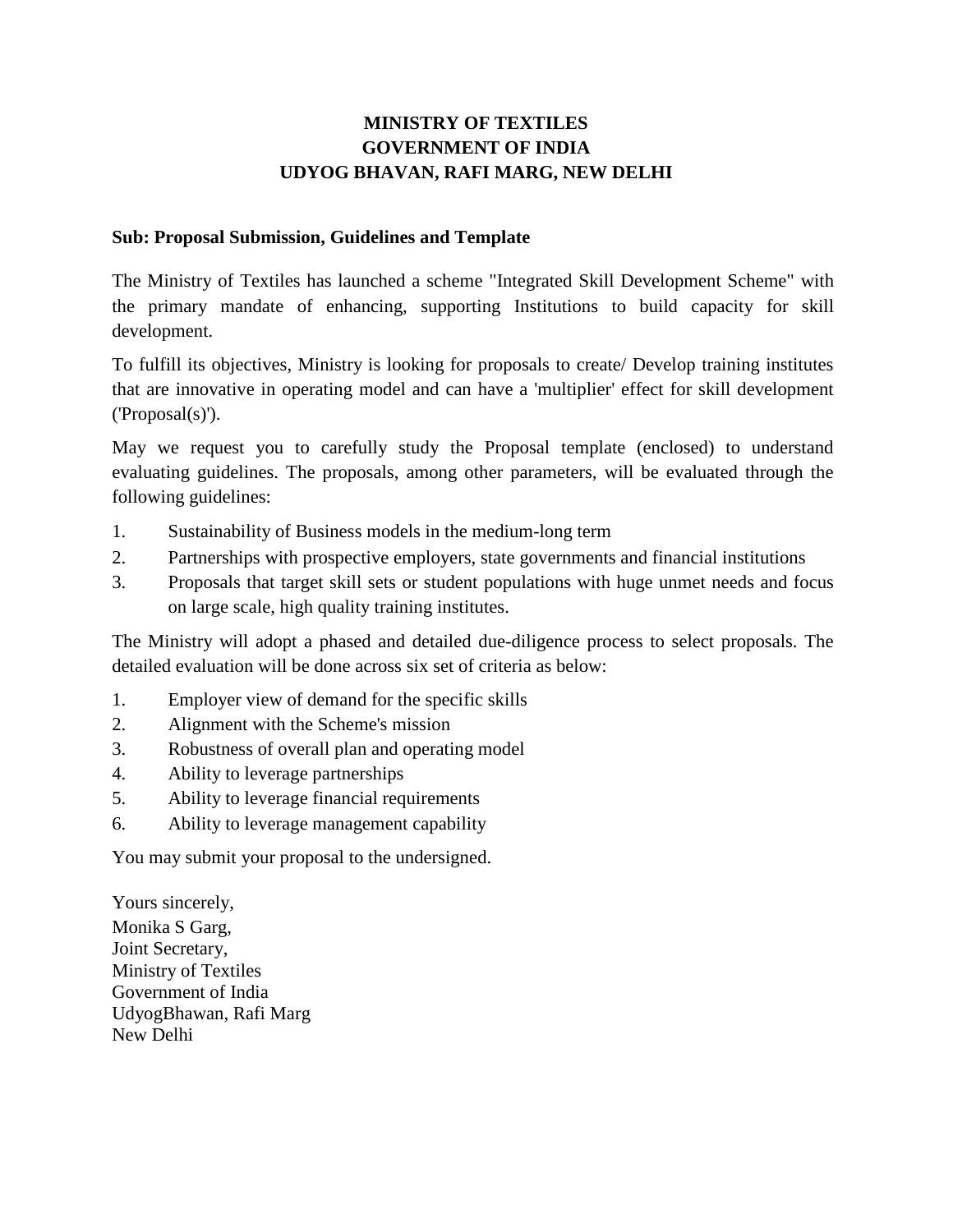## **1. Criteria for consideration of proposals :**

- 1.1 Proposals should preferably be in the following priority sectors to meet the skill gap as identified as in paragraphs  $2 \& 3$  of Chapter I- Introduction of the guidelines Booklet(it is not mentioned anywhere in the document)
- 1.2 Proposals should preferably identify and target the most important gap in skill development in a sector/ region
- 1.3 Proposals should target to cover a significant portion of the priority target segment (Unorganized sector, trainers)
- 1.4 Proposals should focus on sustainability of the project
- 1.5 Proposals should focus on scalability in terms of scope, reach and scale of operations.
- 1.6 Proposals should clearly outline the funding requirement from the Ministry and should not expect Government to fund more than 75% per cent of the total project cost.
- 1.7 Government will not fund any land requirement of proposals and the Government funding is to be used for core skill development purpose only. [Project Cost should exclude the cost of the land]
- 1.8 Not more than 25% of the project cost would be utilised for construction of buildings.
- 1.9 The Institution submitting the Proposal should preferably have prior experience of working in the field of skill development and within the segment it will target.
- 1.10 Proposals should clearly outline the legal structure of the firm/consortium for the proposed fund utilization.
- 1.11 In case of special projects where more than 75% funding is being sought, a detailed justification & reasons why the stakeholders contribution could not be generated. In such projects, the proposal should also indicate special checks  $\&$ balances that would be mandated to ensure appropriateness of courses, curriculum & methodology as well as quality of output/outcome**.**

## **2. Instructions to Applicant**

- 2.1 In case the Applicant ("Proposal owner") proposes to apply as a group of entities (the "Consortium"), coming together to implement the Proposal under an existing binding agreement in the form of a Consortium Agreement.
	- 2.1.1 Such Consortium Agreement should clearly define the roles and responsibilities of individual members and their inter-se relationship,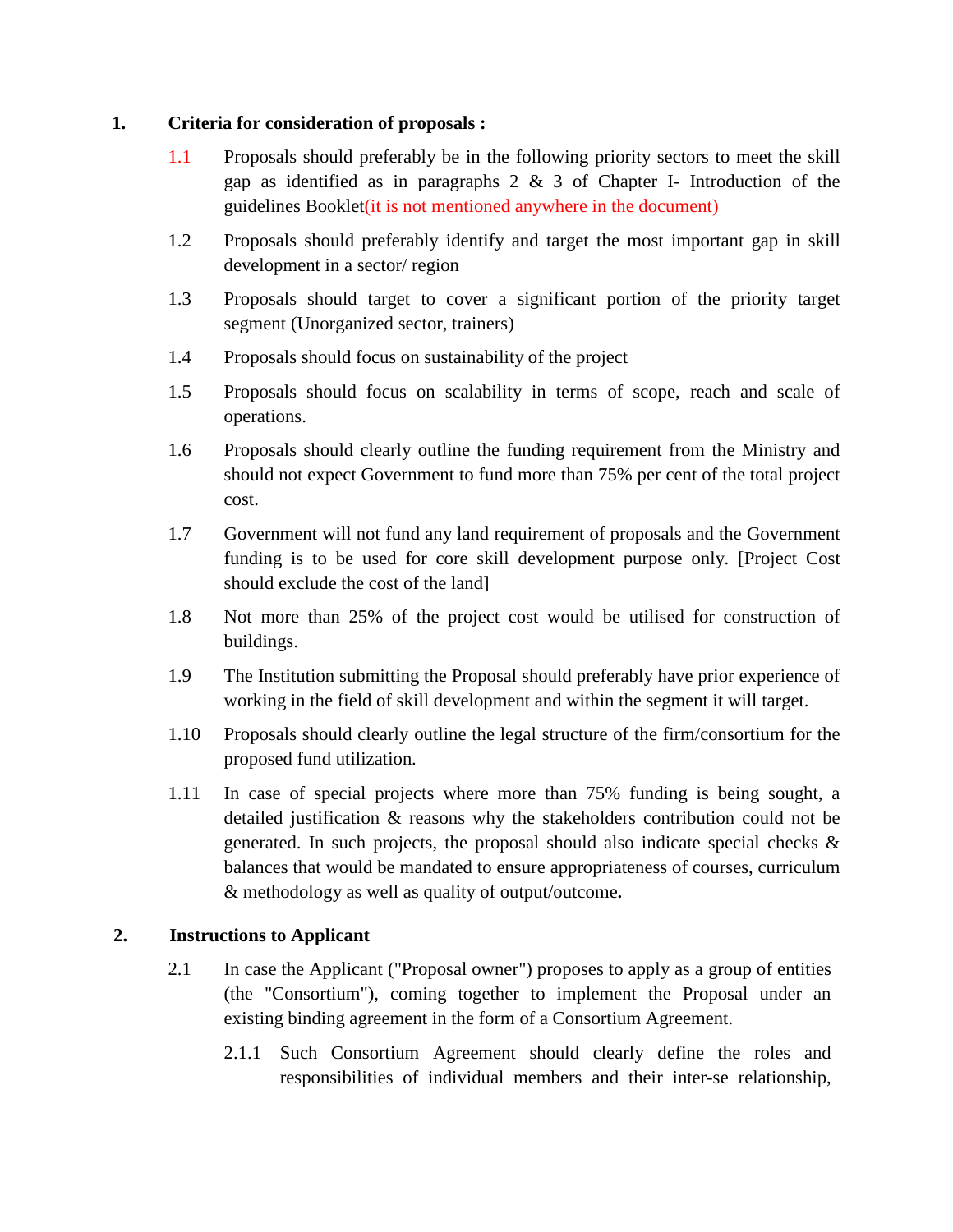particularly with reference to financial, technical and operating obligations of the individual members for the Proposal.

- 2.1.2 Such Consortium Agreement should clearly specify one member as the 'Lead Member', who shall be responsible for the execution of the Proposal and respective obligations as may be agreed between Government and such Consortium on behalf of the members of such Consortium, who shall issue a Power of Attorney signed by all the members of the Consortium in favour of the Lead Member to act for and on behalf of all the members of the Consortium.
- 2.1.3 Such Consortium Agreement should be for a minimum period of 5 (five) years or till the proposed project is executed, whichever is later.
- 2.1.4 Such Consortium should clearly specify that all Consortium members shall be jointly and severally liable for the execution of the Proposal in accordance with the terms and conditions of the agreement(s) as may be executed with Government.
- 2.1.5 The Lead Member of the Consortium shall be the single point of contact for Government with relation to project execution, monitoring and any matter connected therewith.
- 2.1.6 A copy of the Consortium Agreement is required to be submitted along with the Proposal, failing which the Proposal shall be considered incomplete.
- 2.1.7 Such members of the Consortium may also enter into a joint venture agreement to execute the Proposal incorporating the above terms, however in all circumstances, the members forming such a joint venture shall remain jointly and severely liable for the execution of the Proposal in accordance with the terms and conditions of the agreement(s) as may be executed with Government.
- 2.2 Such Consortium Agreement and/or joint venture agreement as per Clause 2.1 above shall form an integral part of the transaction documents with Government.
- 2.3 All proposals submitted to Government shall become the property of the Government, which shall not be liable to be returned to the proposer. Government would, however, maintain confidentiality of the information contained within the proposals. Government would be entitled to share the proposals and the information contained therein with its advisors, consultants, lawyers etc. and as may otherwise be required to be disclosed under law.
- 2.4 Furthermore, Government would have the absolute discretion to reject any proposal without assigning any reason whatsoever.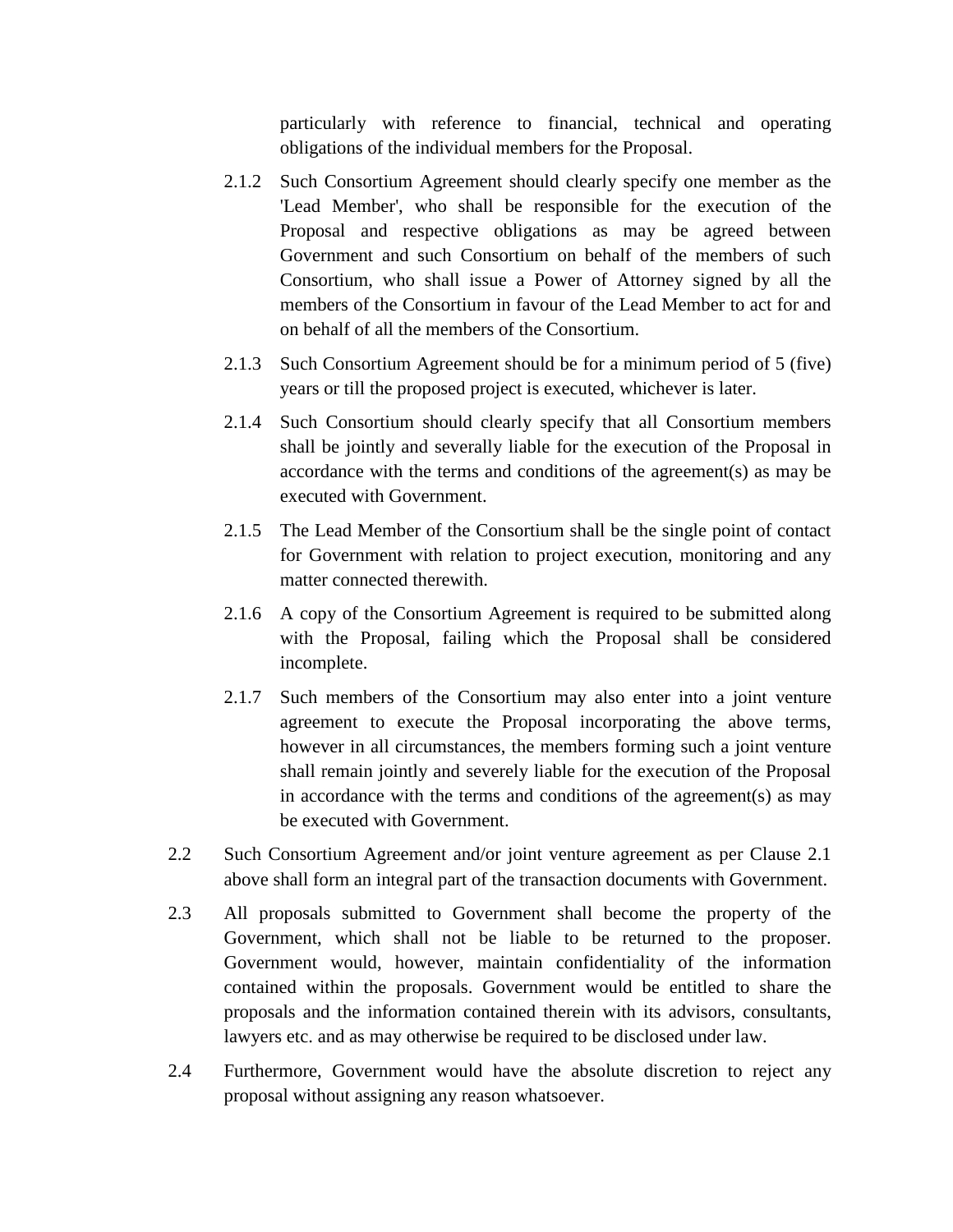# **3. Nature of Likely Impact**

Since impact is the key metric to focus on in the skill development area, please provide a brief outline of the outcome of the benefits of the proposed proposal along the following dimensions

| Number of people to be trained in the next 5    |  |
|-------------------------------------------------|--|
| years                                           |  |
|                                                 |  |
| Indicate the potential to format and/or self    |  |
| employment in the geographical area where       |  |
| the training programmes are proposed            |  |
|                                                 |  |
| Provide list of discrete stakeholders in the    |  |
| society getting benefited by the proposed       |  |
| training programmes.                            |  |
|                                                 |  |
| Details of the soft/ intangible benefits to the |  |
| identified stakeholders due to the proposed     |  |
| training in the identified geographical areas   |  |
| where the training programmes are proposed.     |  |
| Expected salary levels to the trainees at the   |  |
| end of the programmes                           |  |
| Likely increment in the package after training/ |  |
| upskilling (either in % or absolute term)       |  |
| In case of self-employment, likely increase in  |  |
| monthly earnings after training (Rs./month)     |  |
| Guaranteed placement percentage (including      |  |
| self-employment)                                |  |

*The information provided here will be used to track the performance of the company and the yearly funding support will be given based on this performance.* 

# **4. Project Description - Target sectors/skills/population**

4.1 Project Name/ Objective *(word limit of 50 words)*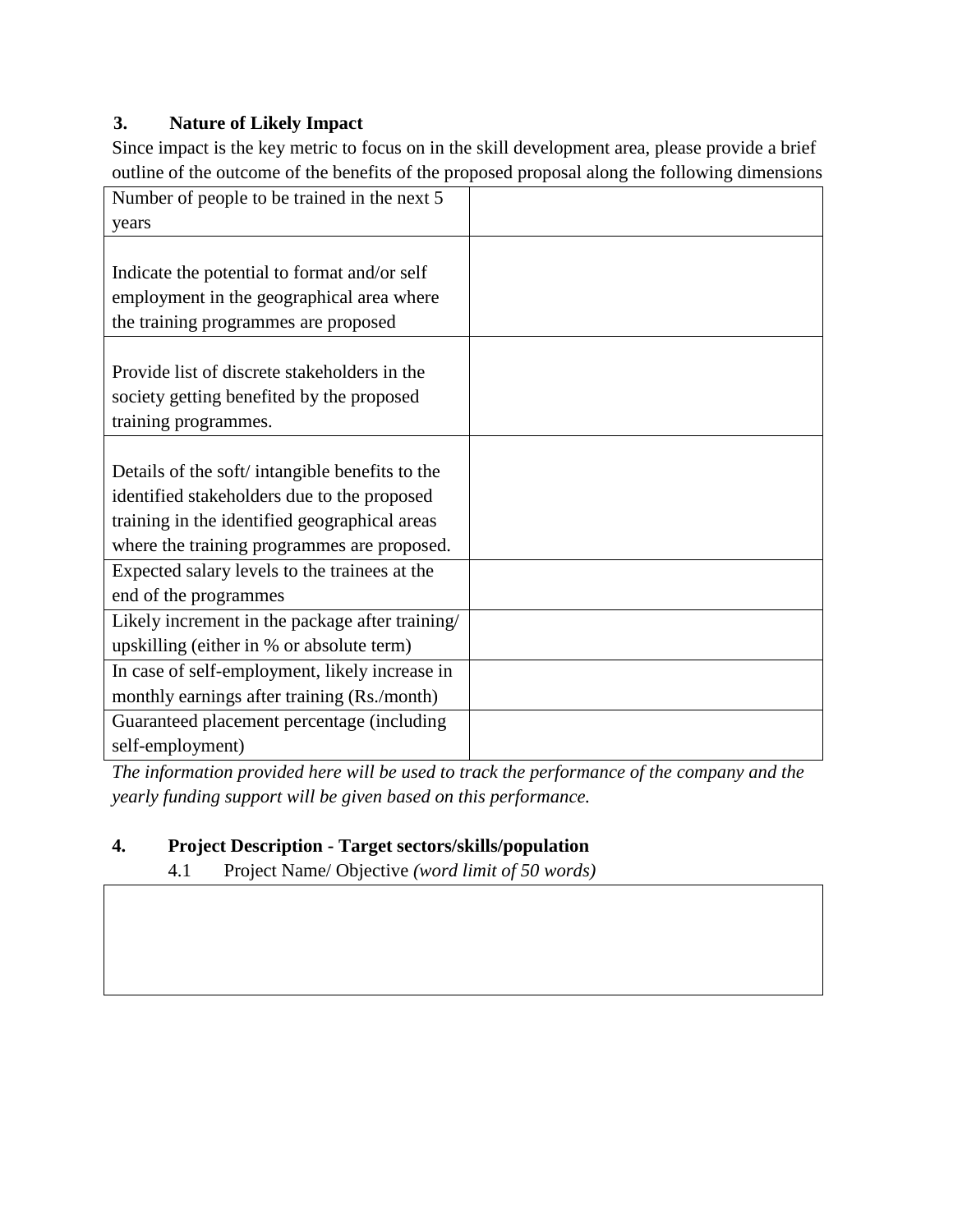4.2 Project Coverage: *(It will be beneficial to indicate how the proposal is in line with MoT's mandate of reducing the skill gap in the target sectors ; word limit of 50 words)* 

## a. Sector / skills targeted *(kindly indicate the most important sectors/skills)*

| # | Sector   Function (role in the value   Gaps<br>chain) |  |  | addressed | identified | Potential<br>sector | benefit | to |
|---|-------------------------------------------------------|--|--|-----------|------------|---------------------|---------|----|
|   |                                                       |  |  |           |            |                     |         |    |

b. Segment targeted in terms of trainee *(kindly indicate the specific population segment that the plan is trying to address/mix of students e.g. 60% school dropouts in every batch)* 

| # | Sector | Function<br>(role in the<br>value chain) | Type of trainees (current<br>student pool, drop-outs, up<br>skilling of human<br>resources, national identity<br>etc., | Total<br>no. of<br>trainees<br>targeted | No. of trainees<br>per annum<br>(mention for<br>every year, if<br>numbers are<br>different) |
|---|--------|------------------------------------------|------------------------------------------------------------------------------------------------------------------------|-----------------------------------------|---------------------------------------------------------------------------------------------|
|   |        |                                          |                                                                                                                        |                                         |                                                                                             |
|   |        |                                          |                                                                                                                        |                                         |                                                                                             |
|   |        |                                          |                                                                                                                        |                                         |                                                                                             |
|   |        |                                          |                                                                                                                        |                                         |                                                                                             |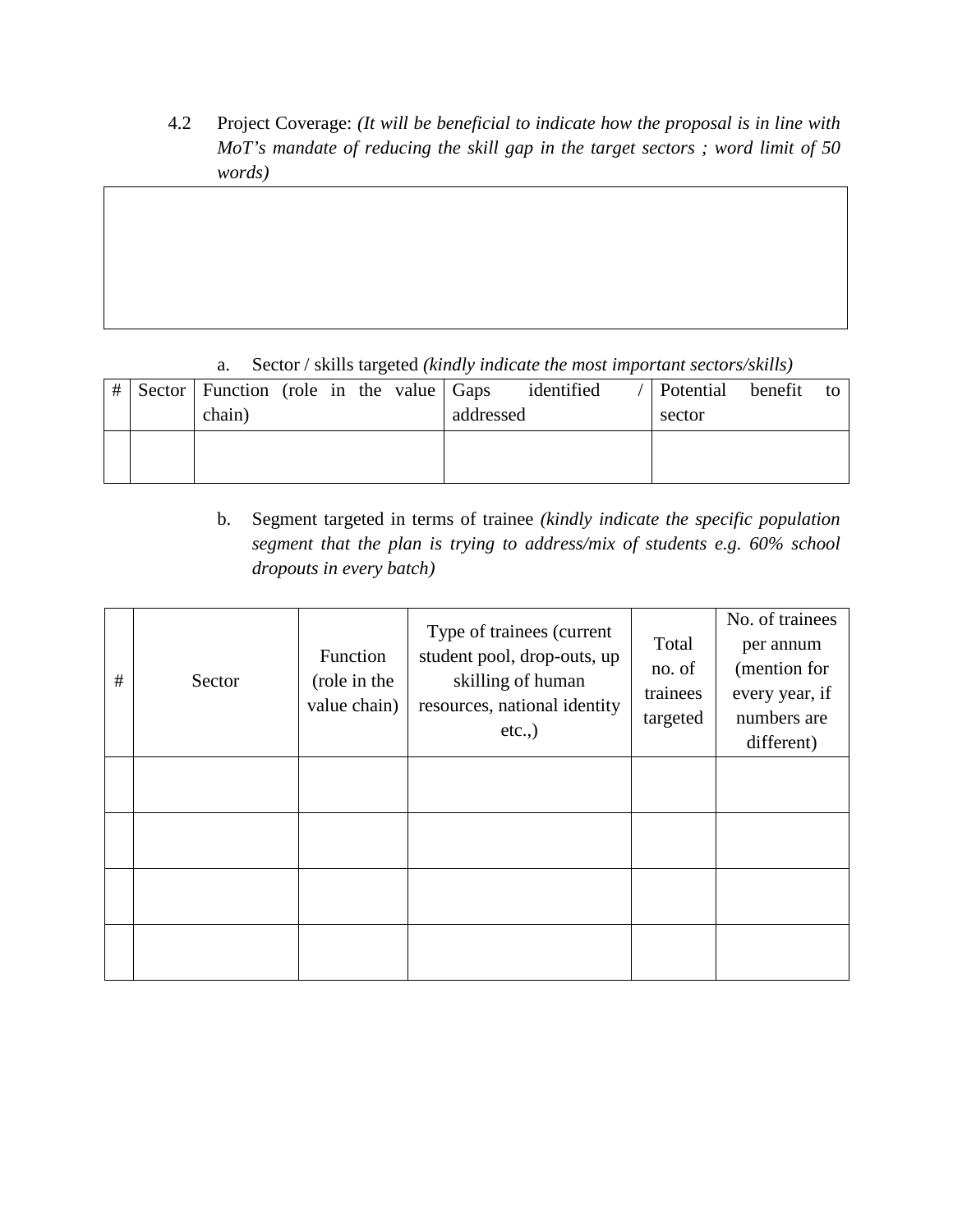## **5 Overall plan / operating model**

Please indicate the details of the overall plan for addressing the gap that the proposal has identified. It will be helpful to indicate how Government funding will be used in fulfilling the requirements and in achieving sustainability for the proposed plan. Please adhere to the word limit. Any supporting documents should be attached as Annexures*.* 

- 5.1 Overall plan details *(kindly articulate the overall plan including the number of 'unskilled manpower' and 'upskilled manpower' trained, rollout plan, location, type of training, role of various partners, new or existing infrastructure required; word limit of 100 words)*
- 5.2 Nature of deployment of training program (centralised/decentralised/hybrid), proposed list of courses to be offered along with its fee structure and duration, past turnout from the existing institute in each course, if any, and proposed turnout in each course being offered *(please specify in a word limit of 100 words).*
- 5.3 Please indicate the training location identified and the reasons for choosing the particular training locations *(please specify in a word limit of 50 words)*
- 5.4 Mode of quality assurance and curriculum followed (*please indicate the accreditations to be taken, the assessment methodology and the authority providing the certification, e.g. the training institute will be accredited with the NCVT; an external jury comprising of industry will do the assessment and will provide the certification; the curriculum will be developed using the help of industry associations; word limit of 50 words*)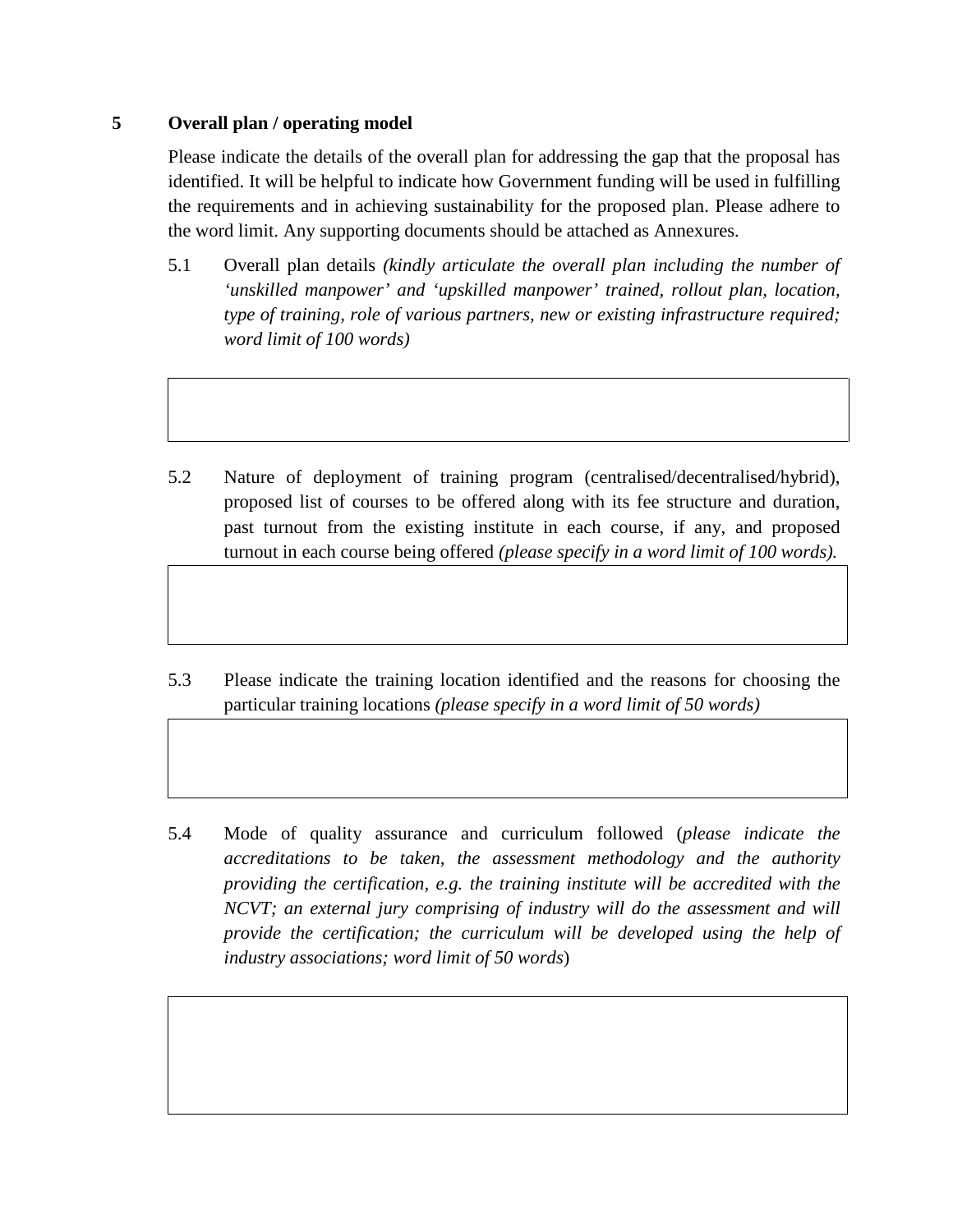5.5 Plans for scale up (*it will be helpful to indicate how the plan addresses the issue of scalability; e.g. the plan addresses the issue of scalability by developing 20 satellite centers in different under-developed areas of the state; these satellite centers would be setup in partnership with the State Government to use existing infrastructure like primary schools; word limit of 50 words*)

5.6 Technology usage and innovativeness *(please indicate how the program plans to use technology or innovative models to achieve scale / create a ripple effect in skill development; e.g. development of multimedia training material or setup "train the trainers" facility to increase availability of trainers; word limit of 50 words)* 

5.7 Please indicate how the organisation intends to measure the social benefits *(like tracking the sustainable livelihoods to the trainees, earning capabilities etc.; word limit of 100 words)* 

5.8 Outline the Evaluation & monitoring mechanism for successful implementation and smooth running of the project *(in terms of monthly information systems (MIS), or other tracking systems, Third Party Evaluation etc., word limit of 50 words)*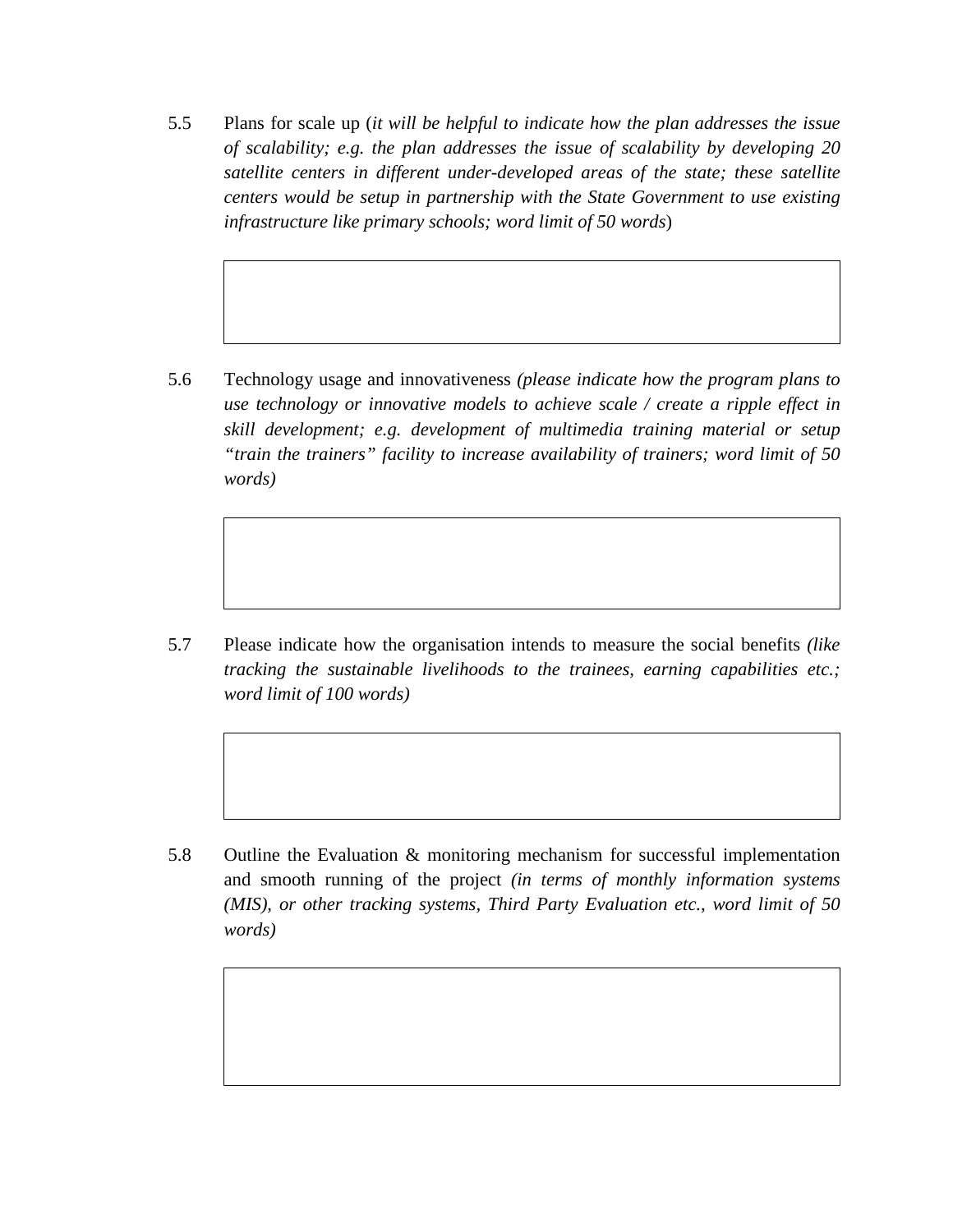5.9 Milestones/ Benchmarks for the Project: Please identify what shall the milestones for the project (with timelines) to which the release of Government Funding shall be linked.

5.10 Please provide details on how students would be identified and selected for the courses *(please specify in a word limit of 50 words)* 

5.11 Qualification of trainers for these courses *(please indicate the proposed faculty with respect to each course offered, qualification and experience of trainers; proposed salary levels of faculty etc.; word limit of 50 words)* 

5.12 Please specify a plan for recruiting and retaining faculty at discrete training locations *(please indicate the plan in a word limit of 100 words)* 

5.13 Please specify in detail a placement strategy post training for placement of trainees in the identified sectors *(please specify linkages with different industries, entities, organisations; word limit of 50 words)*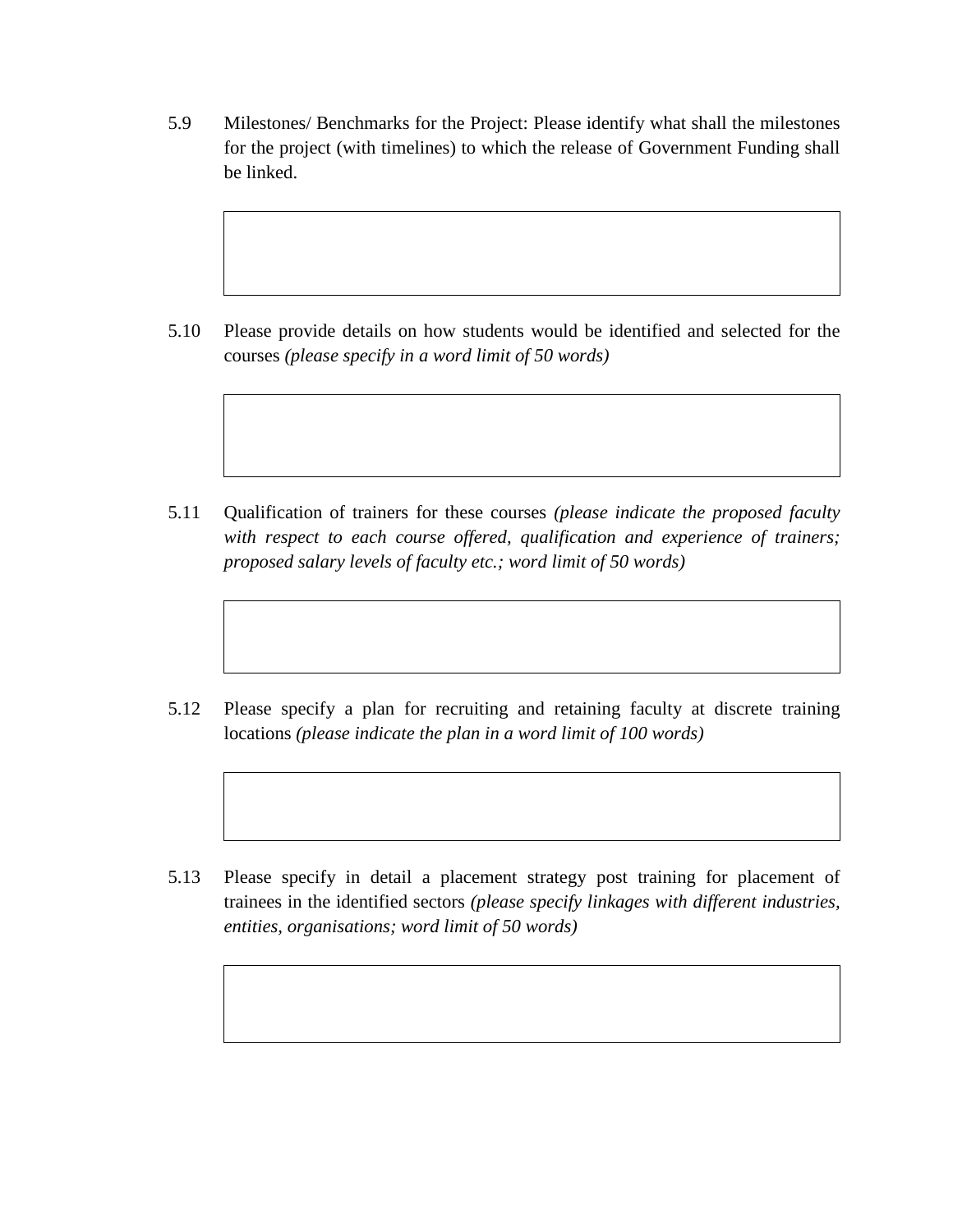5.14 Please provide details of the impact of similar training and skill development programmes held in past *(both by your entity or by other organisations; word limit 100 words)* 

- 5.15 Provide an outline on the strategy for self-employment or livelihood opportunity creation *(word limit of 50 words)*
- 5.16 Please outline the plan for training the trainers *(word limit of 50 words)*

5.17 Please provide details on ability of your organisation to replicate the proposed model going forward *(please specify the infrastructure; both hard and soft and capacity building of trainers to be created as a part of the project that can be used in future expansions; word limit of 50 words)* 

### **6 Proposed / Existing Partnerships**

*The Applicant shall indicate the partnerships that the plan envisages for smooth running and sustainability of the program and how many of them are already in place* 

6.1 Partnerships with employers/ industry (kindly indicate the partnerships that will be needed and the partnerships that are already in place; word limit of 50 words.)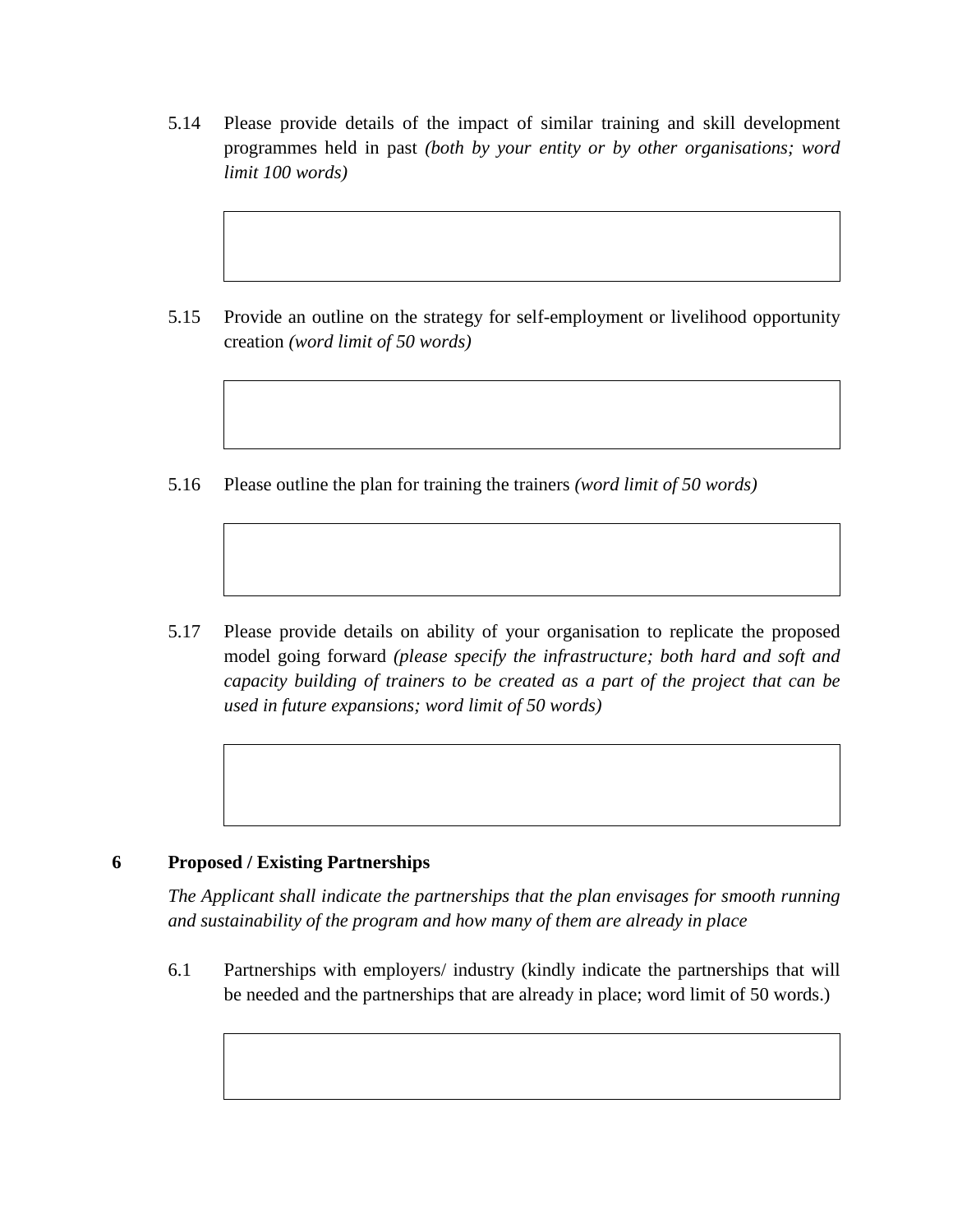6.2 Partnership with financial institutions (e.g. partnerships with microfinance companies to ensure access to all segments; word limit of 50 words)

6.3 Partnership with other organizations like state governments and NGOs. The proposed synergies with other schemes of Central/ State Government (nature of the partnership; e.g. MoU with the State govt. to use existing infrastructure of primary schools to reduce costs for capital expenditure; or use of state govt scheme for providing stipend etc. word limit of 50 words)

## **7 Financial Plan**

*Please indicate the critical financial parameters of the proposal along with sufficient backups indicated below: All the supporting documents should be attached as Annexures.* 

- 7.1 Key Assumptions for Financial Forecasting:*All the assumptions pertaining to the financial model needs to be highlighted clearly (word limit 50 Words)*
- 7.2 Please provide financial statements including P&L statement, balance sheet and cash flow statement for at least 5 (Five) years of project operations (please provide soft copies of the worksheets). [In Rs Lakhs]

#### *Profit/Loss Statement*

| <b>P&amp;L STATEMENT</b>                                                   | Year $()$ | Year $()$ | Year( | Year() | Year( |
|----------------------------------------------------------------------------|-----------|-----------|-------|--------|-------|
| <b>Total Revenue</b>                                                       |           |           |       |        |       |
| <b>Total Operating Expenses</b>                                            |           |           |       |        |       |
| Earnings Before Interest, Depreciation, Taxes and<br>Amortization (EBITDA) |           |           |       |        |       |
| Depreciation                                                               |           |           |       |        |       |
| Amortization                                                               |           |           |       |        |       |
| Earnings Before Interest and Taxes (EBIT)                                  |           |           |       |        |       |
| <b>Interest Expense</b>                                                    |           |           |       |        |       |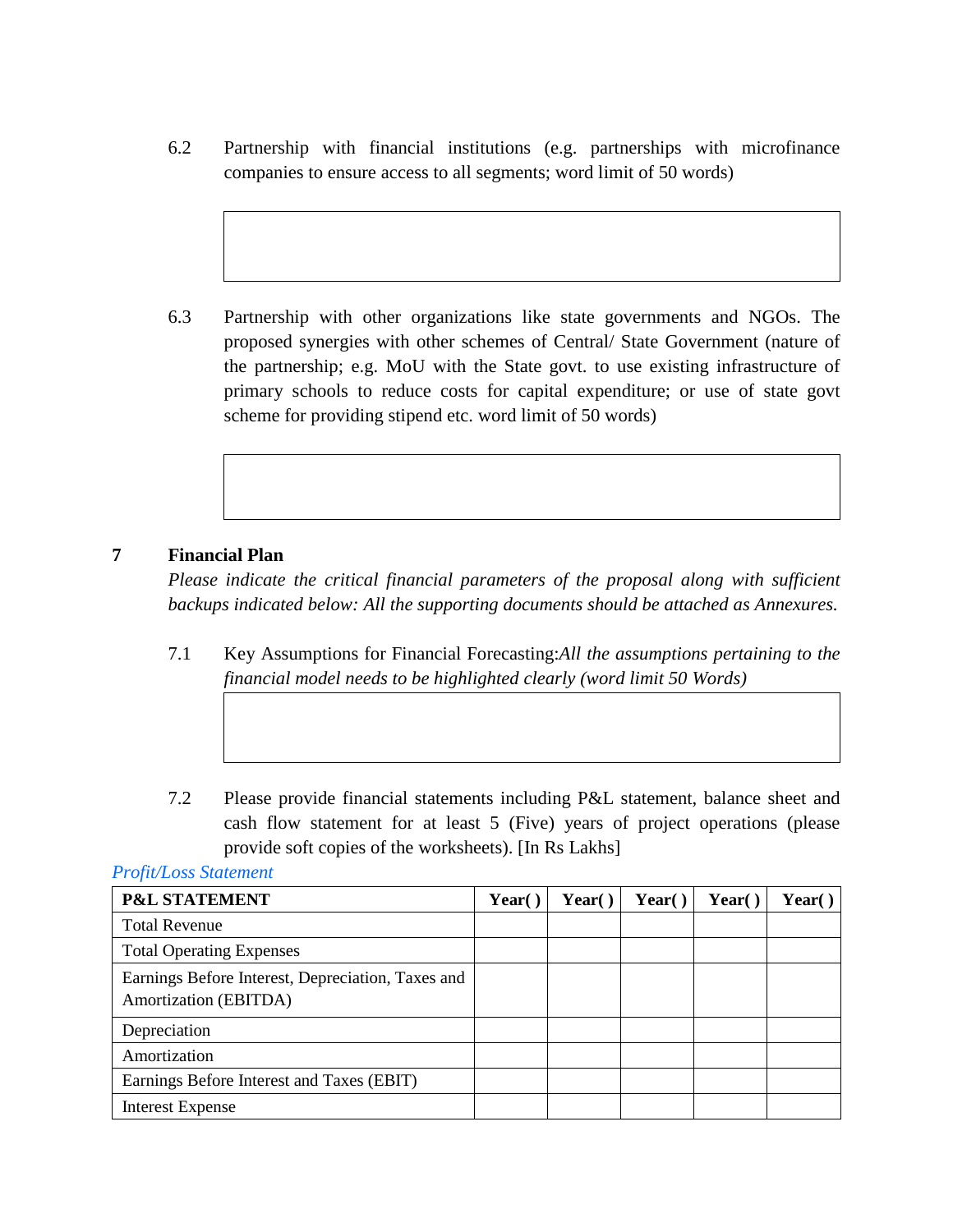| Earnings Before Taxes (EBT) |  |  |  |
|-----------------------------|--|--|--|
| Tax                         |  |  |  |
| Earnings After Taxes (EAT)  |  |  |  |

## *Cash Flow Statement*

| <b>CASH FLOW STATEMENT</b>                 | Year $()$ | Year $()$ | Year $()$ | Year $()$ | Year $()$ |
|--------------------------------------------|-----------|-----------|-----------|-----------|-----------|
| <b>Operating Activities</b>                |           |           |           |           |           |
| <b>EAT</b>                                 |           |           |           |           |           |
| Add depreciation + Amortisation            |           |           |           |           |           |
| Interest on working capital                |           |           |           |           |           |
| (Increase) / Decrease of Working Capital   |           |           |           |           |           |
| Cash flow from operating activities        |           |           |           |           |           |
|                                            |           |           |           |           |           |
| <b>Investing Activities</b>                |           |           |           |           |           |
| Capital Expenditure                        |           |           |           |           |           |
| <b>Cash flow from investing activities</b> |           |           |           |           |           |
|                                            |           |           |           |           |           |
| <b>Financing Activities</b>                |           |           |           |           |           |
| Cash from Financing (Grant)                |           |           |           |           |           |
| Equity                                     |           |           |           |           |           |
| <b>Cash flow from financing activities</b> |           |           |           |           |           |
|                                            |           |           |           |           |           |
| Net cash flow                              |           |           |           |           |           |
| <b>Cumulative Cash Balance</b>             |           |           |           |           |           |
| <b>Free Cash Flows (FCE)</b>               |           |           |           |           |           |
| <b>Projected IRR</b>                       |           |           |           |           |           |

# *Balance Sheet*

| PROJECTED BALANCE SHEET     | Year $()$      | Year $()$ | Year $()$ | Year $()$ | Year $()$ |
|-----------------------------|----------------|-----------|-----------|-----------|-----------|
| <b>ASSETS</b>               | $\blacksquare$ |           |           |           |           |
| <b>Current Assets</b>       |                |           |           |           |           |
| Cash                        |                |           |           |           |           |
| <b>Accounts Receivables</b> |                |           |           |           |           |
| Inventories                 |                |           |           |           |           |
| <b>Other Current Assets</b> |                |           |           |           |           |
| <b>Total Current Assets</b> |                |           |           |           |           |
| <b>Gross Fixed Assets</b>   |                |           |           |           |           |
| Less: Depreciation          |                |           |           |           |           |
| <b>Net Fixed Assets</b>     |                |           |           |           |           |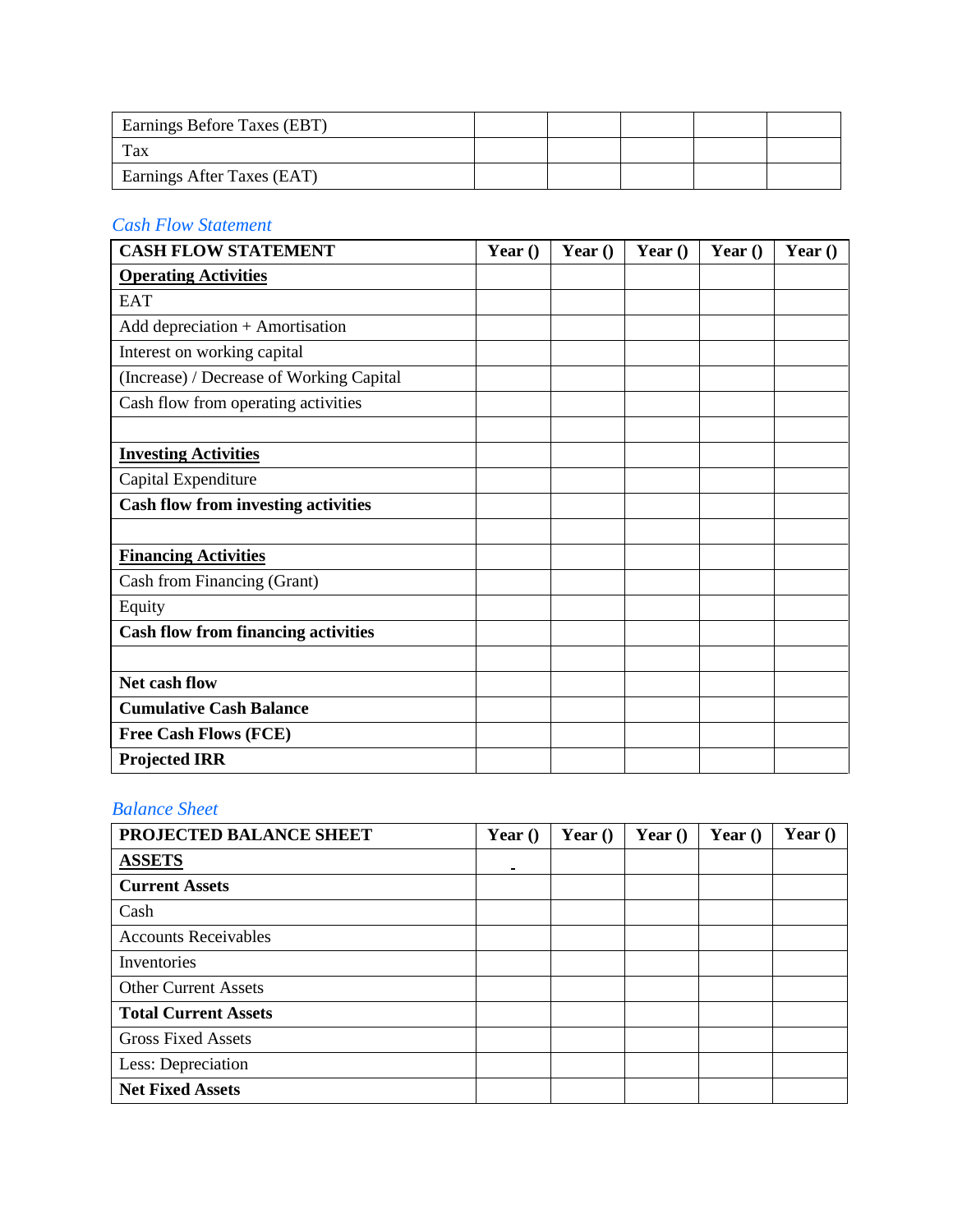| <b>TOTAL ASSETS</b>                          |  |  |  |
|----------------------------------------------|--|--|--|
| <b>LIABILITIES &amp; SHAREHOLDERS EQUITY</b> |  |  |  |
| <b>CURRENT LIABILITIES</b>                   |  |  |  |
| <b>Short Term Debt</b>                       |  |  |  |
| Accounts Payable & Accrued Expenses          |  |  |  |
| Grant received in advance                    |  |  |  |
| <b>Other Current Liabilities</b>             |  |  |  |
| <b>Total Current Liabilities</b>             |  |  |  |
| <b>Long Term Debt</b>                        |  |  |  |
| <b>TOTAL LIABILITIES</b>                     |  |  |  |
| Share capital                                |  |  |  |
| Reserves and Surplus                         |  |  |  |
| <b>TOTAL EQUITY</b>                          |  |  |  |
| <b>TOTAL LIABILITIES &amp; EQUITY</b>        |  |  |  |

7.3 Details of the Capital Expenditure for the next 5 (five) years of project operations (kindly specify in detail the list of existing and proposed equipment, Development of modules, technology etc. with costs and their key functions) [In Rs Lakhs]

| <b>Capital Expenditure</b> | Year $()$ | Year $()$ | Year $()$ | Year $()$ | Year $()$ |
|----------------------------|-----------|-----------|-----------|-----------|-----------|
|                            |           |           |           |           |           |
|                            |           |           |           |           |           |
|                            |           |           |           |           |           |
|                            |           |           |           |           |           |
|                            |           |           |           |           |           |
|                            |           |           |           |           |           |
|                            |           |           |           |           |           |
|                            |           |           |           |           |           |
| <b>Total Capex</b>         |           |           |           |           |           |

7.4 Details of the Operating expenses for the project for the next 5 (five) years of project operations (kindly specify in detail the list of discrete annual fixed and recurring expenses for smooth running of the project) [In Rs Lakhs]

| <b>Operational Expenditure</b> | Year ()   Year ()   Year ()   Year () |  | Year $()$ |
|--------------------------------|---------------------------------------|--|-----------|
|                                |                                       |  |           |
|                                |                                       |  |           |
|                                |                                       |  |           |
|                                |                                       |  |           |
|                                |                                       |  |           |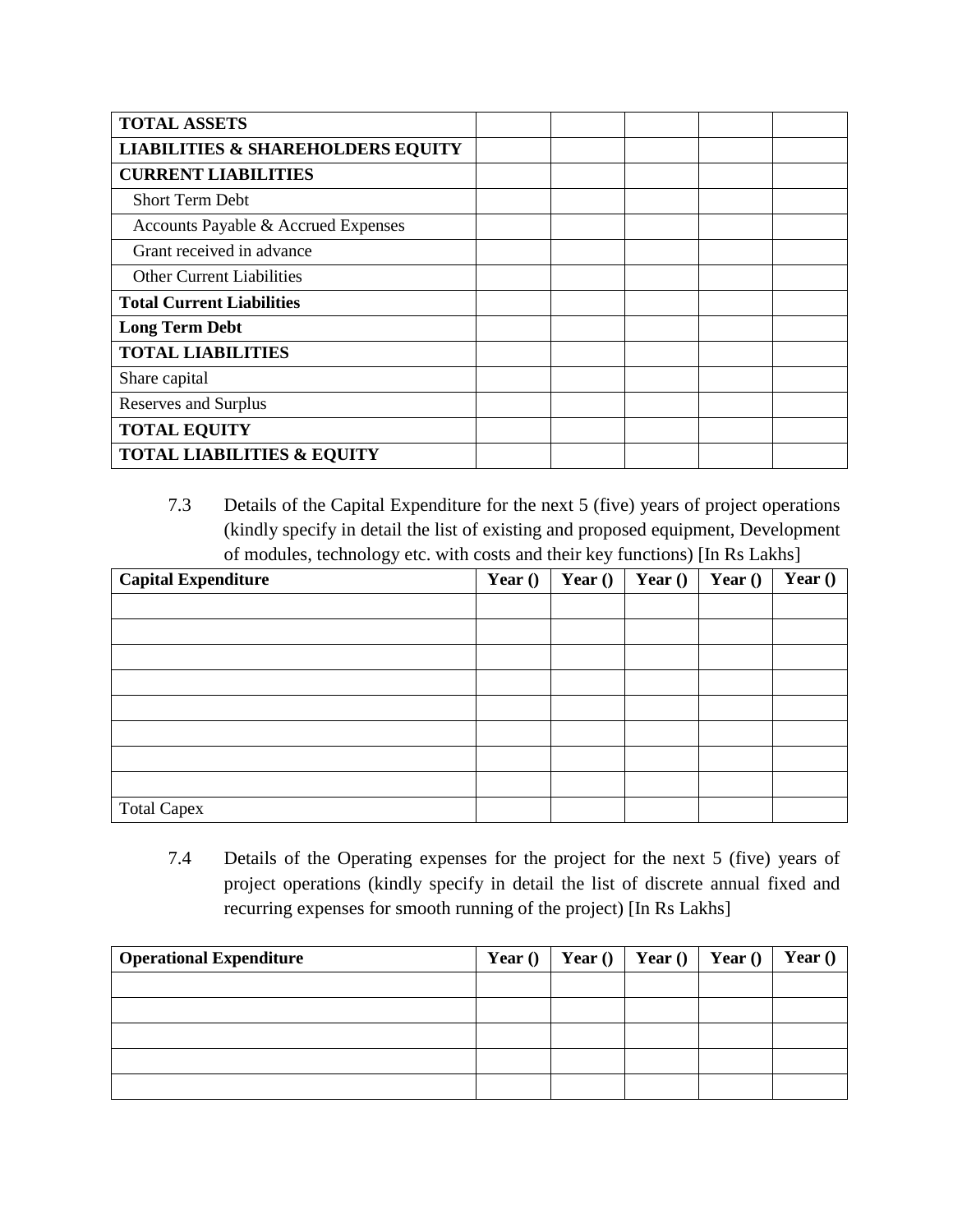| Total Opex |  |  |  |
|------------|--|--|--|

7.5 Details of the Revenue model/ key sources of earning for the project (please indicate the key revenue streams for the project; e.g. course fees to be paid by the trainees, placement fee from employers, tie-up with State govt./donor agencies/NGOs for partial funding of course fees etc)

| <b>Revenue Heads</b> | Year ()   Year ()   Year ()   Year () |  | <b>Year</b> $()$ |
|----------------------|---------------------------------------|--|------------------|
|                      |                                       |  |                  |
|                      |                                       |  |                  |
|                      |                                       |  |                  |
|                      |                                       |  |                  |
| Total                |                                       |  |                  |

## 7.6 Cost of Concurrent Evaluation of the programme

| <b>Cost Heads for Evaluation</b> | Year ()   Year ()   Year ()   Year ()   Year () |  |  |
|----------------------------------|-------------------------------------------------|--|--|
|                                  |                                                 |  |  |
|                                  |                                                 |  |  |
|                                  |                                                 |  |  |
| Total                            |                                                 |  |  |

7.7 Cost of Training per trainee-month (*I.e., For each of the course proposed, Total Cost (Capital + Recurring for 5 years) ÷ [(No of persons trained in 5 years)\*(Duration of training in month)])*

7.8 Type and amount of funding required from Government in form of grants (it will be helpful to give a brief rationale around why this funding should be provided by Government; word limit 50 words)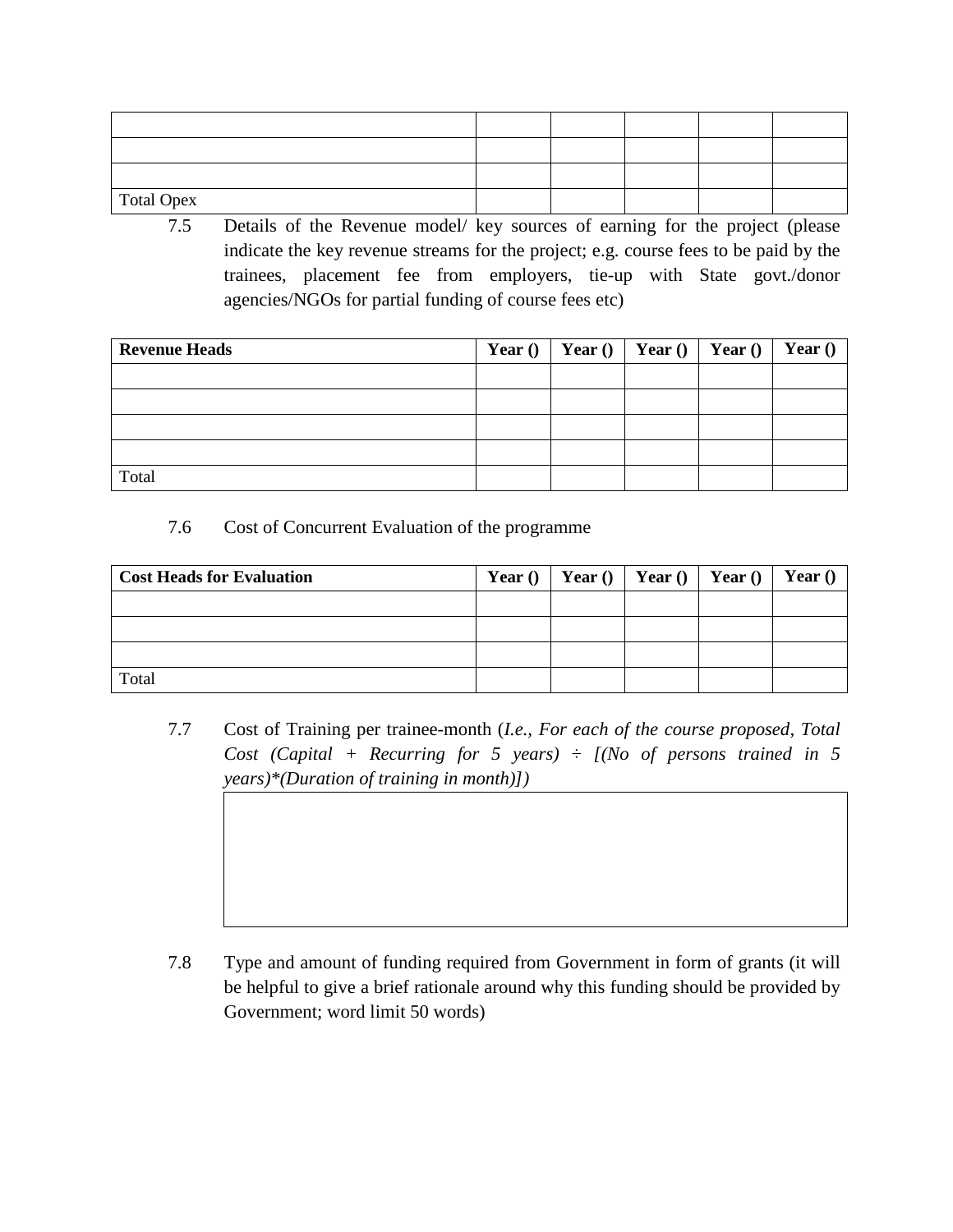7.9 Time Schedule of Government funding sought for: Please link the stages of government funding with the milestones identified for the project.

| Year   | Milestone      | <b>Target in Milestone</b> | Project     | Govt funding sought |
|--------|----------------|----------------------------|-------------|---------------------|
|        |                |                            | Expenditure |                     |
|        | Milestone $-1$ |                            |             |                     |
| Year 1 |                |                            |             |                     |
|        | .Milestone1n   |                            |             |                     |
| Year 2 | Milestone $-2$ |                            |             |                     |
|        | Milestone 2n   |                            |             |                     |
| Year 3 | Milestone $-3$ |                            |             |                     |
|        | Milestone 2n   |                            |             |                     |
| Year 4 | Milestone $-4$ |                            |             |                     |
|        | Milestone 4n   |                            |             |                     |
| Year 5 | Milestone $-5$ |                            |             |                     |
|        | Milestone 5n   |                            |             |                     |

- 7.10 Amount to be funded by Government per person trained per month for each course proposed *(please indicate the amount that Government has to provide per person trained per month, e.g. Rs. 2000 per person per month is to be provided by Government as grants to lower the cost of training for the students; word limit of 50 words)*
- 7.11 Amount raised from other sources (including own contribution) *(Provide list of the breakup and funds raised from other sources like banks / financial institutions, State govt., donor agencies, ; word limit 50 words)*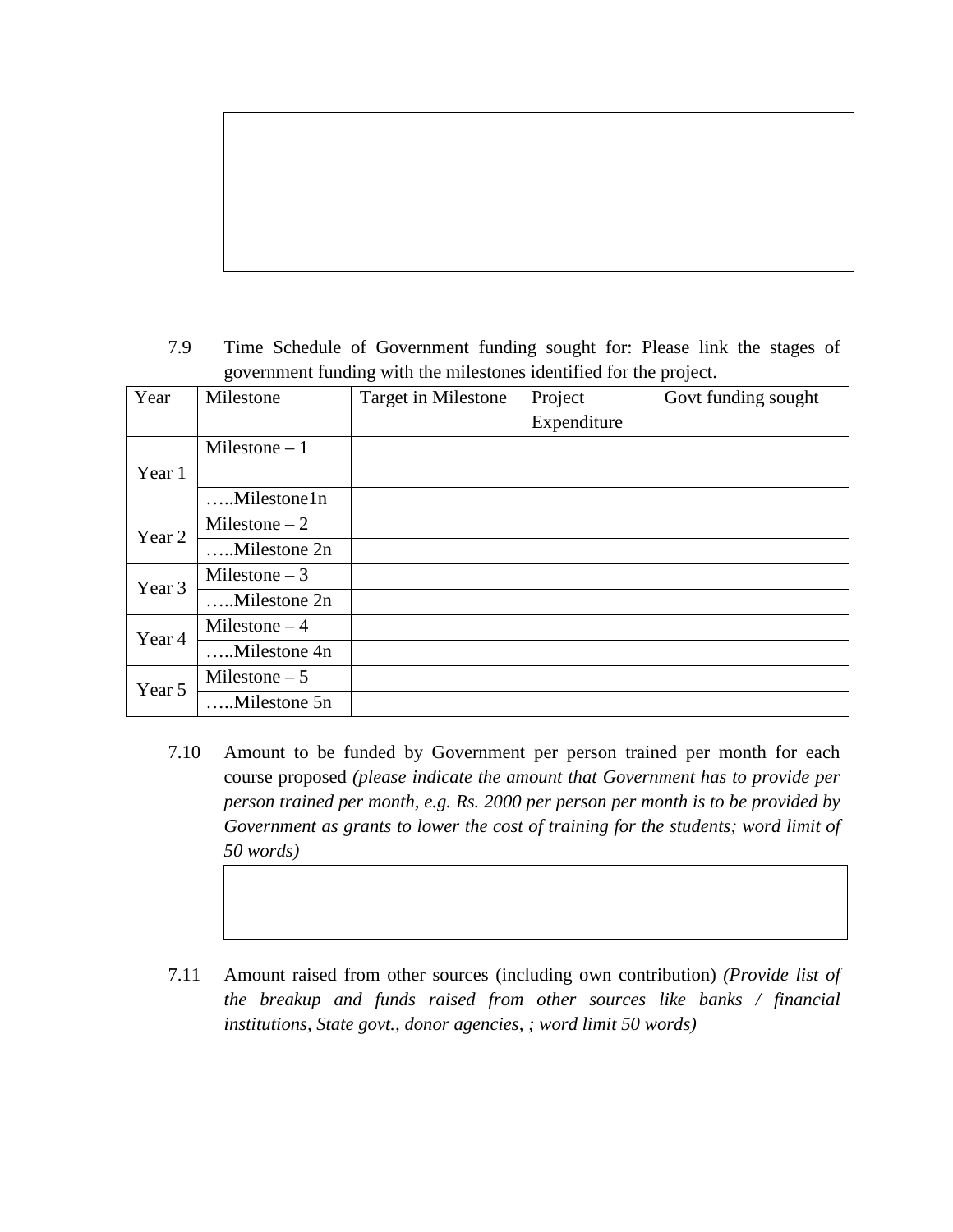- 7.12 Financial independence *(please indicate how the Proposal/ program envisaged by you will become self sustainable after the first few years of funding support from Govt; word limit of 50 words)*
- 7.13 Key risks associated with project and mitigation strategy (*market, technical, organization and financial risks; word limit of 100 words*)

| <b>RISKS</b> | <b>MITIGATION STRATEGY</b> |
|--------------|----------------------------|
|              |                            |
|              |                            |
|              |                            |

7.14 Whether the grant sought from the government under the scheme exceeds 75% of the project cost? (Please Tick)

| ____ | -- |  |
|------|----|--|
|      |    |  |

7.15 In case the answer for Question 7.14 (5.14) is Yes, Please provide detailed justification for not being able to generate the minimum Stakeholders' contribution. (Word limit 100 words)

7.16 In case the answer for Question 7.14 (5.14) is Yes, Please provide the details how the programme would ensure appropriateness of courses, curriculum & methodology as well as quality of output/outcome. Please also indicate how employability of the trainee would be guaranteed in the programme. (Word limit : 100 words)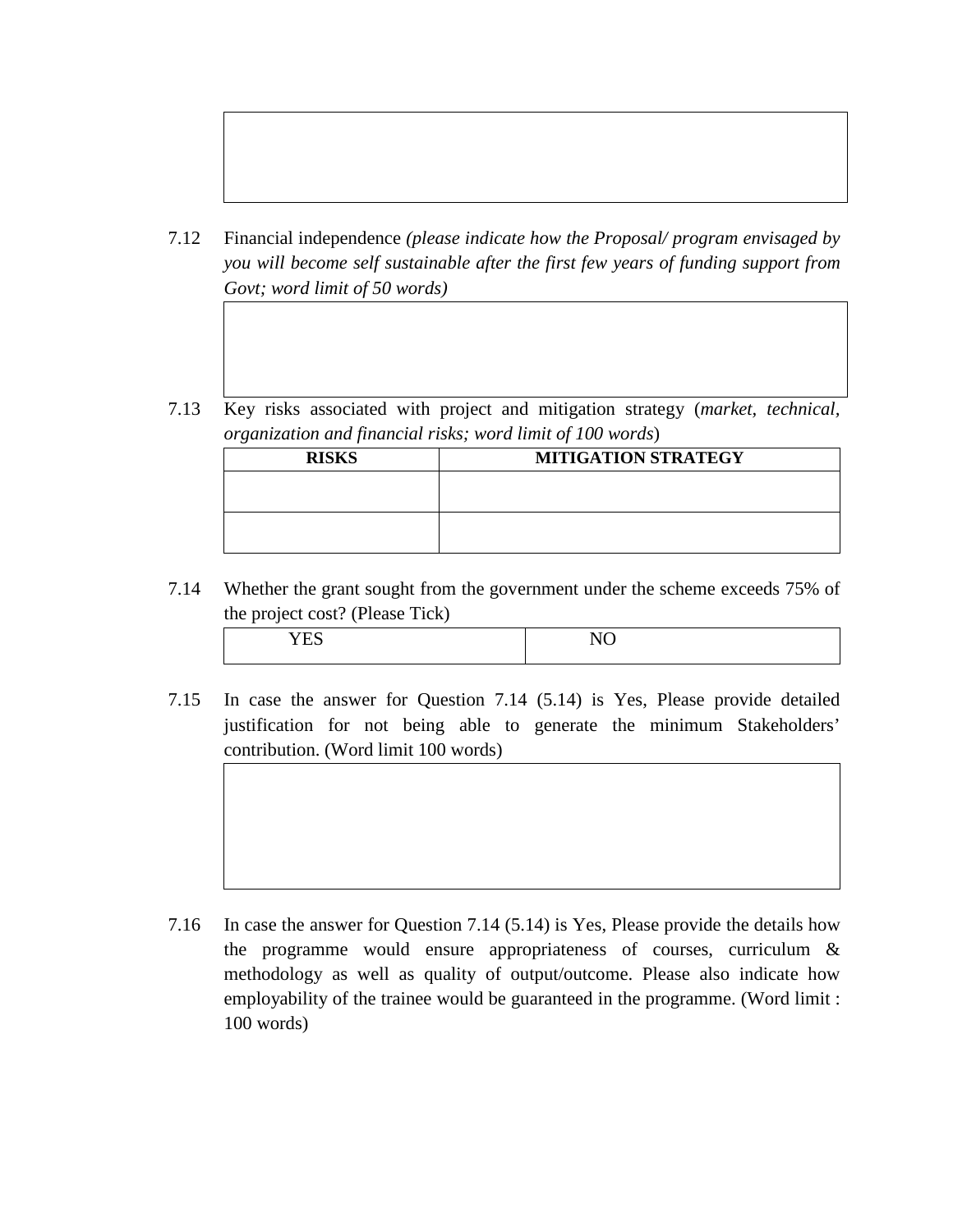# **8 Organization details/ Profile of Management Team**

*Please indicate the organization details and the prior experience and the qualification of the management team identified. All the supporting documents should be attached as Annexures.* 

8.1 Detail of the organization applying for the proposal (please indicate organization name/ country and year of incorporation/ registered office/ contact details/ key activities of the organization/ sector expertise and provide relevant legal documents as Annexures)

| Name of the Organization            |  |
|-------------------------------------|--|
| <b>Contact Details</b>              |  |
|                                     |  |
|                                     |  |
|                                     |  |
|                                     |  |
|                                     |  |
|                                     |  |
| Name of the Head of the             |  |
| Organization                        |  |
| <b>Permanent Income Tax Account</b> |  |
| <b>Number</b>                       |  |
| Date of                             |  |
| Registration/Incorporationprovide   |  |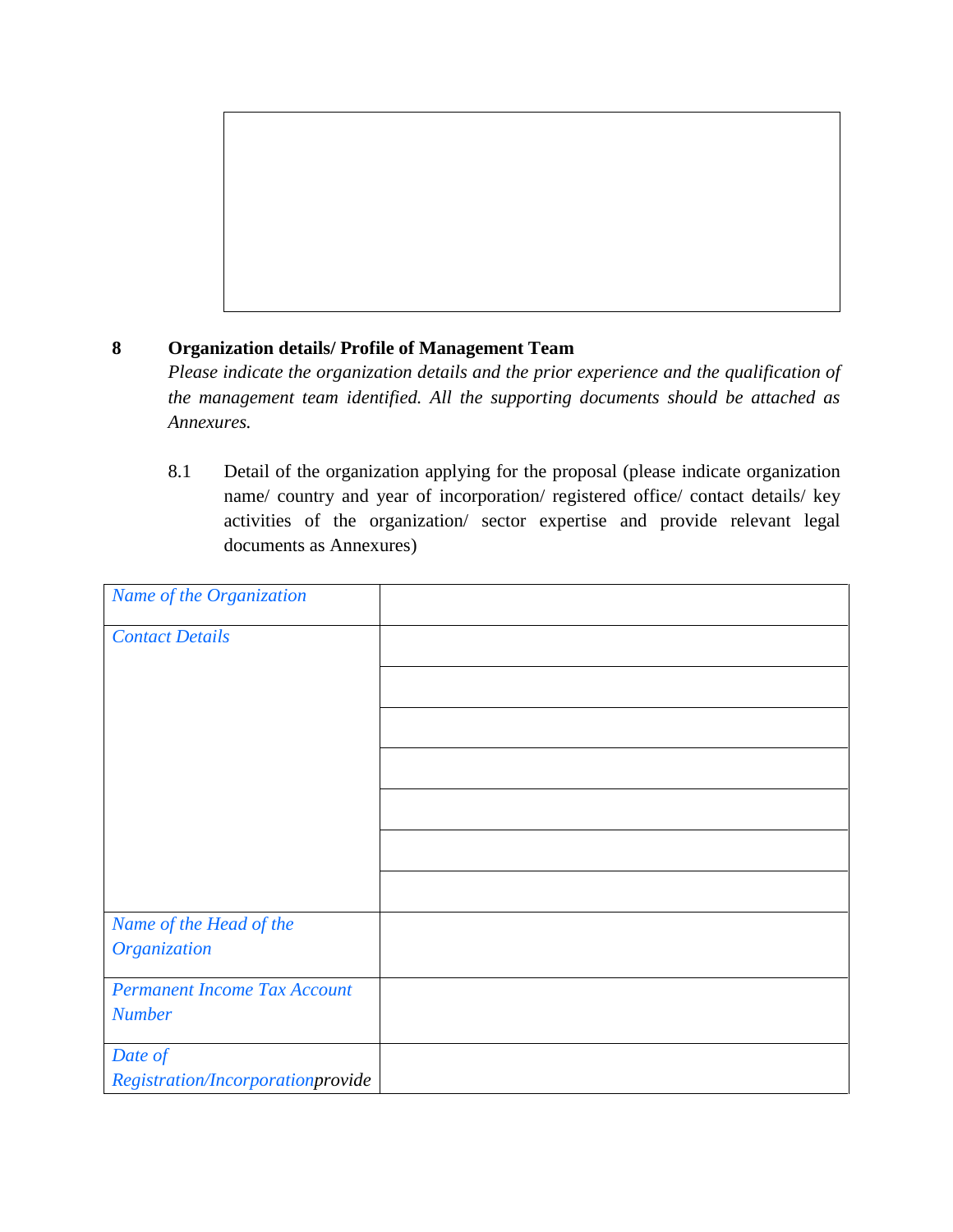| relevant legal documents           |  |
|------------------------------------|--|
| Key Activities of the Organisation |  |

8.2 Proposed organization structure (SBU, subsidiary company etc; word limit of 50 words)

8.3 Prior experience in skill development space (word limit of 50 words)

Г

8.4 Educational qualification and experience of the management team (team member wise; word limit of 50 words)

| <b>Name</b> Educational<br><i><b>Qualification</b></i> | <b>Experience</b> |  |
|--------------------------------------------------------|-------------------|--|
|                                                        |                   |  |
|                                                        |                   |  |
|                                                        |                   |  |

8.5 Please provide details of key achievements of management/ project team in the area of skill development (word limit of 50 words)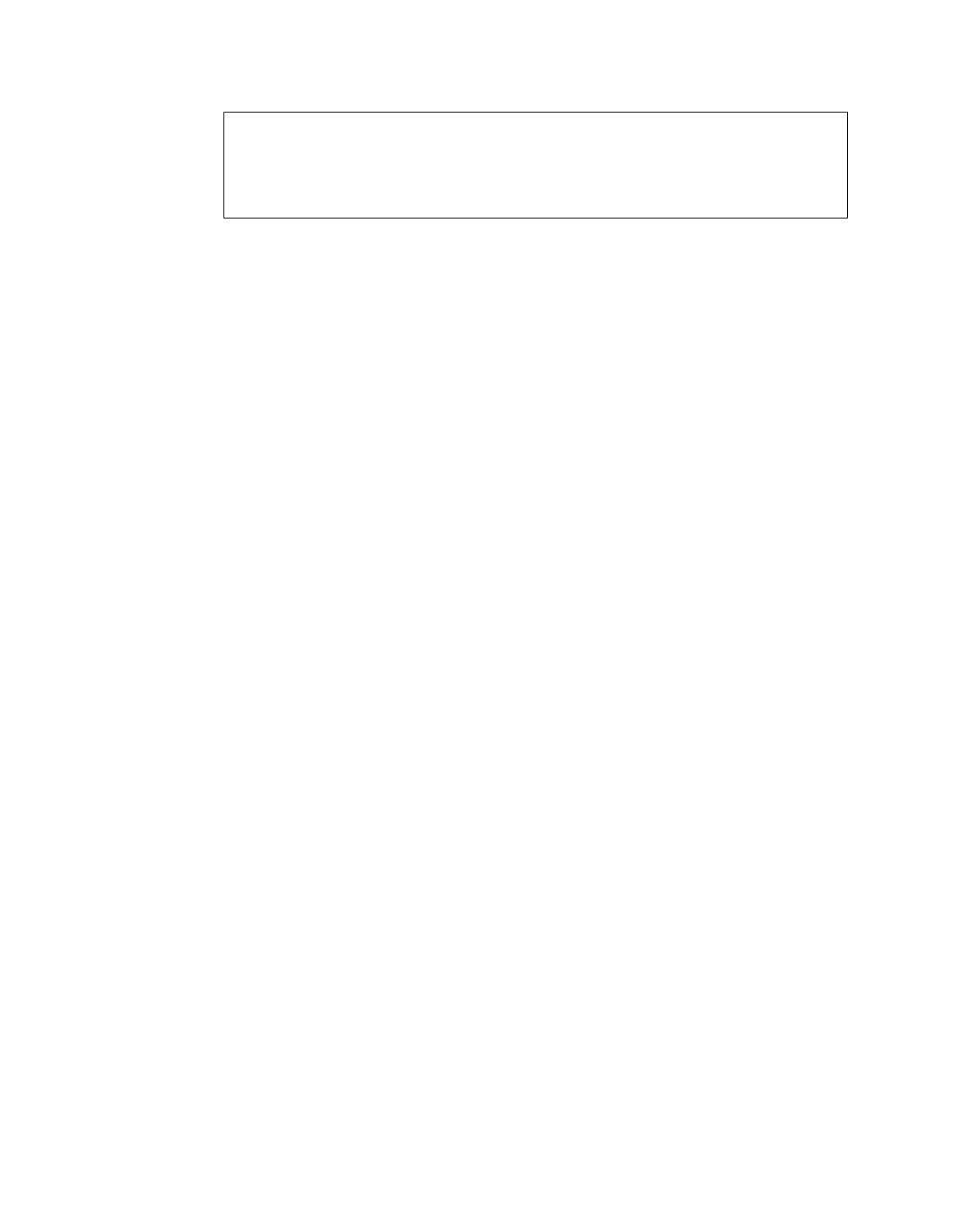8.6 Experience of Project Execution Team (please provide detailed CV of the project execution team)

| CVs of following members of the Project Execution Team are provided in the<br>Annexure__ |             |                            |  |  |
|------------------------------------------------------------------------------------------|-------------|----------------------------|--|--|
|                                                                                          |             |                            |  |  |
| $S_{\cdot}$                                                                              | <b>Name</b> | <b>Role in the Project</b> |  |  |
| No.                                                                                      |             |                            |  |  |
|                                                                                          |             |                            |  |  |
|                                                                                          |             |                            |  |  |
|                                                                                          |             |                            |  |  |
|                                                                                          |             |                            |  |  |
|                                                                                          |             |                            |  |  |
|                                                                                          |             |                            |  |  |
|                                                                                          |             |                            |  |  |
|                                                                                          |             |                            |  |  |
|                                                                                          |             |                            |  |  |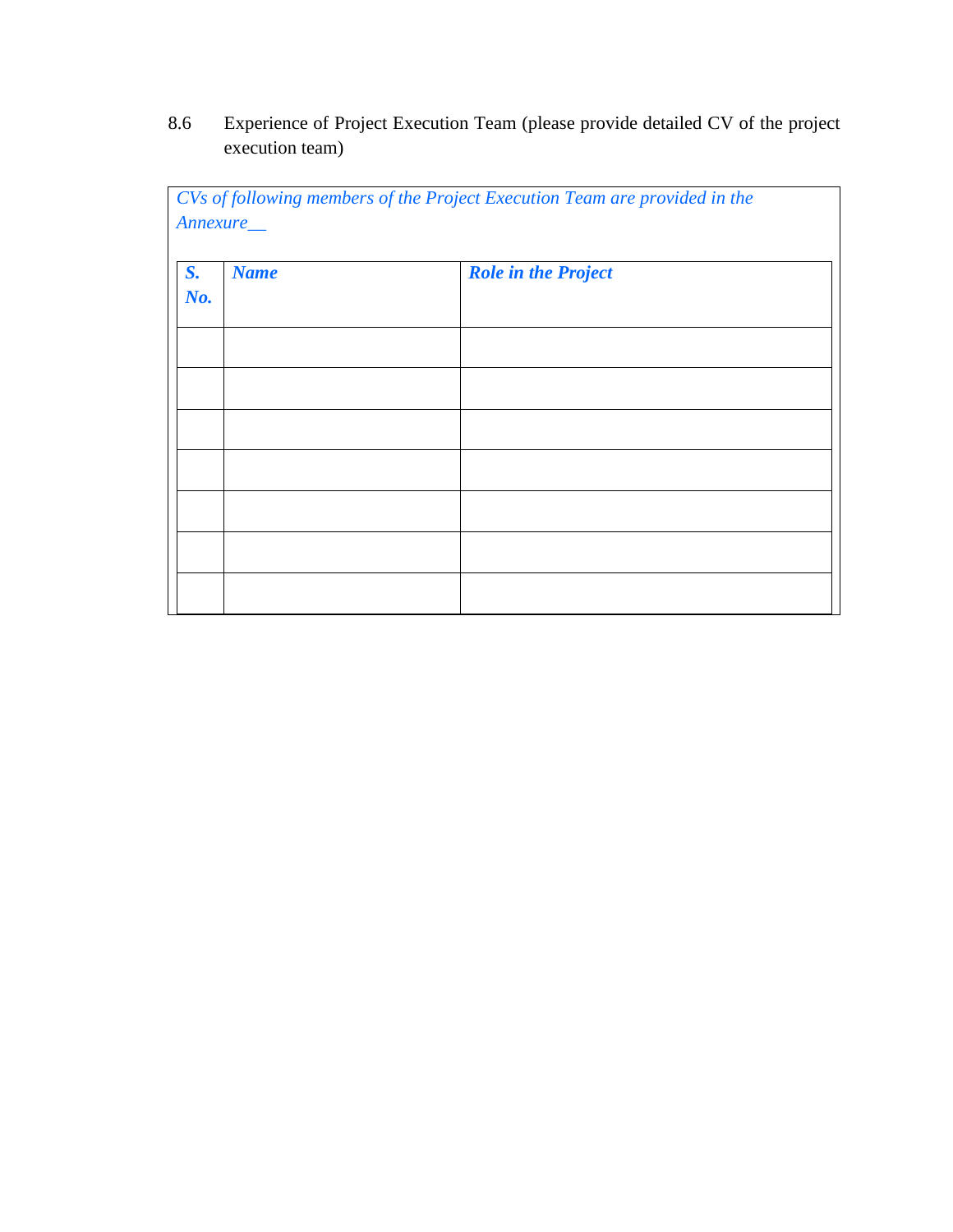### **9 Key documents to be attached with proposal**

- 9.1 Documents evidencing legal existence of your entity (s) e.g. Certificate of Incorporation Registration License under Section 25 of the (Indian) Companies Act, 1956 etc.
- 9.2 Full details of shareholders/ members/ trustees along with documentary evidence supporting the same like register of members / returns submitted with the authorities etc.
- 9.3 Full details of the governing council members / board of directors/ management team looking after day to day affairs of your entity(s) along with documentary evidence supporting the same like register of directors / return submitted with the authorities etc.
- 9.4 Details of registration with tax/other authorities for the purpose of exemptions, if any.
- 9.5 Address of the registered office/corporate/ branch offices along with documentary evidence like copy of the registration certificate of the company, lease deeds, property papers
- 9.6 A consortium agreement, if applicable
- 9.7 Soft copies of technical and financial proposal (including excel sheets) in CD
- 9.8 Details about the Contact person for this project

# **For Proposals under Component – II, Following additional documentation should be provided:**

- 9.9 Confirmation certificate in original signed by the head of the applicant entity such as Managing Director/ Chief Executive Officer/ Chairman confirming compliance with all applicable laws including but not limited to labor laws, environmental laws, tax laws, industrial laws, along with applicable supporting documents. Copies of minutes books of the meetings of the governing council / board of directors/ trustees/ shareholders/ members for the last three years or since inception whichever is later
- 9.10 Details of all secured and unsecured loans / financial assistance availed by your entity(s) from banks / financial institutions / government institutions along with details of any mortgage, charge, hypothecation and pledge created on any property of your entity(s)
- 9.11 Details and documents pertaining to all major contracts / agreements executed by your entity(s) imposing obligation/ liability and/ or special right on your entity(s) including and not limited to employment contracts with key employees.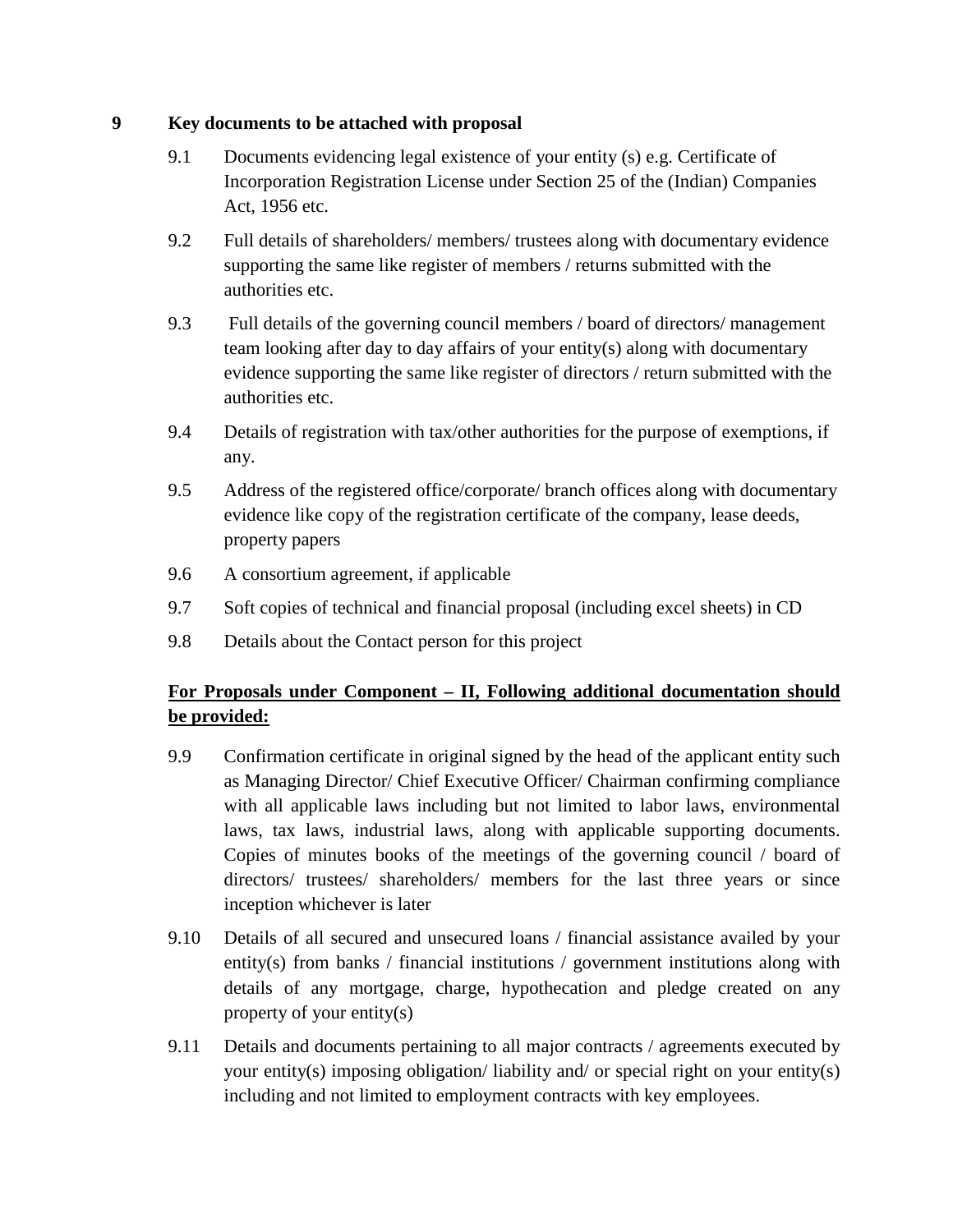- 9.12 An Applicant shall provide details regarding pending or threatened litigation / quasi-judicial proceedings, notices / orders etc. (if any) in relation to or in manner affecting the rights of your entity (s) to any movable / immovable asset / liability along with relevant documents.
- 9.13 CV's of project execution team.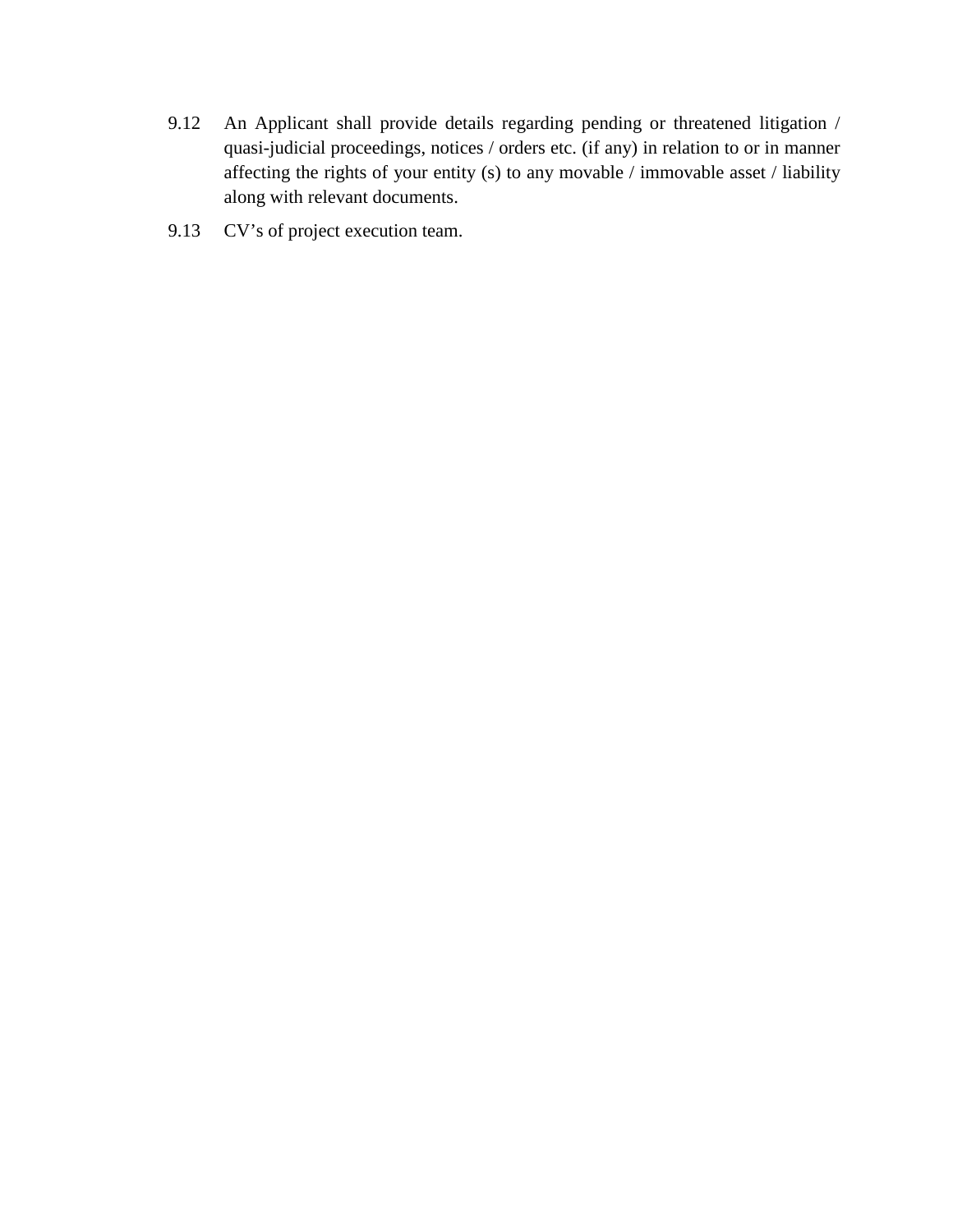| Query                                                                             | Response                                                                                                                                                                                                                                                                                                                                                                                                                                                                                                                                                                                                                                                                                                                                                            |
|-----------------------------------------------------------------------------------|---------------------------------------------------------------------------------------------------------------------------------------------------------------------------------------------------------------------------------------------------------------------------------------------------------------------------------------------------------------------------------------------------------------------------------------------------------------------------------------------------------------------------------------------------------------------------------------------------------------------------------------------------------------------------------------------------------------------------------------------------------------------|
| What will be the role of RRSAs?                                                   | RRSA shall be responsible for<br>Responsible for monitoring the performance<br>of IAs<br>Report to RSA with respect to enrollment,<br>training and placements<br>Organizing<br>Training<br>of<br>Trainers<br>programmes                                                                                                                                                                                                                                                                                                                                                                                                                                                                                                                                             |
| How Identification and finalization of skill<br>development needs?                | shall identify and finalize<br>RSA<br>skill<br>development needs of various sectors and<br>regions in consultation with SSCs and<br>RRSAs and other stakeholders in the supply<br>chain by holding discussions at regular<br>intervals.                                                                                                                                                                                                                                                                                                                                                                                                                                                                                                                             |
| How assessment, certification and<br>accreditation process shall be standardized? | RSA will release advts. in leading National<br>dailies<br>invite<br>applications<br>and<br>for<br>empanelment of assessing and certification<br>bodies having prior experience in similar<br>activities and will be empanelled in<br>consultation with SSC. The expenses for<br>empanelment<br>would<br>be<br>from<br>met<br>Information,<br>Education<br>and<br>Communication (IEC) Head. The expenses<br>towards Fee of assessing and certification<br>bodies would be met from - "Studies"<br>(Monitoring and evaluation, skill gap<br>and "Other Administrative<br>assessment)<br>and Consulting Payouts".<br>RSA will do accreditation of implementing<br>agencies once in a year. Process of<br>accreditation would be developed on the<br>lines of NBA/NAAC. |

# **Frequently asked Questions:**